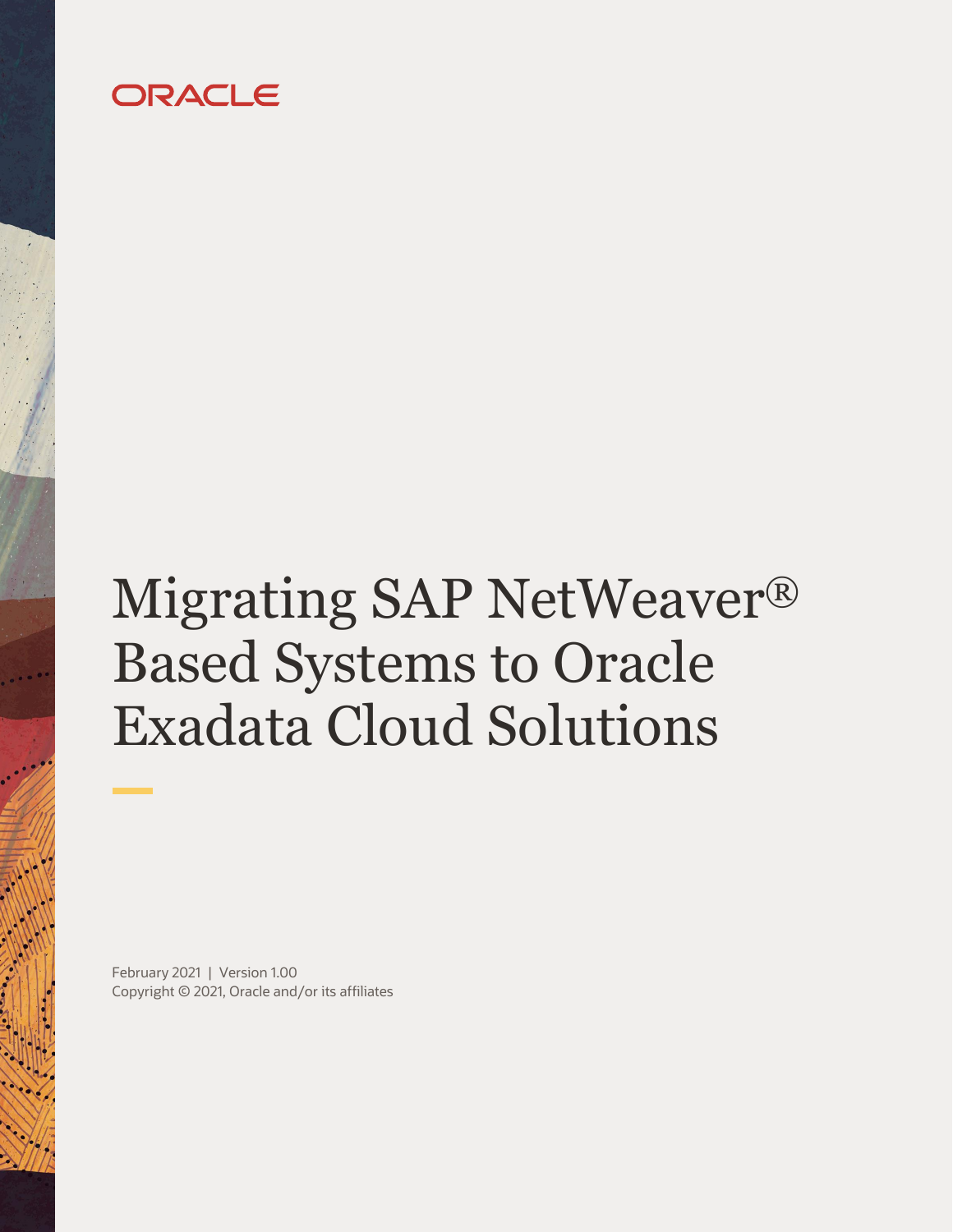## **DISCLAIMER**

This document is for informational purposes only and is intended solely to assist you in planning for the implementation and upgrade of the product features described. It is not a commitment to deliver any material, code, or functionality, and should not be relied upon in making purchasing decisions. The development, release, and timing of any features or functionality described in this document remains at the sole discretion of Oracle.

## **REVISION HISTORY**

The following revisions have been made to this document since its initial publication:

| <b>DATE</b>              | <b>REVISION</b> |
|--------------------------|-----------------|
| <b>February 23, 2021</b> | Initial version |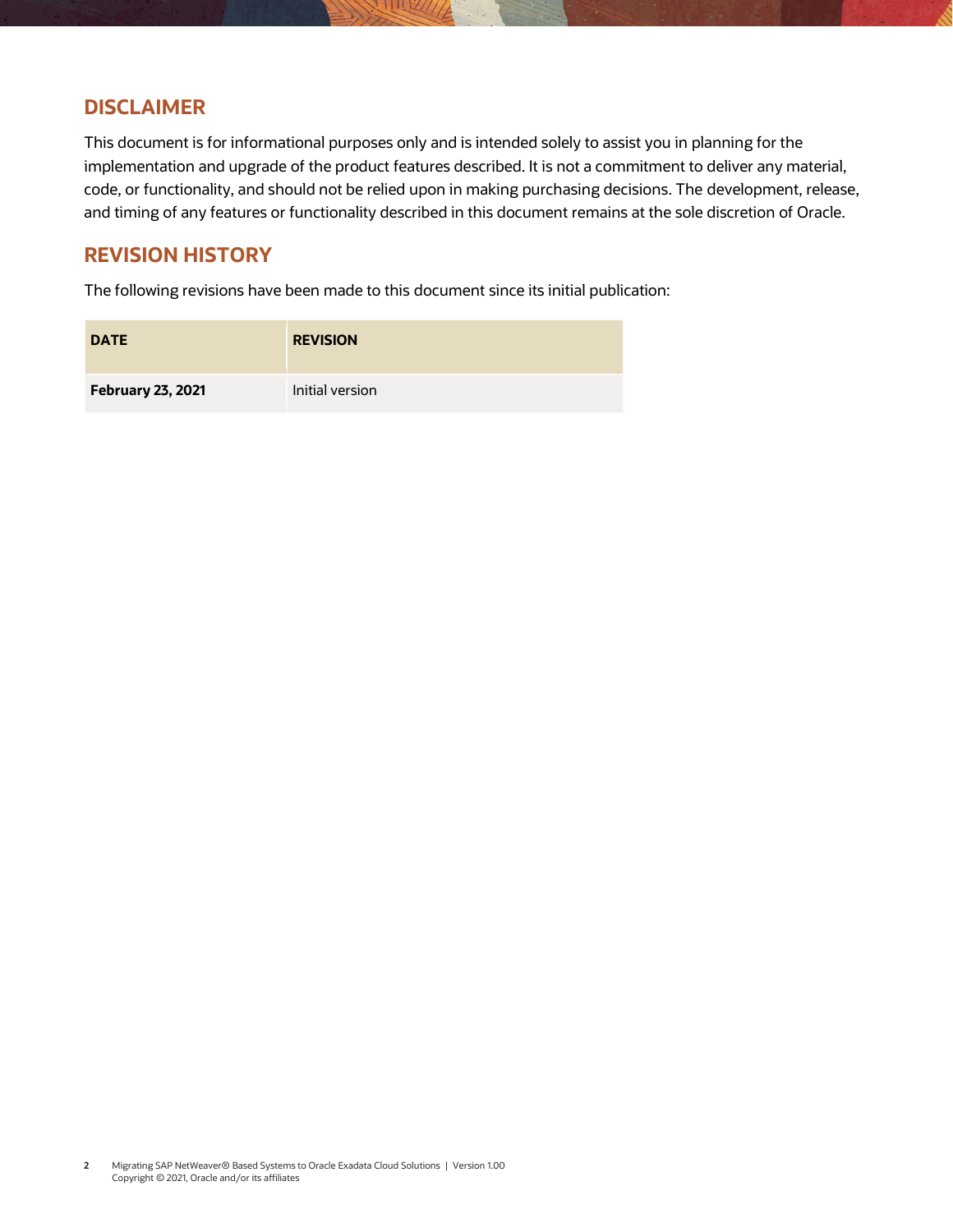## **TABLE OF CONTENTS**

| Oracle Recovery Manager                                                 | 5                |
|-------------------------------------------------------------------------|------------------|
| Back Up, Restore, and Recover Database                                  | 5                |
| <b>Duplicate Database</b>                                               | 6                |
| Transportable Tablespaces                                               | 6                |
| Transportable Database                                                  | 7                |
| Oracle Data Pump                                                        | 8                |
| Oracle Data Guard Standby Database                                      | 8                |
| Oracle Zero Downtime Migration                                          | 9                |
| Pros                                                                    | 9                |
| Cons                                                                    | 9                |
| Migration Services for SAP Offered by Oracle Advanced Customer Services | 9                |
| SAP R3Load                                                              | 9                |
| Pros                                                                    | 9                |
| Cons                                                                    | 10 <sup>10</sup> |
| Summary of Migration Tools, Methods, and Services                       | 10 <sup>10</sup> |
| <b>Supported Character Sets</b>                                         | 11               |
| <b>Premigration Considerations</b>                                      | 11               |
| Performing Database Migration using Oracle RMAN                         | 11               |
| Prerequisites                                                           | 12               |
| Back Up, Restore, and Recover Method                                    | 12               |
| Duplicate Database Method                                               | 31               |
| Post-Migration Tasks                                                    | 49               |
| Database-Related Post-Migration Tasks                                   | 49               |
| <b>SAP-Related Post-Migration Tasks</b>                                 | 51               |
| <b>SAP</b>                                                              | 52               |
| <b>SAP Documentation</b>                                                | 52               |
| <b>SAP Notes</b>                                                        | 52               |
| Oracle                                                                  | 53               |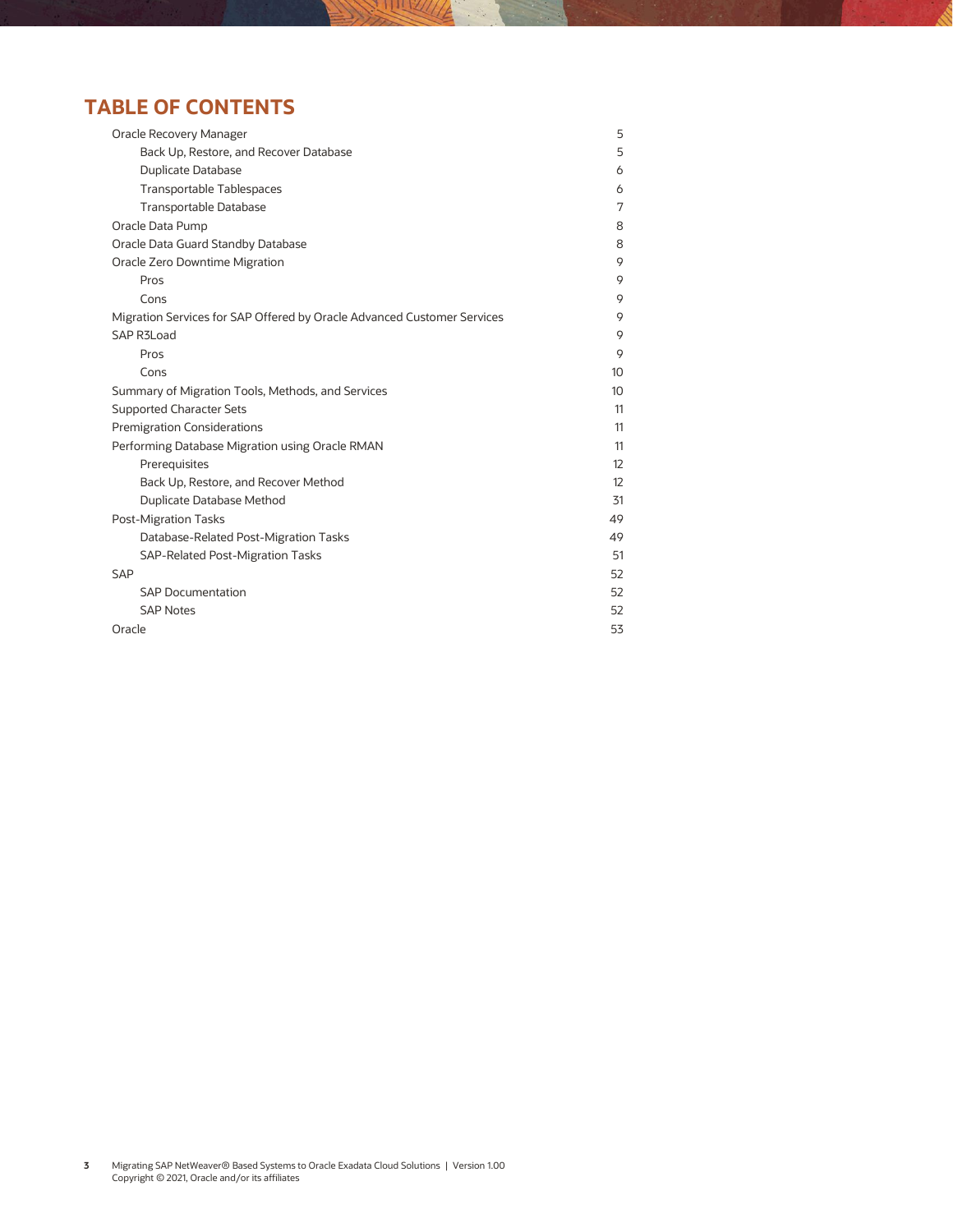## **SCOPE AND ASSUMPTIONS**

This document outlines the common methods and necessary steps for migrating systems based on SAP NetWeaver to Exadata Cloud@Customer or Exadata Cloud Service. It is meant as a complementary guide for the following documents:

- [SAP NetWeaver® Application Server ABAP/Java on Oracle Exadata Cloud@Customer X8M](https://docs.oracle.com/en-us/iaas/Content/Resources/Assets/whitepapers/sap_netweaver_app_server_abap_java_on_exadata_cloud_at_customer.pdf)
- [SAP NetWeaver® Application Server ABAP/Java on Oracle Exadata Cloud Service](https://docs.oracle.com/en-us/iaas/Content/Resources/Assets/whitepapers/exacs_x8m_sap_netweaver_app_server_abap_java_on_exadata_cloud_service.pdf)

The focus of this document is on Oracle Database–specific questions and tasks in conjunction with SAP NetWeaver. It does not focus on specific hardware generations of Exadata systems (such as X7, X8, or X8M) or on Oracle Cloud Infrastructure–specific topics (such as setting up a virtual cloud network or security rules).

This document discusses the relevant migration tools and methods as well as their advantages and disadvantages. RMAN-specific migration methods like RMAN Backup/Restore and RMAN Duplicate Database are discussed in detail and examples of most of the required steps are provided. Other migration methods might be described in detail in subsequent versions of this document, depending and prioritized on customer demands.

## **BASIC CONSIDERATIONS FOR DATABASE MIGRATIONS**

When migrating databases, you must consider several things, some more obvious than others. For example:

- Vendor of the source and target database
- Versions and patch levels of the database software
- OS and architecture of the platforms involved
- Encryption
- Different types of storage for the database relevant files
- Size of the database

Migrating databases for SAP NetWeaver can be more complex, and the scope of tasks to perform for the migration can vary widely. For example, if you are migrating from an Exadata on-premises system or an onpremises Oracle Database Appliance to Exadata Cloud@Customer or Exadata Cloud Service, and the source database is already RAC-enabled and appropriate downtime is acceptable, the effort is usually less than migrating from another database and OS platform.

Following are the most important aspects to consider before choosing your migration methods or services:

- Whether the source environment consists of an Oracle Database on Linux x86\_64 and is being migrated from a single instance, from on-premises Exadata, or from a customer-built Oracle Real Application Clusters (Oracle RAC) Database cluster to Exadata Cloud@Customer or Exadata Cloud Service
- Whether the source environment is using an Oracle Database on an OS platform *not* based on Linux x86\_64 and requires a heterogenous platform migration
- Whether the source environment must be migrated from a database platform other than Oracle Database
- Downtime considerations and requirements for migration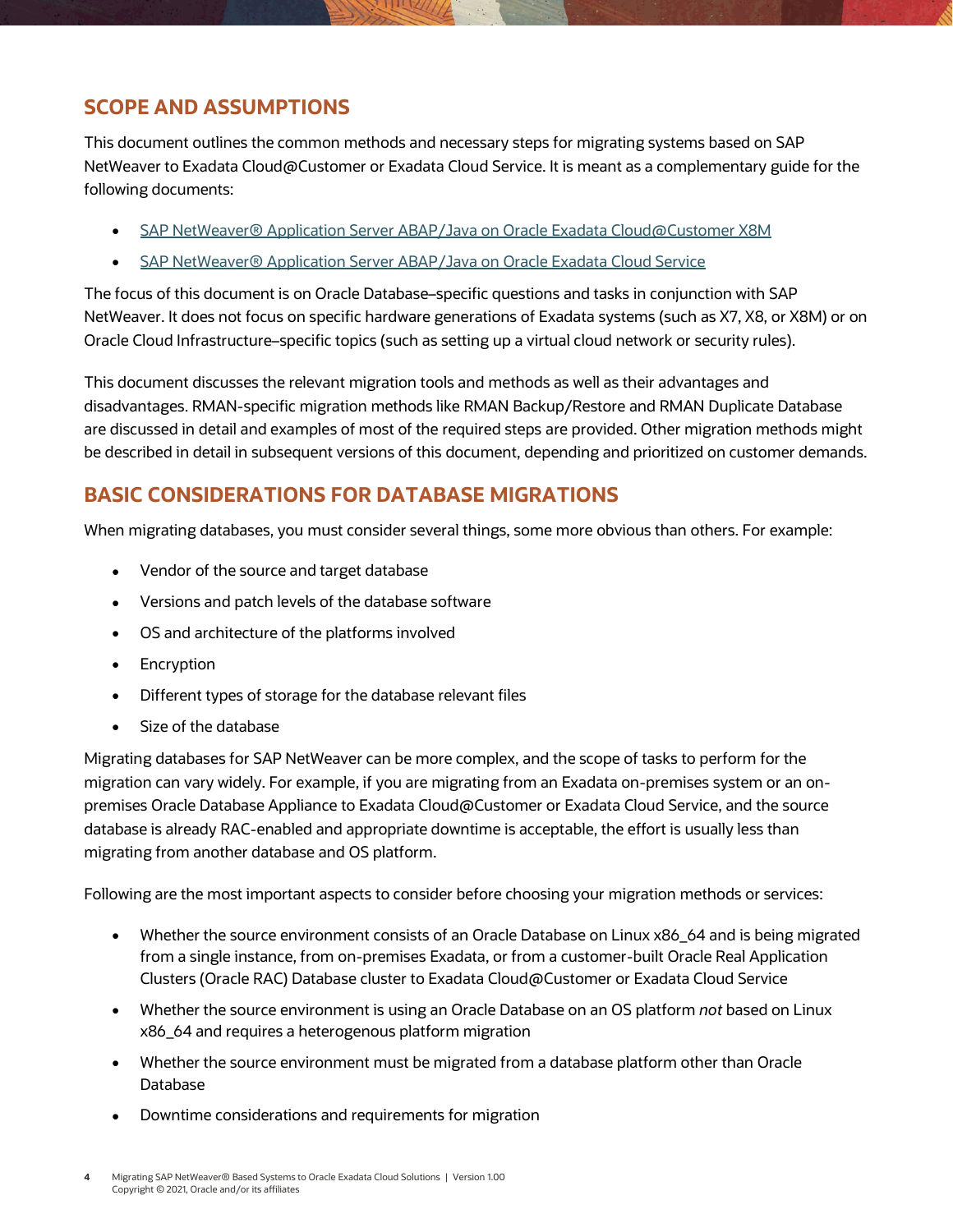- The robustness of the migration path
- Data encryption using Transparent Data Encryption (TDE)
- Oracle Database software versions
- Modifications to the SAP NetWeaver software, such as RFC connections, scheduled jobs, SAP Solution Manager changes, SAP Gateway changes, SAP Transaction DB13, or new SAP licenses.
- Changes in your existing operating concept
- New skills required for your technical staff
- Involvement of external service partners

You must consider what aspects are affected and relevant for *your* migration project.

## **DATABASE MIGRATION TOOLS, METHODS, AND SERVICES**

Numerous methods and services exist for migrating a system based on SAP NetWeaver to Oracle Exadata Cloud@Customer or Exadata Cloud Service. This section describes those methods and services, and lists the pros and cons for each one.

## <span id="page-4-0"></span>**Oracle Recovery Manager**

Oracle Recovery Manager (RMAN) supports multiple migration techniques, all with different pros and cons.

## <span id="page-4-1"></span>**Back Up, Restore, and Recover Database**

With the Back Up, Restore, and Recover Database method, the source database is backed up and then restored and recovered on the target system.

#### **Pros**

- It's efficient and fast because it can be highly parallelized.
- It's easy to set up and run.
- Only a few post-migration tasks are required on the database side.
- With Oracle Database 19c and the appropriate SAP Bundle Patches, the database can be restored and TDE-encrypted in one step.

#### **Cons**

- The source and target database software (Oracle Homes) must be the same version and must have the same SAP Bundle Patches installed.
- The source and target database must be on the same OS and have the same endian type.
- Migration happens offline.
- Shared disk space is required to back up the database on the source system and to restore it on the target system.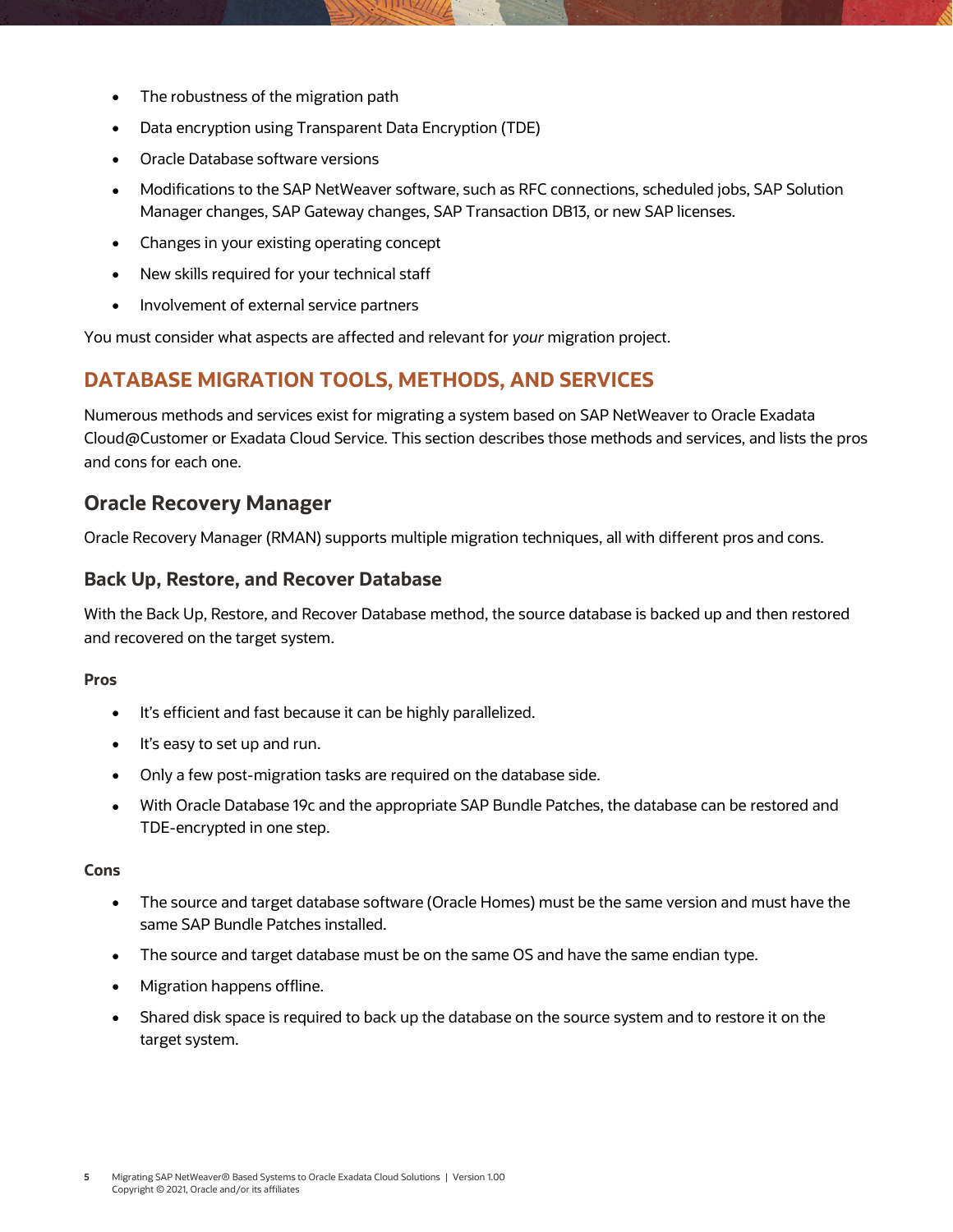## <span id="page-5-0"></span>**Duplicate Database**

The Duplicate Database method is similar to the Back Up, Restore, and Recover Database method. However, instead of backing up the database to disk and restoring it from disk, the database is copied directly from source to target through a SQL\*Net (network) connection.

#### **Pros**

- Because of parallelism, this method can be efficient and fast if network bandwidth is high enough and latency is low.
- It's easy to set up and run.
- Only a few post-migration tasks are required on the database side.
- With Oracle Database 19c and the appropriate SAP Bundle Patches, the database can be restored and TDE-encrypted in one step.
- No shared disk space for backup is required.

#### **Cons**

- The source and target database software (Oracle Homes) must be the same version and must have the same SAP Bundle Patches installed.
- The source and target database must be on the same OS and have the same endian type.
- Migration happens offline. Although the database can be open during duplication, the SAP application should be offline for consistency.
- Speed is limited by the network.

## <span id="page-5-1"></span>**Transportable Tablespaces**

The Transportable Tablespaces (TTS) method lets you migrate the data files with application data between different OS platforms and endian types. The data files of the source database must be accessible on the target system (for example, on NFS) and can be converted and copied into Oracle Automatic Storage Management (Oracle ASM) in one step. Other than the methods in which data is exported from the source database and imported into a newly created target database, TTS is the only supported method for migrating heterogenous platforms without the need to export data or read and write it using the SQL layer.

This method is a combination of converting source data files into target data files and exporting and importing just metadata by using Oracle Data Pump (expdp and impdp).

Typically, only application-specific tablespaces are transported. The target database is created and prepared as a new database with just the SYSTEM and SYSAUX tablespaces by using SAP Software Provisioning Manager (SWPM). All the tablespaces except SYSTEM and SYSAUX are dropped (with the including datafiles and contents clause) after initial creation. Each required tablespace from the source is then migrated into Oracle ASM on the target system, and metadata about those tablespaces is imported using impdp.

Endian conversion can be done by using either RMAN CONVERT or the DBMS\_FILE\_TRANSFER package. The [Oracle Database Migrating Non-CDBs to New Hardware with a Different Endian Operating System and for a New](https://docs.oracle.com/en/database/oracle/oracle-database/19/spmdu/migrating-non-cdbs-new-hardware-different-endian-operating-system-and-new-release.pdf)  [Release](https://docs.oracle.com/en/database/oracle/oracle-database/19/spmdu/migrating-non-cdbs-new-hardware-different-endian-operating-system-and-new-release.pdf) guide is a good resource on how to use TTS for migration.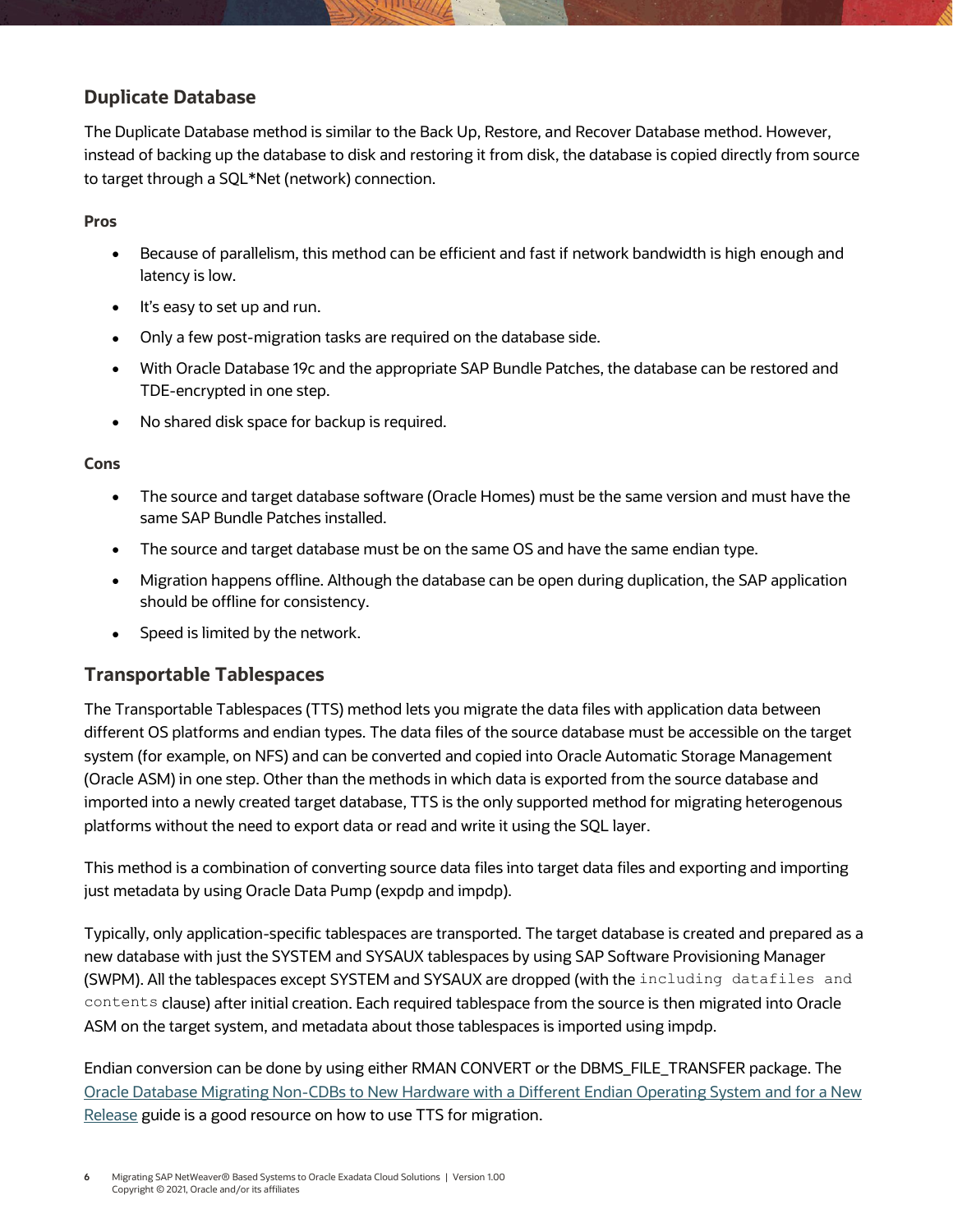#### **Pros**

- You don't need to export all the data from tables.
- You don't need to re-create indexes or statistics.
- Endian conversion can be parallelized on the data-file level.
- The source and target database software versions can be different as long as the "compatible" initialization parameter is set properly.

#### **Cons**

- There's no support for endian conversion and TDE-encryption in one step.
- Tablespaces must be self-contained (locally managed).
- A separate export and import of metadata by using Data Pump is required.
- A new database with just the SYSTEM and SYSAUX tablespaces is required, and the source tablespaces must be imported.
- Migration happens offline.
- The migration is complex and requires many manual steps.
- Migration time is mainly determined by the time it takes to export and import the metadata of the single database user SAPSR3. This operation can be very slow because metadata export and import cannot be parallelized, and all SAP data belongs to the single database user SAPSR3 with about 100,000 tables and more than 200,000 indexes. With SAP Business Warehouse, this process is even slower because there are typically several hundred thousands or millions of table and index partitions.

## <span id="page-6-0"></span>**Transportable Database**

This Transportable Database method supports conversions of whole databases between different OS platforms of the same endian type. Examples are migrations from Microsoft Windows to Linux x86\_64 (little endian to little endian) or Solaris SPARC to IBM AIX (big endian to big endian). The conversion of IBM AIX to Linux x86\_64 (big endian to little endian) is not supported.

#### **Pros**

- You don't need to export all the data from tables.
- You don't need to re-create indexes or statistics.
- Conversion can be parallelized.
- The source and target database software versions can be different as long as the "compatible" initialization parameter is set properly.
- Migration of the whole database (including the SYSTEM and SYSAUX tablespaces) is supported.

#### **Cons**

- Endian conversion is not supported.
- TDE-encryption can't be performed in one step.
- Migration happens offline.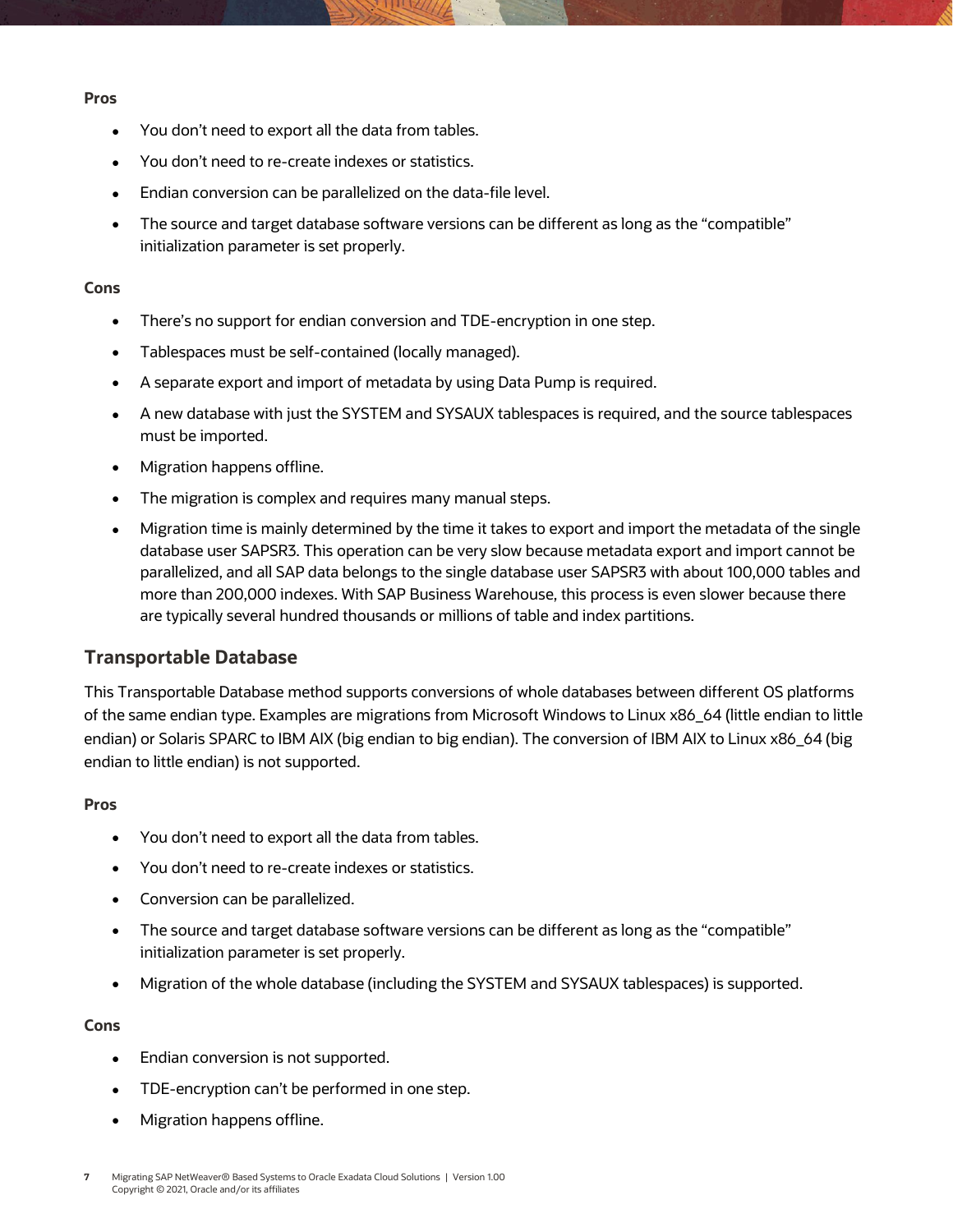• The migration is complex and requires many manual steps.

## <span id="page-7-0"></span>**Oracle Data Pump**

Oracle Data Pump is a toolset that supports multiple migration techniques, all with different pros and cons. The toolset consists of the command line tools impdp and expdp, and the DBMS\_DATAPUMP and DBMS\_METADATA PL/SQL packages.

Oracle Data Pump can help to move data in the following ways:

- **Data file copying**: This method is basically the Transportable Tablespace method explained in the preceding section. You copy (and convert, if necessary) data files by using RMAN and export and import tablespace metadata by using expdp and impdp.
- **Direct path**: Usually, direct path unloading and loading of data can greatly improve performance during migrations in which data file copying cannot be used. However, there are numerous situations in which direct path cannot be used. For more information, see [Using Direct Path to](https://docs.oracle.com/en/database/oracle/oracle-database/19/sutil/oracle-data-pump-overview.html#GUID-F5790243-15A3-4932-9258-1A466985964D) Move Data.
- **External tables**: Moving data by using external tables does not have the limitations of direct path unless there are conflicting table attributes. For more information, se[e Using External Tables to Move Data.](https://docs.oracle.com/en/database/oracle/oracle-database/19/sutil/oracle-data-pump-overview.html#GUID-EDB0DFE2-A20A-4FF6-B584-1D31583054AB)
- **Conventional path**: The conventional path is based on export and import through the SQL layer, which is also one of the migration methods with the biggest impact on performance.
- **Network link**: When you copy data over a network link (in this context, the same as a database link), the data is copied from the source database to the target database over the network. No export dump files need to be written. This method tries to read and write the data by using direct path; if that is not possible, it uses conventional path. For more information, se[e Using Network Link Import to Move Data.](https://docs.oracle.com/en/database/oracle/oracle-database/19/sutil/oracle-data-pump-overview.html#GUID-3E1D4B46-E856-4ABE-ACC5-977A898BB0F1)

Data Pump requires a pre-existing database on the target system. Data file copying requires only the SYSTEM and SYSAUX tablespaces to exist in that database. However, the other methods require all the tablespaces to be created as empty tablespaces before data is copied into them.

If you need endian conversion but do not need to export and import data, data file copying (Transportable Tablespace) is the most useful method. Consider the other methods if data needs to be migrated by exporting and importing and you do not want to use SAP R3Load.

## <span id="page-7-1"></span>**Oracle Data Guard Standby Database**

Oracle Data Guard provides a set of services that create, maintain, and manage standby databases. Standby databases are full copies of the primary database and can be used to reduce the downtime involved in migrating. Physical standby databases are supported for SAP migration; logical standby databases are not supported.

Following are the pros and cons of using Data Guard physical standby database for migration.

## **Pros**

- Downtime is minimal.
- The setup is relatively simple.
- You can use this method if the source and target have the same endian type and OS platform.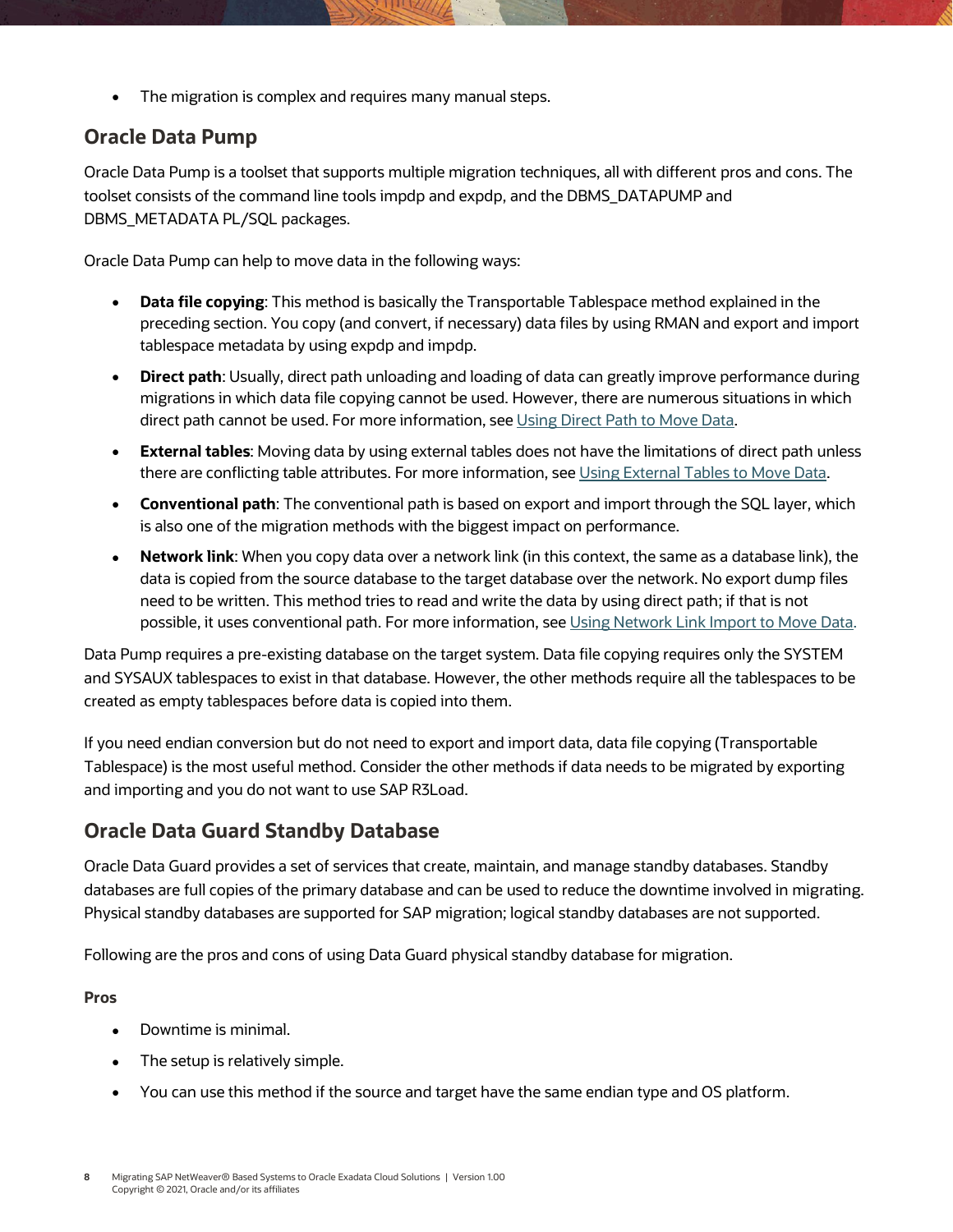#### **Cons**

- The same database version and patch level are required.
- If the source database is not TDE-enabled, encryption must be enabled as a separate step after migration.
- You cannot use this method for heterogenous migrations between source and target platforms with different endian types.

## <span id="page-8-0"></span>**Oracle Zero Downtime Migration**

Oracle Zero Downtime Migration is based on Oracle Data Guard technology and uses a physical standby database to perform online migration. Zero Downtime Migration requires a separate host that orchestrates the whole migration process: building the physical standby database, applying all redo logs from the source, and switching over and swapping roles. Because Zero Downtime Migration is based on physical standby database and supports only Linux x86\_64 on the source and target host, only homogeneous migrations are possible. Zero Downtime Migration can transfer initial backup files by using Object Storage, NFS, or Zero Data Loss Recovery Appliance (ZDLRA).

## <span id="page-8-1"></span>**Pros**

- Oracle recommends this migration approach for moving databases to Oracle Cloud platforms.
- This method is the same as using Data Guard physical standby. See the previous section for the pros for that method.

## <span id="page-8-2"></span>**Cons**

- This method is the same as using Data Guard physical standby. See the previous section for the cons for that method.
- This method has not been successfully tested with SAP.

## <span id="page-8-3"></span>**Migration Services for SAP Offered by Oracle Advanced Customer Services**

Oracle offers database migrations as a service and supports customers at all relevant migration scenarios by choosing the approach that works best to meet individual customer requirements. Oracle Advanced Customer Services offers advanced and highly optimized migration methods such as Oracle to Oracle (O2O), Oracle to Oracle Online (Triple O), and Oracle GoldenGate.

## <span id="page-8-4"></span>**SAP R3Load**

SAP R3Load is one of the most common and well-known methods for SAP database migrations. The method has been optimized over the years and can be used in almost every database migration scenario. With SAP R3load, all SAP-related database tables and views are exported and imported into a prepared and empty target database.

### <span id="page-8-5"></span>**Pros**

- SAP R3Load can be used for homogeneous *and* heterogeneous migration scenarios (the OS and DB platform can be different).
- SAP R3Load can be highly parallelized on the export and import level.
- Large tables can be split into multiple export files in parallel and imported in parallel.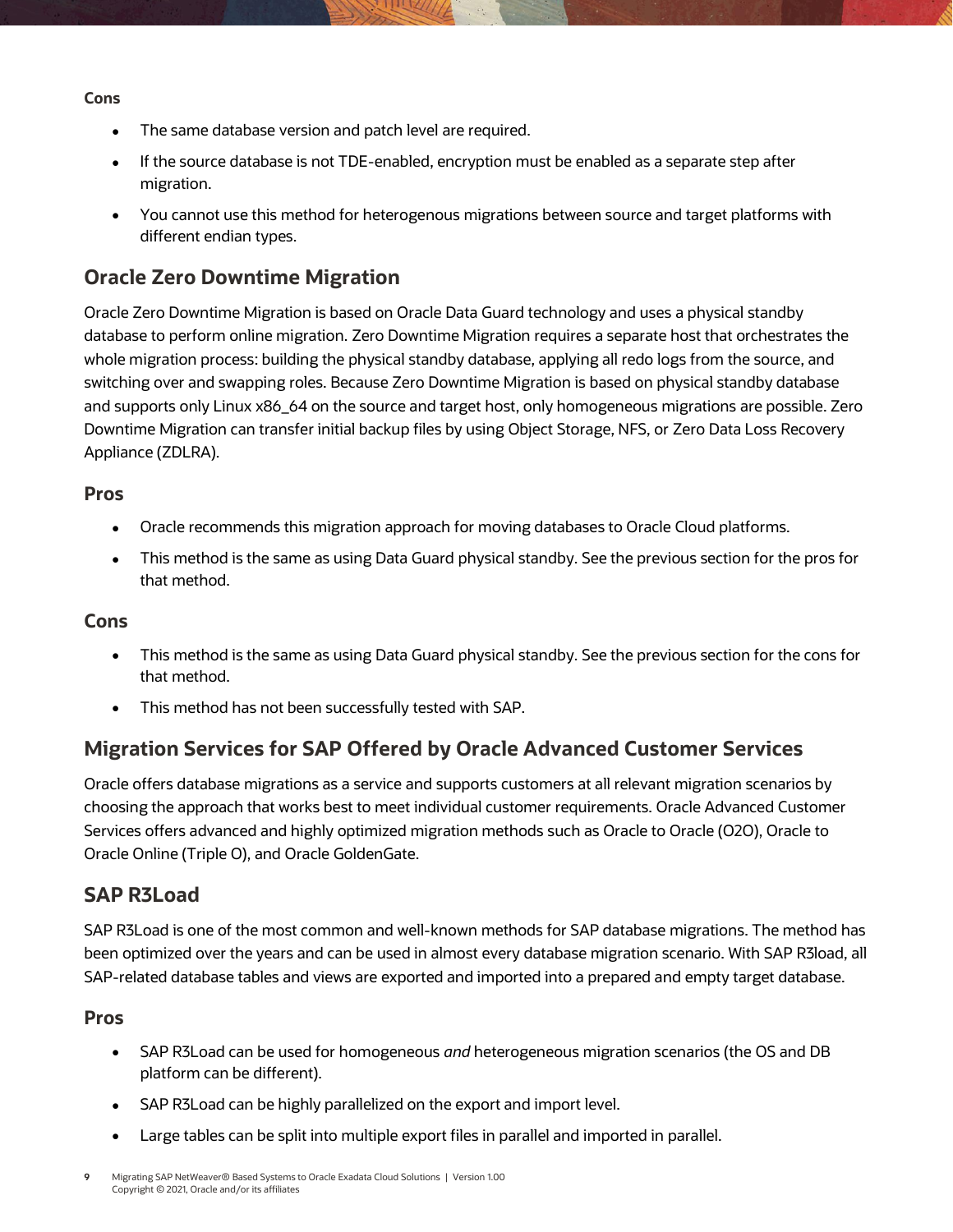- Oracle direct path load interfaces are supported for fast data loading.
- Import into TDE-encrypted tablespaces is supported.
- Partitioned tables are supported.
- Reorganization of the entire database is provided, which typically results in space optimization and better performance.
- You can introduce new database features, such as table or index compression or tablespace encryption.

#### <span id="page-9-0"></span>**Cons**

- Migration happens offline.
- A created target database with appropriately sized encrypted tablespaces is required.
- Only tables defined by SAP can be migrated.
- Triggers cannot be migrated using SAP R3Load.
- Database statistics must be collected after migration.

## <span id="page-9-1"></span>**Summary of Migration Tools, Methods, and Services**

Considering the pros and cons of each method, the currently recommended ways to migrate existing SAP databases to Exadata Cloud Service or Exadata Cloud@Customer are as follows:

For homogeneous migrations:

- Oracle Data Guard Standby Database using Physical Standby
- Oracle RMAN Restore or Duplicate commands
- Oracle Migration Services for SAP (GoldenGate, O2O, or Triple O)

For heterogeneous migrations:

- SAP R3Load
- Oracle Migration Services for SAP (GoldenGate, O2O, or Triple O)

The following sections focus on RMAN-based migration methods. Other methods might be described in upcoming updates of this document or are already covered in documents and notes available from Oracle or SAP.

## **PERFORMING DATABASE MIGRATION**

This section describes how to use the Oracle RMAN Back Up, Restore, and Recover Database method and the Duplicate Database method to migrate existing SAP databases to Exadata Cloud Service or Exadata Cloud@Customer. Also refer to [SAP Note 3018983,](https://launchpad.support.sap.com/#/notes/3018983) which contains complementary information, best practices, and example scripts.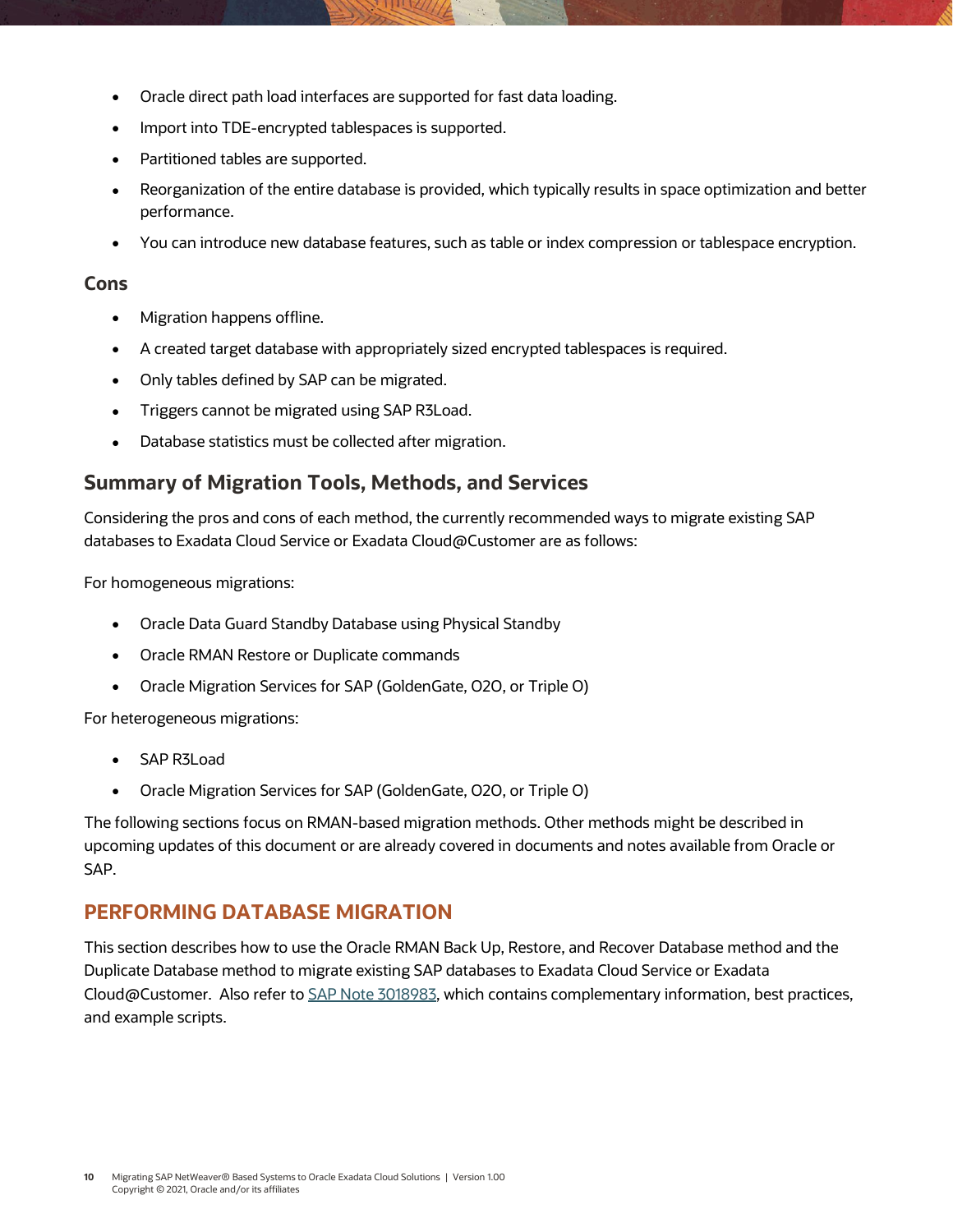## <span id="page-10-0"></span>**Supported Character Sets**

Only the following database character sets and national character sets are supported with SAP:

- For Unicode SAP databases:
	- o UTF-8 as the database character set
	- o UTF-8 as the national character set
- For non-Unicode SAP databases:
	- o WE8DEC as the database character set
	- o UTF-8 as the national character set

The migrated database must use the same database character set and national character set as the source database. Changing character sets during database migration to Exadata Cloud Service or Exadata Cloud@Customer is not supported.

Customers who need to migrate from non-Unicode to Unicode must perform an SAP Unicode migration, which is a separate migration project.

## <span id="page-10-1"></span>**Premigration Considerations**

Depending on your specific implementation of SAP NetWeaver, you might need to perform some tasks before you can begin the migration. For example:

- Any satellite systems that are connected to the SAP system might require changes.
- Database links from or to the database might also need to be migrated.
- Some SAP jobs might need to be set on-hold before migration, so that they do not run into errors when the system is first started up after migration.

## <span id="page-10-2"></span>**Performing Database Migration using Oracle RMAN**

Each database migration that relies solely on Oracle RMAN is performed in two major steps:

- 1. Install a new system, as described in the referenced documents for installing SAP NetWeaver based systems on Exadata Cloud Service or Exadata Cloud@Customer.
- 2. Replace the SAP database in the new installation with the database that you are migrating.

The advantage of this approach is that most SAP relevant software installations and configurations of the Exadata compute nodes are performed by SAP SWPM before the initial database is replaced by the one that is being migrated.

For all RMAN-based migrations, we recommend applying the same SAP Bundle Patch on the source system and the target system to avoid issues during restore or recovery, or conflicts that might arise because of minor incompatibilities.

The examples in the "Back [Up, Restore, and Recover Method](#page-11-1)" and "[Duplicate Database Method](#page-30-0)" sections assume that migration is performed from and to only one database instance and that any necessary modifications (for example, for RAC) are part of the post-migration work. Even if the source system and target system have the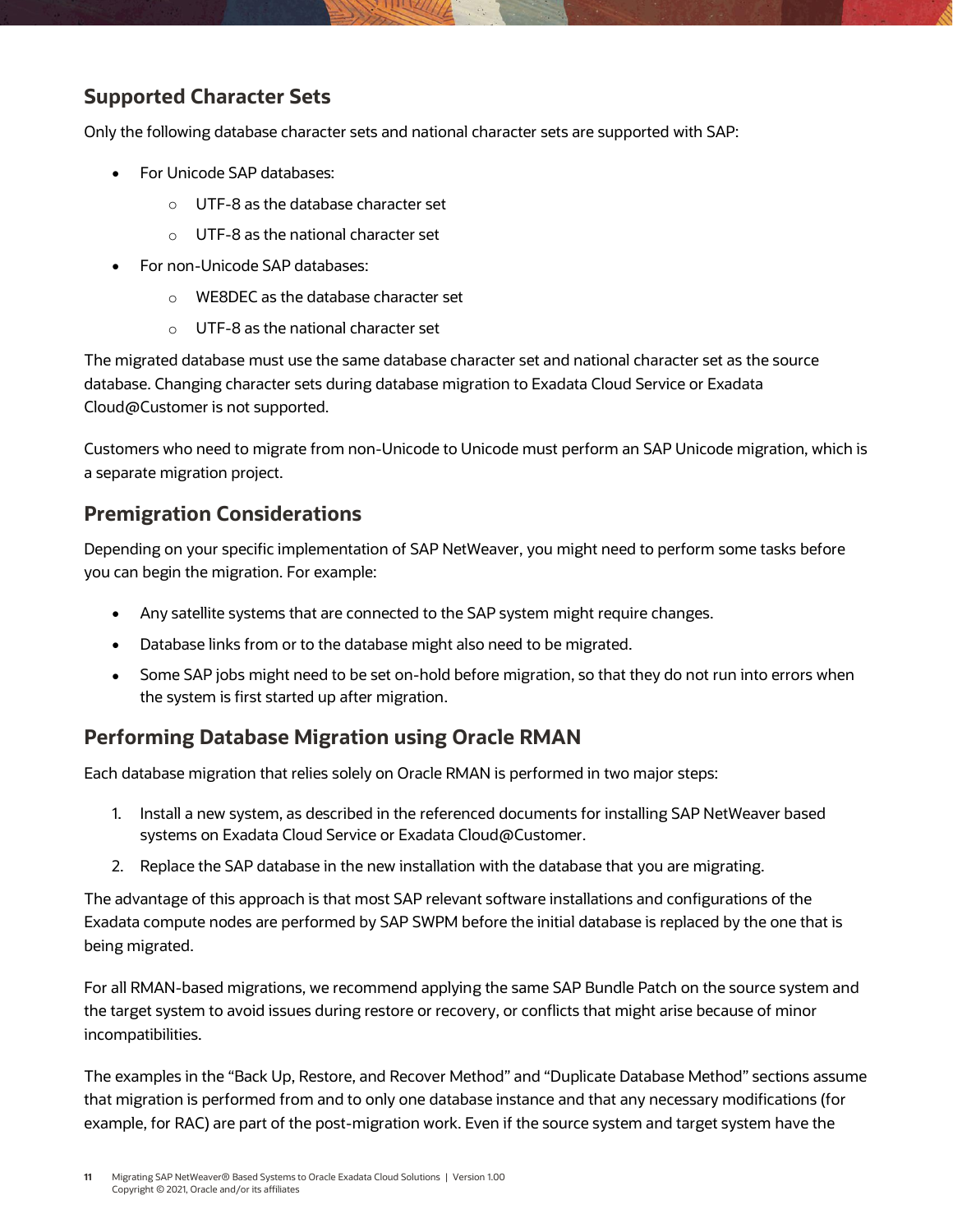same number of database compute nodes, migrations using RMAN might require several database-related postmigration steps. Those steps are discussed in "[Post-Migration](#page-48-0) Tasks."

## <span id="page-11-0"></span>**Prerequisites**

Consider the following prerequisites before you begin the migration.

## **Oracle RDBMS Home Software Versions and Patches**

If the source database is version 19c, we strongly recommend that you apply the latest SAP Bundle Patch on the source and target systems. If your source database is still unencrypted, the SAP Bundle Patch contains important patches to encrypt tablespaces as needed when the database is being restored. This requires a TDE encryption wallet set up on the source database.

If the source database is version 12.1, 12.2, or 18c, it cannot be encrypted when the database is being restored. Instead, the database is restored and recovered from the backup and then encrypted in a second step.

In either case, software versions and patches in both Oracle RDBMS Homes (source and target) must be the same.

## **TDE Setup**

The best time to set up and implement TDE is *before* you migrate the database. This lets you back up the encrypted database on the source, restore and recover the database on the target, and keep existing encryption keys. In this case, the database is backed up on the source and restored on the target (possibly to a different location), and the encryption keys are transported from the encryption wallet on the source to a newly created encryption wallet on the target.

The next best option for databases already using version 19c is to set up a TDE encryption wallet on the source without encrypting any tablespaces. This allows TDE encryption of all tablespaces during database restore on the target.

If these options are not feasible, you can introduce TDE encryption only on the target by setting up a new encryption wallet with a new master key. The database is restored unencrypted and must be encrypted manually after recovery.

## <span id="page-11-1"></span>**Back Up, Restore, and Recover Method**

This section provides the major steps and several examples for using the RMAN Back Up, Restore, and Recover Database method for migration.

### **Prerequisites**

This migration method is based on backing up the database on a source system and restoring it on a target system. So, you should choose a backup destination that the source and target can access or that you can detach from the source after backup and attach to the target before restore.

The easiest method is to mount a shared NFS file system on the source and target that is large enough to keep a full backup of the database. You could use an Exadata ASM Cluster File System exported to source or an external ZFS appliance.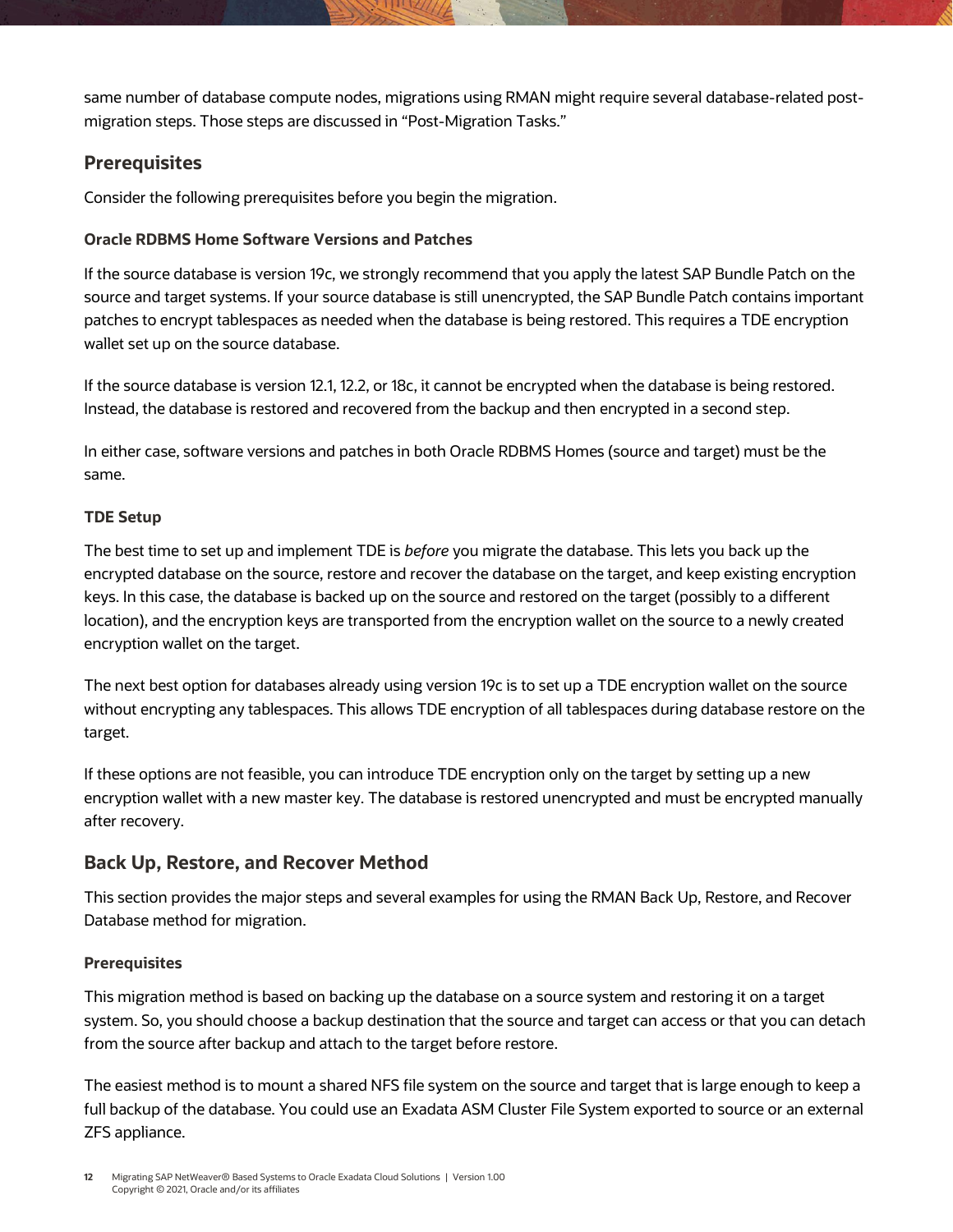#### **Migration Steps**

- 1. Create an online backup of the source database that includes the archive logs and controlfile.
- 2. Create an Oracle parameter file ( $pfile$ ) that contains all the  $init.ora$  parameters of the source system.
- 3. If the source database is already encrypted with TDE, transport the contents of the encryption wallet to the target:
	- A. Create a temporary encryption wallet on the file system.
	- Merge the encryption keys from the source into the temporary encryption wallet.
	- If required, copy the temporary encryption wallet to a file system location that can be accessed from the target system.
- 4. If the source database is not encrypted but TDE has been set up on it (it has an active encryption wallet and master key but no encrypted tablespaces), perform one of the following actions:
	- (Recommended) Set up a new encryption wallet with a master key on the target after you restore the controlfile from the backup**.**
	- Transport the encryption keys from the source to the target, as directed in step 3.
- 5. If the source database is not encrypted and has no TDE setup (no active encryption wallet), you must create an encryption wallet with encryption keys and an autologin wallet on the target system in a later step.
- 6. Copy the Oracle parameter file ( $pfile$ ) to the target system and make the parameter adjustments (for example, control files, audit file dest, and log archive dest 1) required to start the target database instance into the nomount state.
- 7. Set up TDE configuration.
	- $\bullet$  If the database is 19c, set up the  $t$  de configuration and wallet root initialization parameters as part of the TDE configuration.
	- If the database is 12.1, 12.2, or 18c, set up the TDE configuration in sqlnet.ora.
- 8. Start the target database instance into the nomount state by using the prepared  $pfile$ .
- 9. Restore the original controlfile and bring the database into the mount state.
- 10. Create the required directory for the encryption wallet in ASM.
- 11. If the source database was already encrypted with TDE, perform these steps:
	- A. Create an empty encryption wallet on ASM on the target system.
	- Merge the encryption keys from the previously created encryption wallet into the new encryption wallet on ASM.
	- C. Create an autologin wallet.
- 12. If the source database was not encrypted but was configured for TDE, perform one of the following actions:
	- (Recommended) Create an encryption wallet with a master key.
	- Transport the encryption keys from the source into a new encryption wallet on the target, as directed in step 11.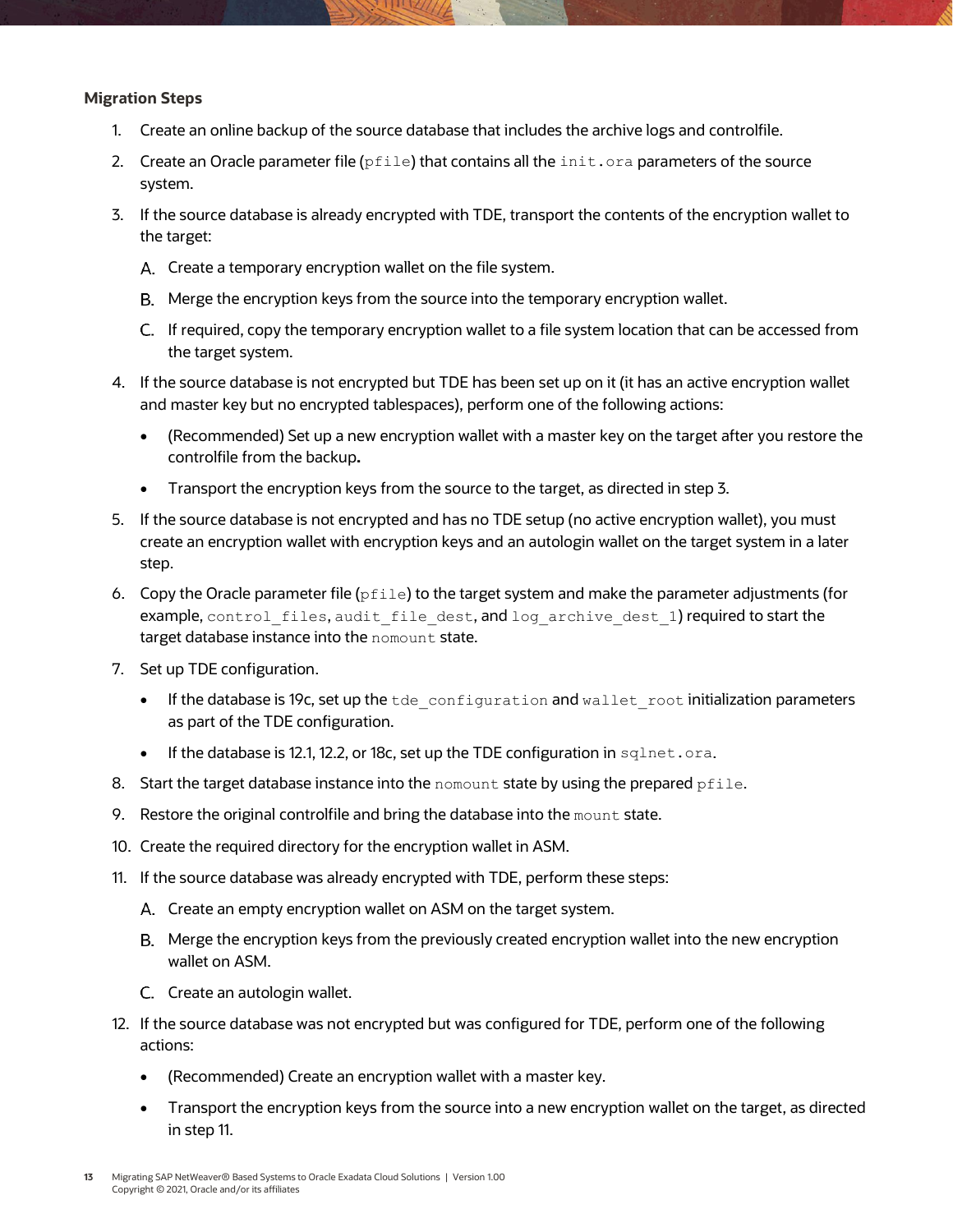- 13. If the source database was not encrypted and had no TDE configuration, perform these steps:
	- A. Create an empty encryption wallet on ASM on the target system.
	- B. Create an autologin wallet.
- 14. Restore and recover your database.
	- If the source database was already encrypted, just restore and recover the database on the target.
	- If the source database was unencrypted but was on 19c with the latest SAP Bundle Patches and had TDE set up, use the as encrypted clause during database restore.
	- If the source database was on 12.1, 12.2, or 18c and was unencrypted, defer the encryption of the database until your database is successfully restored, recovered, and opened.
- 15. Open the database with the resetlogs option
- 16. If the source database was not encrypted and had no TDE configuration, perform these steps:
	- Create and set a new master key and restart the database instance.
	- If the source database was unencrypted and could not be restored and encrypted during step 14, the next step is to encrypt it. You can do this either online or offline. The offline approach can be optimized to complete encryption much faster than the online approach, but the online approach lets you access the database much earlier while encryption is in progress.
- 17. To perform an offline encryption, follow these steps:
	- Encrypt the SYSTEM tablespace and all the UNDO tablespaces offline (in the mount state).
	- Open the database and set all the tablespaces *except* the SYSTEM and UNDO tablespaces offline.
	- Encrypt each data file of those tablespaces. You can parallelize this task by scheduling the required DDL commands as jobs using the dbms scheduler package.
	- When all the data files are encrypted, set all the tablespaces back online.
	- Create an encrypted temporary tablespace to replace the unencrypted PSAPTEMP tablespace.
	- Change the default temporary tablespace to the new encrypted temporary tablespace, drop the old PSAPTEMP tablespace, and rename the new encrypted temporary tablespace to PSAPTEMP.
- 18. To perform an online encryption, perform one of the following steps:
	- Open the unencrypted database and use Oracle online encryption to encrypt all the tablespaces.

This operation works on the tablespace level and cannot be parallelized on the data file level (as it can in offline encryption). Online encryption can be done either serially (tablespace by tablespace) or in parallel (more than one tablespace at the same time), although each tablespace is encrypted by only one process. This means that the encryption of large tablespaces with many data files might take a long time. In addition, each unencrypted data file is encrypted into a new encrypted data file with a different name.

• Open the unencrypted database, set up SAP BR\*Tools, and use the tablespace creation and tablespace reorganization commands to create new encrypted tablespaces and to move your tables into the encrypted tablespaces.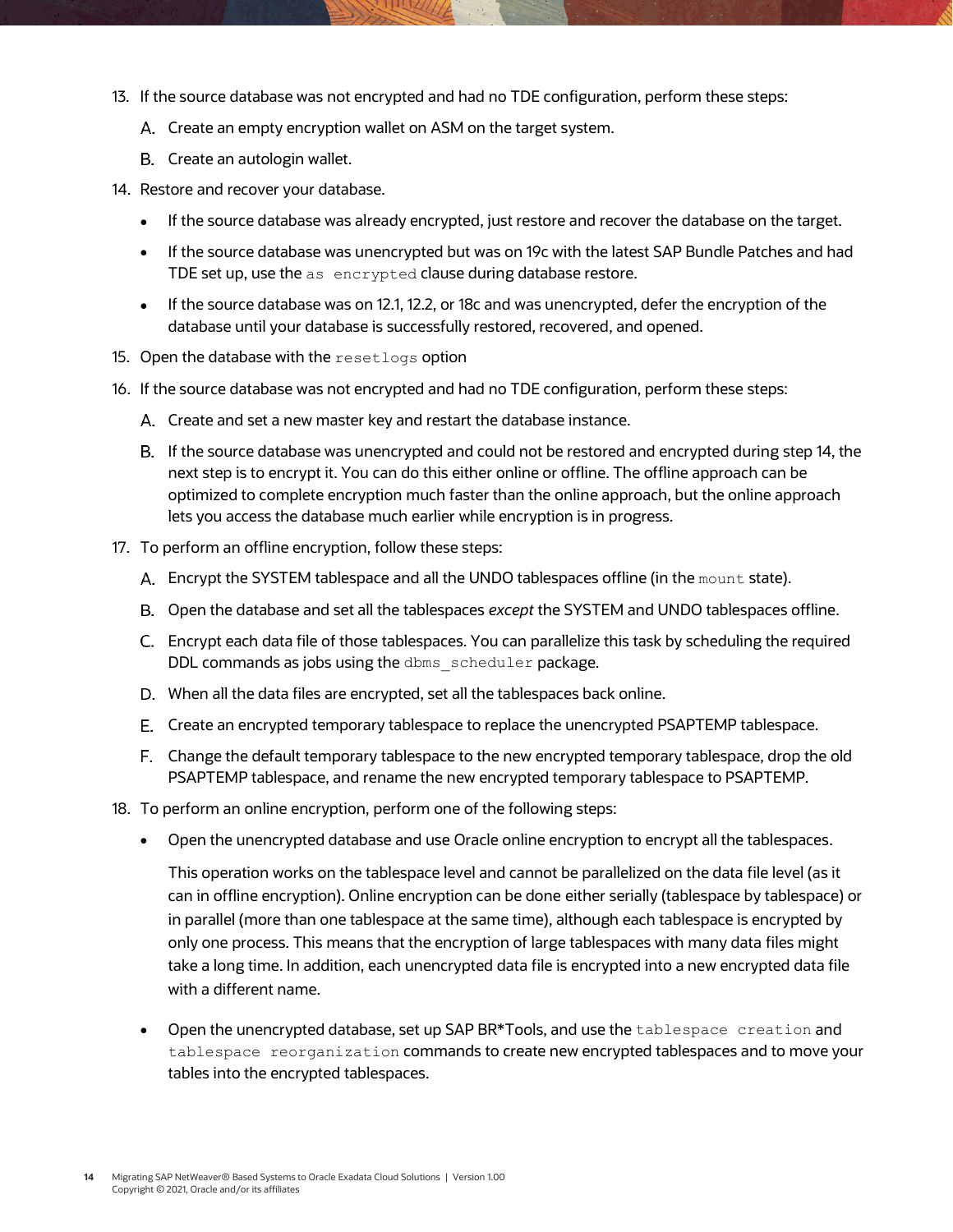#### **Example 1: RMAN Back Up, Restore, and Recover from an encrypted Oracle 19c Source Database**

This example illustrates the RMAN Back Up, Restore, and Recover migration method in detail by migrating an encrypted source database, ODA, from an on-premises Exadata to Exadata Cloud@Customer. It uses an NFS file system mounted at /backup as a shared media for backups.

You configure the RMAN backup targets (for example, on NFS) especially for the migration, and create an online backup of the source database that includes archive logs, the controlfile, and optionally, the spfile. You then revert the backup targets to the old location after creating the backup.

On the source system, perform the following steps:

1. Take note of your current backup targets.

```
[oracle@myhost1 dbs]$ rman target /
Recovery Manager: Release 19.0.0.0.0 - Production on Tue Jan 5 15:30:32 2021
Version 19.9.0.0.0
Copyright (c) 1982, 2019, Oracle and/or its affiliates. All rights reserved.
connected to target database: ODA (DBID=3151516788)
RMAN> show all;
using target database control file instead of recovery catalog
RMAN configuration parameters for database with db unique name ODA are:
CONFIGURE RETENTION POLICY TO REDUNDANCY 1; # default
CONFIGURE BACKUP OPTIMIZATION OFF; # default
CONFIGURE DEFAULT DEVICE TYPE TO DISK; # default
CONFIGURE CONTROLFILE AUTOBACKUP ON; # default
CONFIGURE CONTROLFILE AUTOBACKUP FORMAT FOR DEVICE TYPE DISK TO '<orig location>/%F';
CONFIGURE DEVICE TYPE DISK PARALLELISM 16 BACKUP TYPE TO BACKUPSET;
CONFIGURE DATAFILE BACKUP COPIES FOR DEVICE TYPE DISK TO 1; # default
CONFIGURE ARCHIVELOG BACKUP COPIES FOR DEVICE TYPE DISK TO 1; # default
CONFIGURE CHANNEL DEVICE TYPE DISK FORMAT '<orig_location>/%U';
CONFIGURE MAXSETSIZE TO UNLIMITED; # default
CONFIGURE ENCRYPTION FOR DATABASE OFF; # default
CONFIGURE ENCRYPTION ALGORITHM 'AES128'; # default
CONFIGURE COMPRESSION ALGORITHM 'BASIC' AS OF RELEASE 'DEFAULT' OPTIMIZE FOR LOAD TRUE 
; # default
CONFIGURE RMAN OUTPUT TO KEEP FOR 7 DAYS; # default
CONFIGURE ARCHIVELOG DELETION POLICY TO NONE; # default
CONFIGURE SNAPSHOT CONTROLFILE NAME TO '/oracle/ODA/19/dbs/snapcf_ODA.f'; # default
```
#### 2. As the root user, run the following commands:

mkdir /backup/mig\_oda chown oracle:oinstall /backup/mig\_oda

3. As the oracle user with the source database environment set, run the following commands:

[oracle@ dbs]\$ rman target /

CONFIGURE CONTROLFILE AUTOBACKUP FORMAT FOR DEVICE TYPE DISK TO '/backup/mig\_oda/%F'; CONFIGURE CHANNEL DEVICE TYPE DISK FORMAT '/backup/mig\_oda/%U' MAXPIECESIZE 128 G; SET ENCRYPTION OFF;

BACKUP DATABASE CURRENT CONTFOLFILE SPFILE PLUS ARCHIVELOG;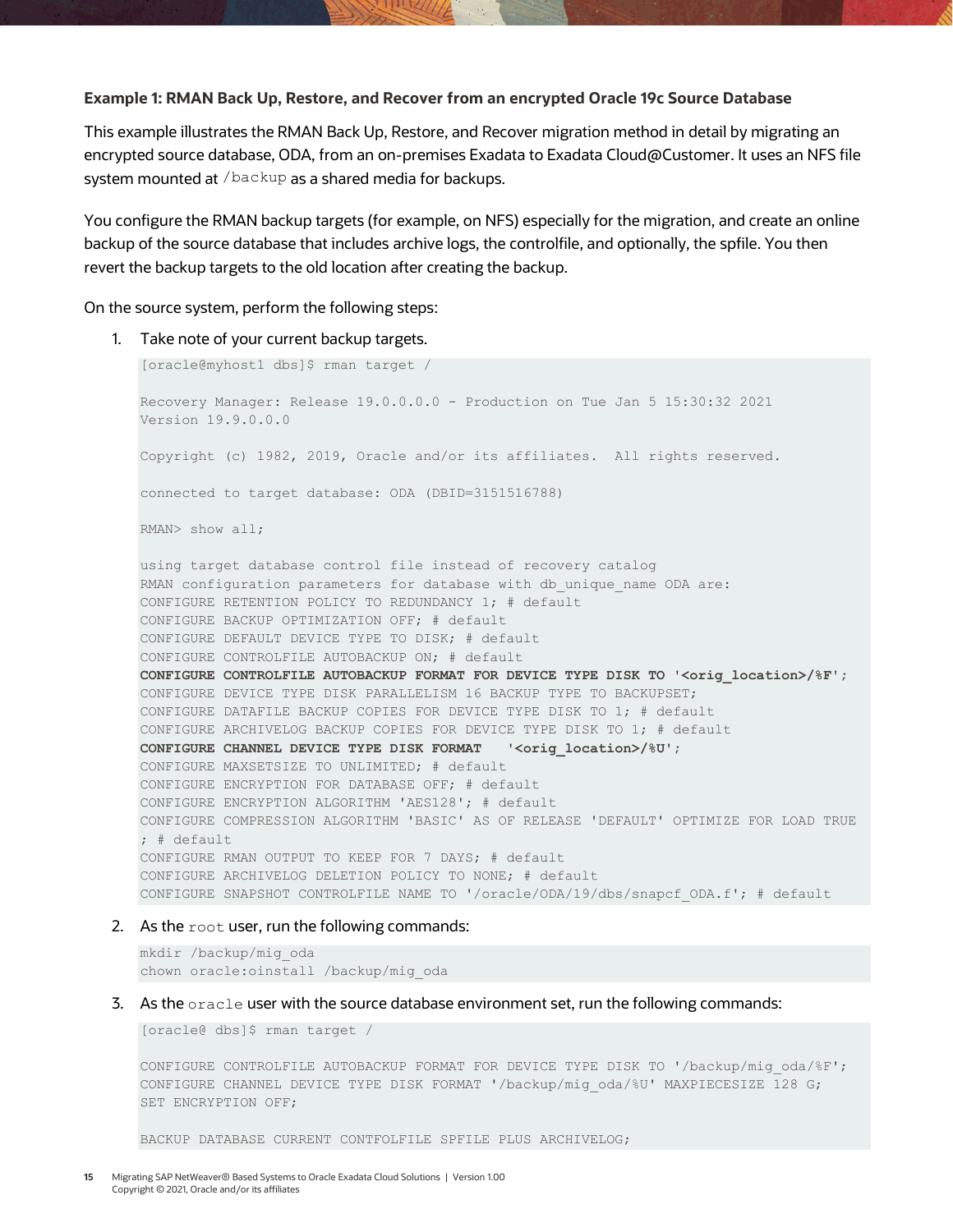4. Create an Oracle parameter file ( $pfile$ ) that contains all the  $init.org$  aparameters of your source system.

SQL> create pfile='/backup/mig\_oda/init\_oda.ora' from spfile;

5. Restore the original backup locations.

[oracle@ dbs]\$ rman target /

CONFIGURE CONTROLFILE AUTOBACKUP FORMAT FOR DEVICE TYPE DISK TO '**<orig\_location>**/%F'; CONFIGURE CHANNEL DEVICE TYPE DISK FORMAT '**<orig\_location>**/%U' MAXPIECESIZE 128 G;

- 6. Prepare to copy the encryption keys from the encryption wallet of the source database.
	- A. Create a temporary encryption wallet on the file system.

```
SQL> ADMINISTER KEY MANAGEMENT CREATE KEYSTORE '/tmp/' identified by "<password>";
```
keystore altered.

Merge the encryption keys from the encryption wallet on the source into the temporary encryption wallet.

```
SQL> ADMINISTER KEY MANAGEMENT MERGE KEYSTORE '+DATAC1/ODA/orawallet/tde/' 
IDENTIFIED BY "<password>" INTO EXISTING KEYSTORE '/tmp/' IDENTIFIED BY "<password>" 
WITH BACKUP;
```
keystore altered.

On the target system, perform the following steps:

1. Make necessary adjustments for the target environment in the parameter file by adjusting file system and ASM disk group locations (for example, audit file dest and db recovery file dest) and by adding the initialization parameters for TDE. Then, copy the parameter file to the dbs directory under the Oracle RDBMS Home on your target system. The parameter file needs to be only on one cluster node because it is required only during the migration of the database.

```
tde_configuration = 'KEYSTORE_CONFIGURATION=FILE'
wallet root = '+DATAC2/ODA/orawallet'
```
2. Create the required wallet locations on ASM.

```
[oracle@node1 ~]$ asmcmd
ASMCMD> cd +DATAC2
ASMCMD> mkdir ODA
ASMCMD> cd ODA
ASMCMD> mkdir orawallet
ASMCMD> mkdir orawallet/tde
```
3. Start the target database instance with the prepared parameter file into the nomount state.

```
SQL> startup nomount pfile='?/dbs/init_oda.ora';
ORACLE instance started.
Total System Global Area 6.8719E+10 bytes
Fixed Size 26611816 bytes
Variable Size 3.3018E+10 bytes
Database Buffers 3.5568E+10 bytes
Redo Buffers 107601920 bytes
```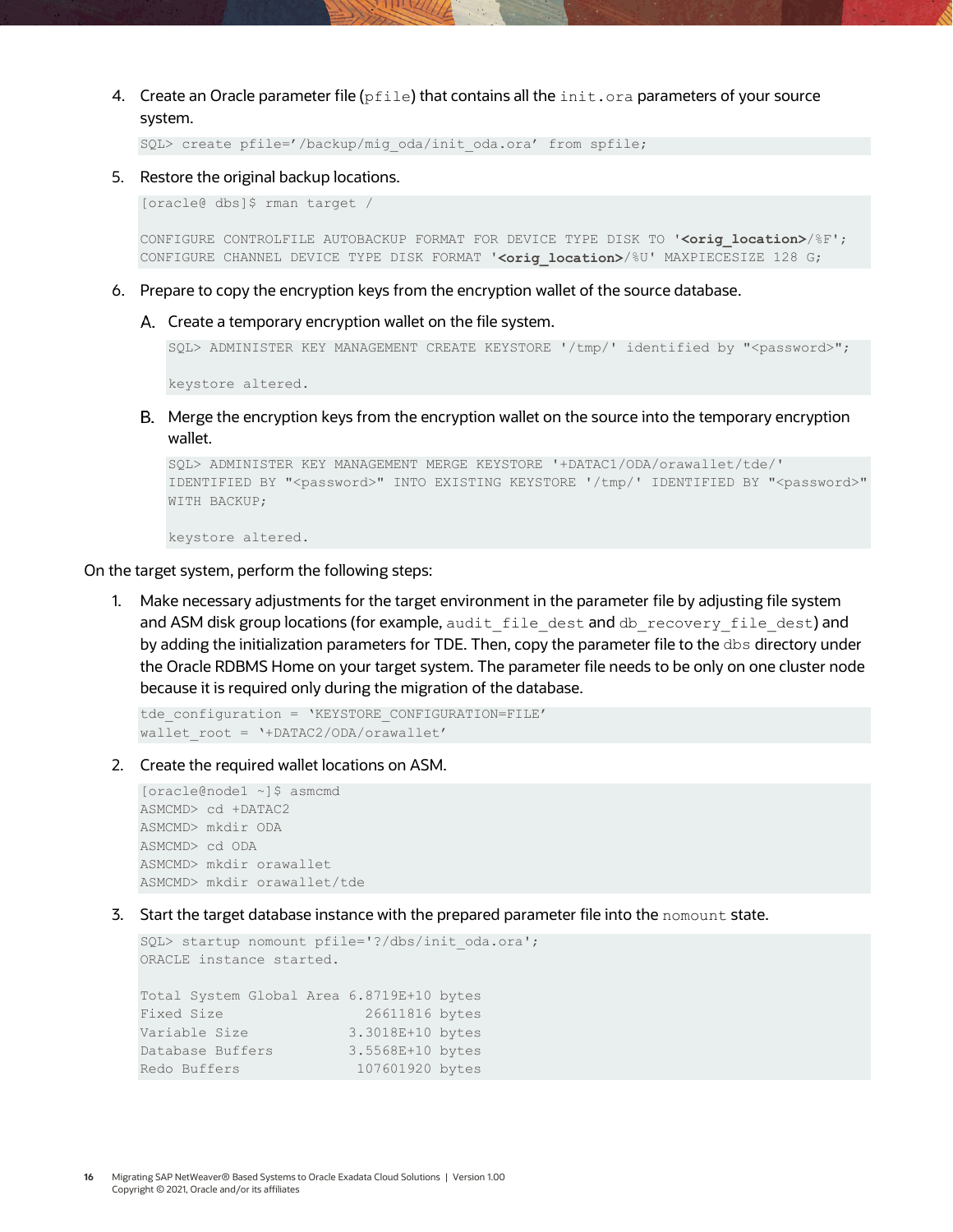4. Create an encryption wallet on ASM, merge the encryption keys from the temporary encryption wallet, and shut down the database instance.

SQL> ADMINISTER KEY MANAGEMENT CREATE KEYSTORE identified by "<password>"; keystore altered. SQL> ADMINISTER KEY MANAGEMENT SET KEYSTORE OPEN IDENTIFIED BY "<password>"; keystore altered. SQL> ADMINISTER KEY MANAGEMENT MERGE KEYSTORE '/tmp/' IDENTIFIED BY "<password>" INTO EXISTING KEYSTORE '+DATAC1/ODA/orawallet/tde/' IDENTIFIED BY "<password>" WITH BACKUP; keystore altered. SQL> shutdown immediate; Database closed.

Database dismounted. ORACLE instance shut down.

5. Once more, start the target database instance with the prepared parameter file into the nomount state.

```
SQL> startup nomount pfile='?/dbs/init_oda.ora';
ORACLE instance started.
```
Total System Global Area 6.8719E+10 bytes Fixed Size 26611816 bytes Variable Size 3.3018E+10 bytes Database Buffers 3.5568E+10 bytes Redo Buffers 107601920 bytes

6. Open the new encryption wallet and create an autologin wallet so that it opens automatically when the database instance is started.

SQL> ADMINISTER KEY MANAGEMENT SET KEYSTORE OPEN IDENTIFIED BY "<password>";

keystore altered.

SQL> ADMINISTER KEY MANAGEMENT CREATE AUTO\_LOGIN KEYSTORE FROM KEYSTORE '+DATAC1/ODA/orawallet/tde/' IDENTIFIED BY "<password>";

keystore altered.

7. Once more, shut down and then start the target database instance with the prepared parameter file into the nomount state.

```
SQL> shutdown immediate;
Database closed.
Database dismounted.
ORACLE instance shut down.
SQL> startup nomount pfile='?/dbs/init_oda.ora';
ORACLE instance started.
Total System Global Area 6.8719E+10 bytes
Fixed Size 26611816 bytes
Variable Size 3.3018E+10 bytes
Database Buffers 3.5568E+10 bytes
Redo Buffers 107601920 bytes
```
**17** Migrating SAP NetWeaver® Based Systems to Oracle Exadata Cloud Solutions | Version 1.00 Copyright © 2021, Oracle and/or its affiliates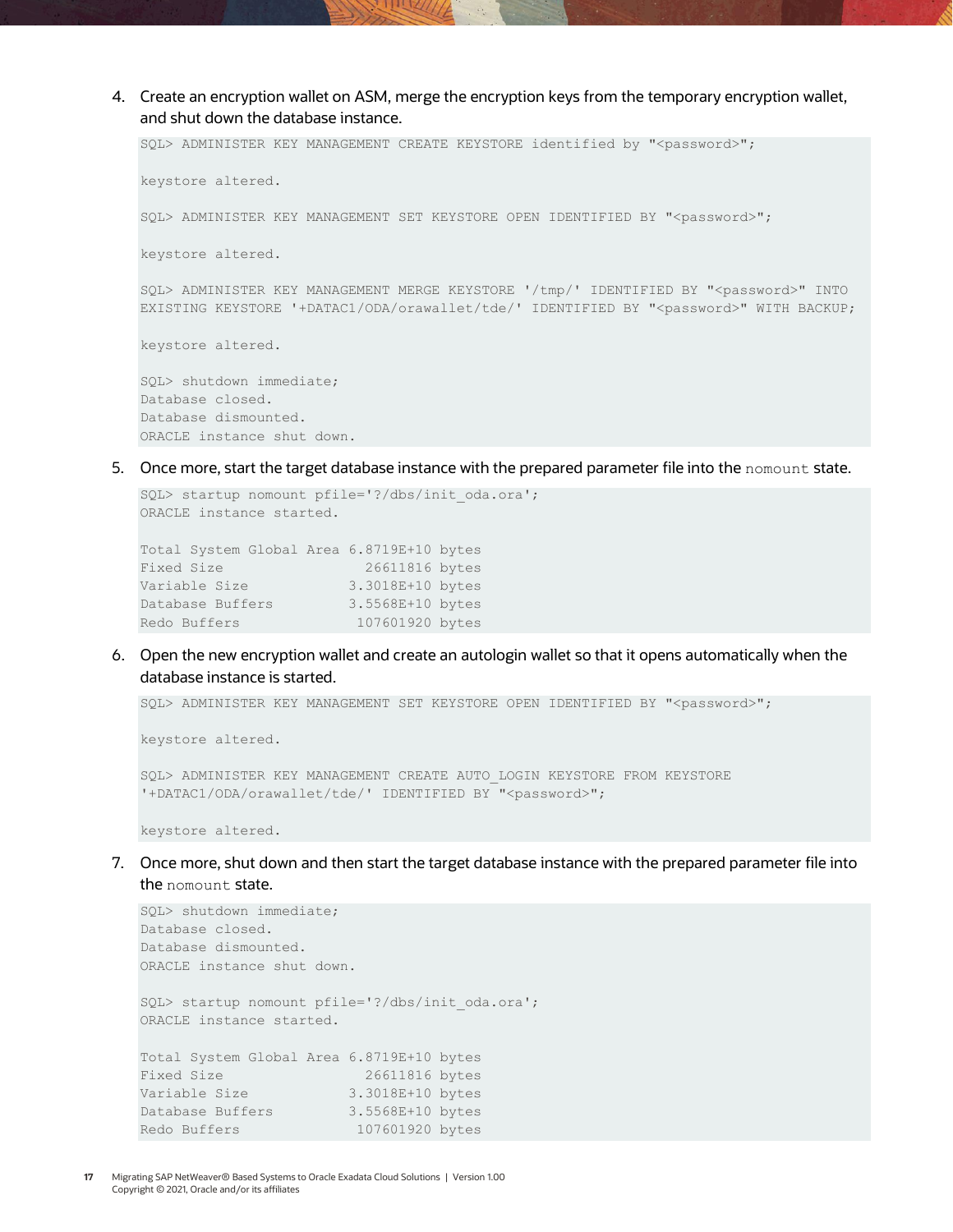#### 8. Verify that the wallet opens and that the master key is present.

```
SQL> select * from v$encryption wallet;
WRL_TYPE
--------------------
WRL_PARAMETER
--------------------------------------------------------------------------------
STATUS WALLET_TYPE WALLET WALLET WALLET OR KEYSTORE FULLY BAC
------------------------------ -------------------- --------- -------- ---------
  CON_ID
----------
ASM
+DATAC1/ODA/orawallet/tde/
OPEN AUTOLOGIN SINGLE NONE NO
        \bigcapSQL> select max(key id) from v$encryption keys;
MAX(KEY_ID)
------------------------------------------------------------------------------
Ae/pik4KoU/ov/VbX9QoMEkAAAAAAAAAAAAAAAAAAAAAAAAAAAAA
```
#### 9. Restore the controlfile from backup.

RMAN> restore controlfile from '/backup/mig\_oda/c-3151516788-20201009-00';

```
Starting restore at 09-OCT-20
using target database controlfile instead of recovery catalog
allocated channel: ORA_DISK_1
channel ORA_DISK_1: SID=2109 device type=DISK
```

```
channel ORA_DISK_1: restoring control file
channel ORA_DISK_1: restore complete, elapsed time: 00:00:03
output file name=+DATAC1/ODA/cntrloda.dbf
output file name=+RECOC1/ODA/cntrloda.dbf
Finished restore at 09-OCT-20
```
#### 10. Mount the database.

RMAN> alter database mount;

11. Create the list of the set newname commands to be used in the next step. For example:

```
set linesize 1000
set serveroutput on
spool setnewname.sql
declare
 src pat varchar2(50):='+DATAC1';
 tgt pat varchar2(50):='+DATAC2';
 old name varchar2(2000);
 new name varchar2(2000);
begin
 src_pat:='^'||src_pat;
  for c1 in (select name from v$datafile) loop
   old name := ''''||c1.name||'''';
   new name := ''''||REGEXP_REPLACE(c1.name, src_pat, tgt_pat)||'''';
   dbms output.put line('set newname for datafile '||old_name||' to '||new_name||';');
   end loop;
```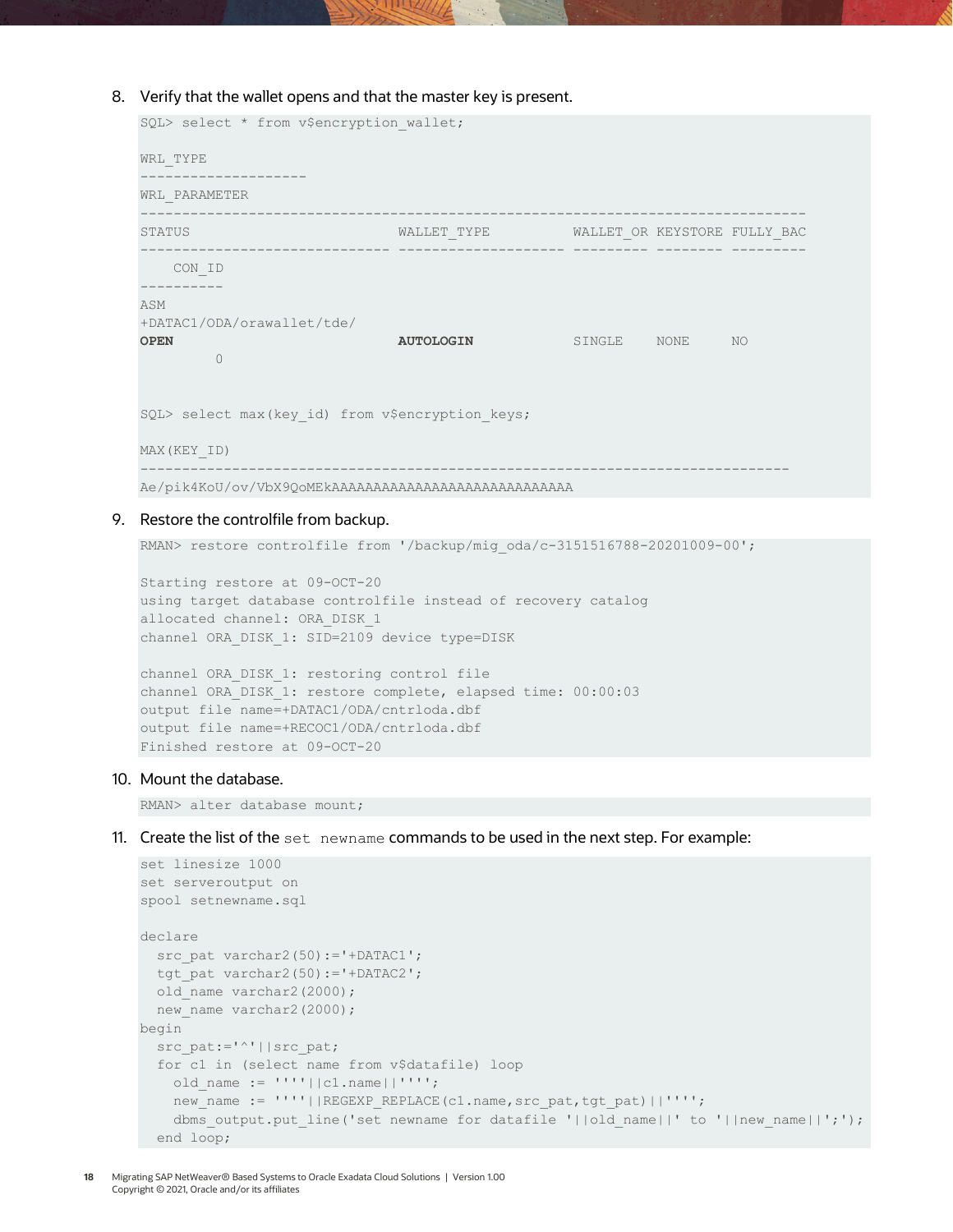```
 for c1 in (select name from v$tempfile) loop
   old name := ''''||c1.name||'''';
   new name := ''''||REGEXP_REPLACE(c1.name, src_pat, tgt_pat)||'''';
    dbms output.put line('set newname for tempfile '||old name||' to '||new name||';');
  end loop; 
end;
/
spool off
```
12. If necessary, adjust the locations and names of all database-related files by using the set newname command during restore.

```
RMAN> catalog start with '/backup/mig_oda/';
run {
set NEWNAME FOR DATAFILE '+DATAC1/ODA/DATAFILE/system.295.1042756999' to 
'+DATAC2/ODA/DATAFILE/system.295.1042756999';
set NEWNAME FOR DATAFILE '+DATAC1/ODA/DATAFILE/sysaux.296.1042756999' to 
'+DATAC2/ODA/DATAFILE/sysaux.296.1042756999';
set NEWNAME FOR DATAFILE '+DATAC1/ODA/DATAFILE/psapundo001.297.1042757001' to 
'+DATAC2/ODA/DATAFILE/psapundo001.297.1042757001';
set NEWNAME FOR DATAFILE '+DATAC1/ODA/DATAFILE/psapsr3.300.1042757673' to 
'+DATAC2/ODA/DATAFILE/psapsr3.300.1042757673';
set NEWNAME FOR DATAFILE '+DATAC1/ODA/DATAFILE/psapsr3.301.1042757675' to 
'+DATAC2/ODA/DATAFILE/psapsr3.301.1042757675';
set NEWNAME FOR DATAFILE '+DATAC1/ODA/DATAFILE/psapsr3.302.1042757677' to 
'+DATAC2/ODA/DATAFILE/psapsr3.302.1042757677';
set NEWNAME FOR DATAFILE '+DATAC1/ODA/DATAFILE/psapsr3.303.1042757677' to
'+DATAC2/ODA/DATAFILE/psapsr3.303.1042757677';
set NEWNAME FOR DATAFILE '+DATAC1/ODA/DATAFILE/psapsr3.304.1042757679' to
'+DATAC2/ODA/DATAFILE/psapsr3.304.1042757679';
set NEWNAME FOR DATAFILE '+DATAC1/ODA/DATAFILE/psapsr3.305.1042757681' to 
'+DATAC2/ODA/DATAFILE/psapsr3.305.1042757681';
set NEWNAME FOR DATAFILE '+DATAC1/ODA/DATAFILE/psapsr3750.306.1042757681' to 
'+DATAC2/ODA/DATAFILE/psapsr3750.306.1042757681';
set NEWNAME FOR DATAFILE '+DATAC1/ODA/DATAFILE/psapsr3750.307.1042757683' to 
'+DATAC2/ODA/DATAFILE/psapsr3750.307.1042757683';
set NEWNAME FOR DATAFILE '+DATAC1/ODA/DATAFILE/psapsr3750.308.1042757685' to 
'+DATAC2/ODA/DATAFILE/psapsr3750.308.1042757685';
set NEWNAME FOR DATAFILE '+DATAC1/ODA/DATAFILE/psapsr3750.309.1042757687' to 
'+DATAC2/ODA/DATAFILE/psapsr3750.309.1042757687';
set NEWNAME FOR DATAFILE '+DATAC1/ODA/DATAFILE/psapsr3750.310.1042757687' to 
'+DATAC2/ODA/DATAFILE/psapsr3750.310.1042757687';
set NEWNAME FOR DATAFILE '+DATAC1/ODA/DATAFILE/psapsr3usr.311.1042757689' to 
'+DATAC2/ODA/DATAFILE/psapsr3usr.311.1042757689';
set NEWNAME FOR DATAFILE '+DATAC1/ODA/DATAFILE/psapundo002.312.1042757689' to 
'+DATAC2/ODA/DATAFILE/psapundo002.312.1042757689';
set NEWNAME FOR DATAFILE '+DATAC1/ODA/DATAFILE/big.341.1049019829' to 
'+DATAC2/ODA/DATAFILE/big.341.1049019829';
set NEWNAME FOR TEMPFILE '+DATAC1/ODA/TEMPFILE/psaptemp.298.1042757001' to 
'+DATAC2/ODA/TEMPFILE/psaptemp.298.1042757001';
restore database;
switch datafile all;
```

```
19 Migrating SAP NetWeaver® Based Systems to Oracle Exadata Cloud Solutions | Version 1.00
      Copyright © 2021, Oracle and/or its affiliates
```
switch tempfile all;

}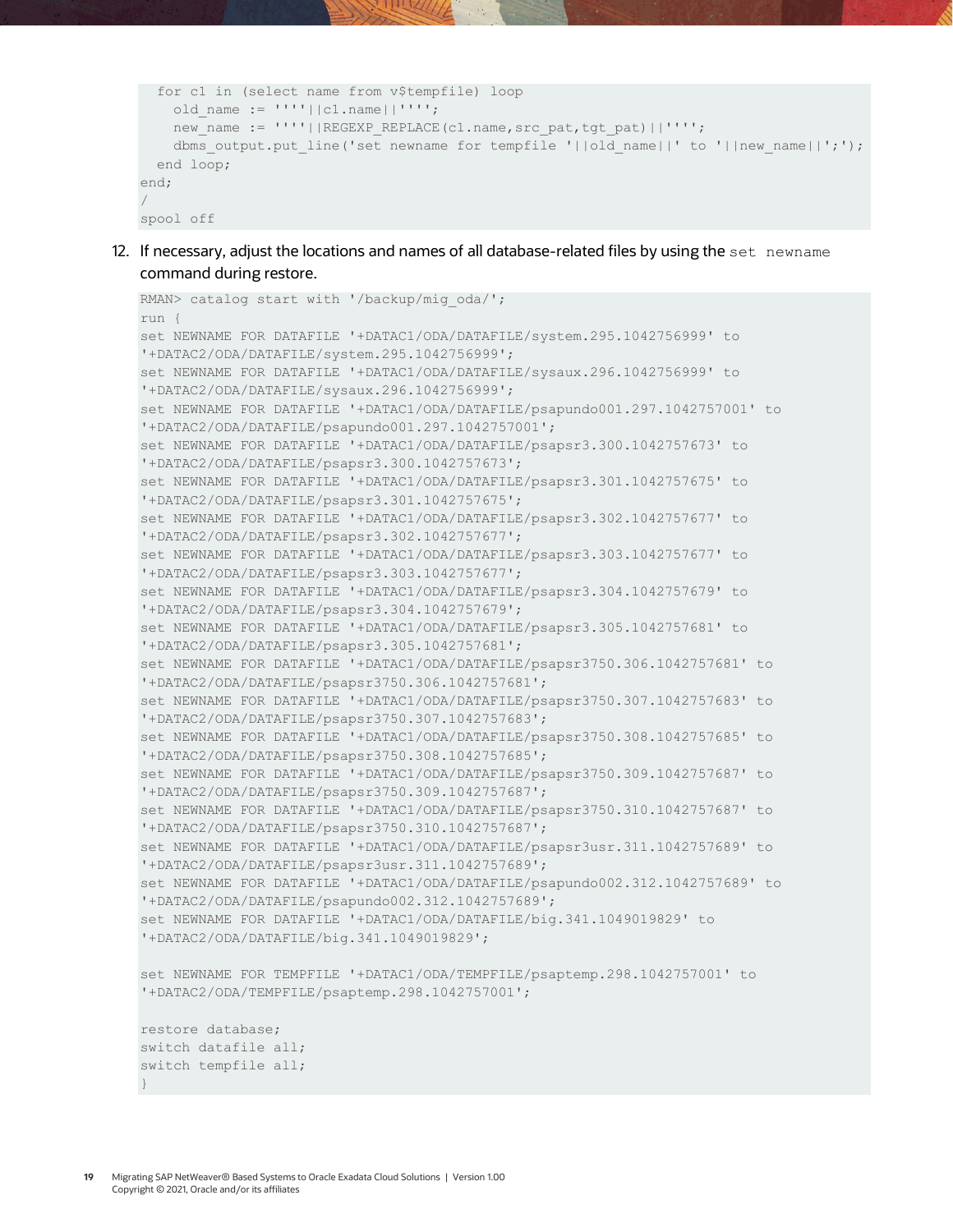#### 13. Recover and open the database.

```
RMAN> recover database;
RMAN> alter database open resetlogs;
```
## **Example 2: RMAN Back Up, Restore, and Recover from an unencrypted Oracle 19c Source Database with existing TDE Configuration**

This example illustrates the RMAN Back Up, Restore, and Recover migration method in detail by migrating an unencrypted source database, ODA, that has TDE configuration (an encryption wallet) from an on-premises Exadata to Exadata Cloud@Customer. It uses an NFS file system mounted at /backup as a shared media for backups. The database is encrypted while it is being restored.

You configure the RMAN backup targets (for example, on NFS) especially for the migration, and create an online backup of the source database that includes archive logs, the controlfile, and optionally, the spfile. Then you revert the backup targets to the old location after creating the backup.

On the source system, perform the following steps:

1. Create the required wallet location on ASM.

```
[oracle@node1 ~]$ asmcmd
ASMCMD> cd +DATAC1
ASMCMD> mkdir ODA
ASMCMD> cd ODA
ASMCMD> mkdir orawallet
ASMCMD> mkdir orawallet/tde
```
**Note**: If you are not using ASM on the source, you need to create the directory structure for the wallet on a file system.

2. Make necessary adjustments in the server parameter file on the source by adding the initialization parameters for TDE.

```
tde_configuration = 'KEYSTORE_CONFIGURATION=FILE'
wallet root = '+DATAC1/ODA/orawallet'
```
- 3. Restart the database instances to make the changes take effect
- 4. Create the encryption wallet and autologin wallet.

```
SQL> select key id, KEY USE from v$encryption keys;
no rows selected
SQL> ADMINISTER KEY MANAGEMENT CREATE KEYSTORE IDENTIFIED BY "<password>";
keystore altered.
SQL> ADMINISTER KEY MANAGEMENT CREATE AUTO_LOGIN KEYSTORE FROM KEYSTORE 
'+DATAC1/ODA/orawallet/tde/' IDENTIFIED BY "<password>";
keystore altered.
SQL> ADMINISTER KEY MANAGEMENT SET KEYSTORE OPEN IDENTIFIED BY "<password>";
keystore altered.
```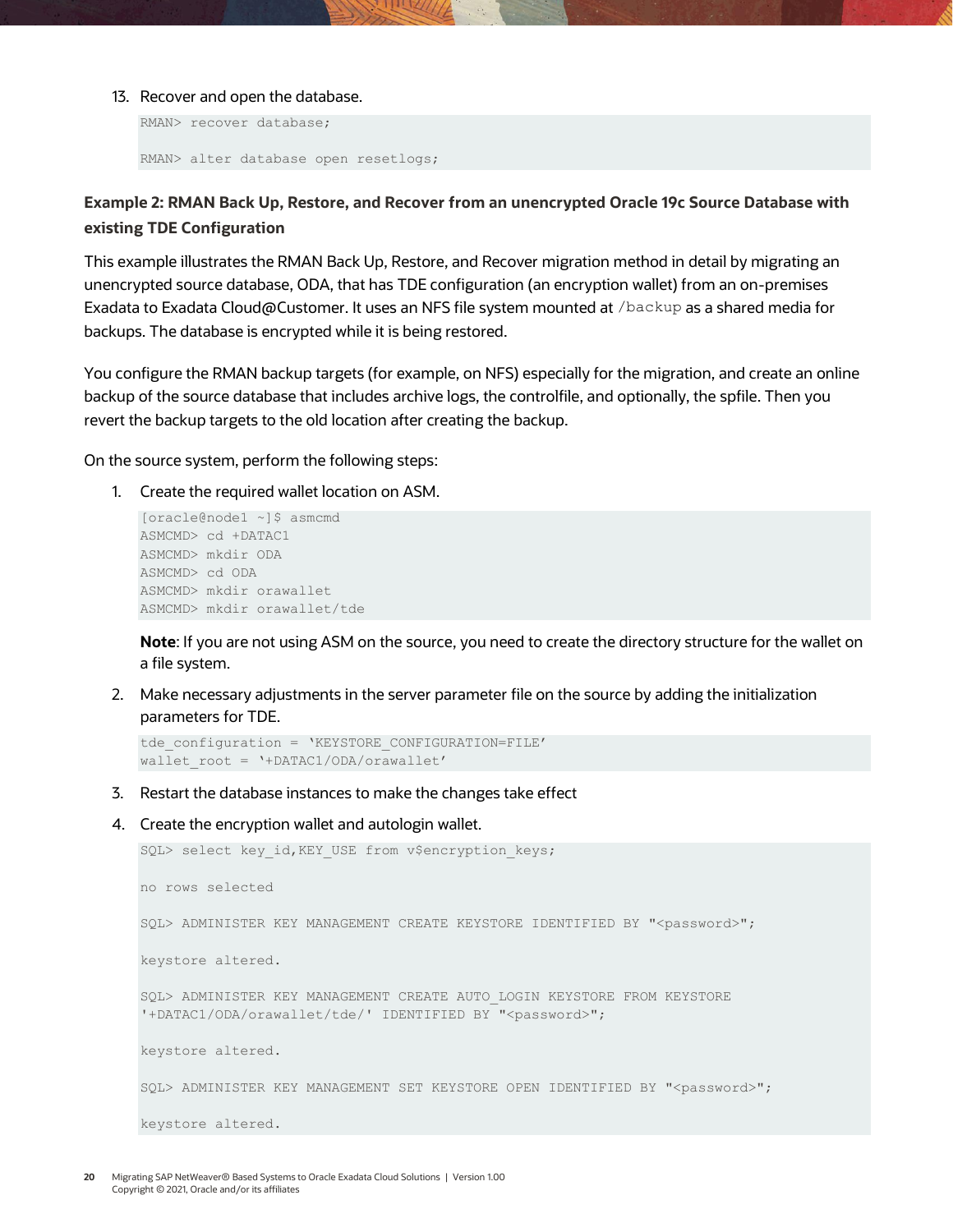SQL> alter system set " db discard lost masterkey"=TRUE;

System altered.

SQL> ADMINISTER KEY MANAGEMENT SET KEY USING TAG 'MASTERKEY' FORCE KEYSTORE IDENTIFIED BY "<password>" WITH BACKUP;

keystore altered.

The TDE configuration on the source is complete.

5. Take note of the current backup targets.

```
[oracle@myhost1 dbs]$ rman target /
Recovery Manager: Release 19.0.0.0.0 - Production on Tue Jan 5 15:30:32 2021
Version 19.9.0.0.0
Copyright (c) 1982, 2019, Oracle and/or its affiliates. All rights reserved.
connected to target database: ODA (DBID=3151516788)
RMAN> show all;
using target database control file instead of recovery catalog
RMAN configuration parameters for database with db unique name ODA are:
CONFIGURE RETENTION POLICY TO REDUNDANCY 1; # default
CONFIGURE BACKUP OPTIMIZATION OFF; # default
CONFIGURE DEFAULT DEVICE TYPE TO DISK; # default
CONFIGURE CONTROLFILE AUTOBACKUP ON; # default
CONFIGURE CONTROLFILE AUTOBACKUP FORMAT FOR DEVICE TYPE DISK TO '<orig_location>/%F';
CONFIGURE DEVICE TYPE DISK PARALLELISM 16 BACKUP TYPE TO BACKUPSET;
CONFIGURE DATAFILE BACKUP COPIES FOR DEVICE TYPE DISK TO 1; # default
CONFIGURE ARCHIVELOG BACKUP COPIES FOR DEVICE TYPE DISK TO 1; # default
CONFIGURE CHANNEL DEVICE TYPE DISK FORMAT '<orig location>/%U';
CONFIGURE MAXSETSIZE TO UNLIMITED; # default
CONFIGURE ENCRYPTION FOR DATABASE OFF; # default
CONFIGURE ENCRYPTION ALGORITHM 'AES128'; # default
CONFIGURE COMPRESSION ALGORITHM 'BASIC' AS OF RELEASE 'DEFAULT' OPTIMIZE FOR LOAD TRUE 
: \# default
CONFIGURE RMAN OUTPUT TO KEEP FOR 7 DAYS; # default
CONFIGURE ARCHIVELOG DELETION POLICY TO NONE; # default
CONFIGURE SNAPSHOT CONTROLFILE NAME TO '/oracle/ODA/19/dbs/snapcf_ODA.f'; # default
```
#### 6. As the root user, run the following commands:

mkdir /backup/mig\_oda chown oracle:oinstall /backup/mig\_oda

7. As the oracle user with the source database environment set, run the following commands:

[oracle@ dbs]\$ rman target /

CONFIGURE CONTROLFILE AUTOBACKUP FORMAT FOR DEVICE TYPE DISK TO '/backup/mig\_oda/%F'; CONFIGURE CHANNEL DEVICE TYPE DISK FORMAT '/backup/mig\_oda/%U' MAXPIECESIZE 128 G; SET ENCRYPTION OFF;

BACKUP DATABASE CURRENT CONTFOLFILE SPFILE PLUS ARCHIVELOG;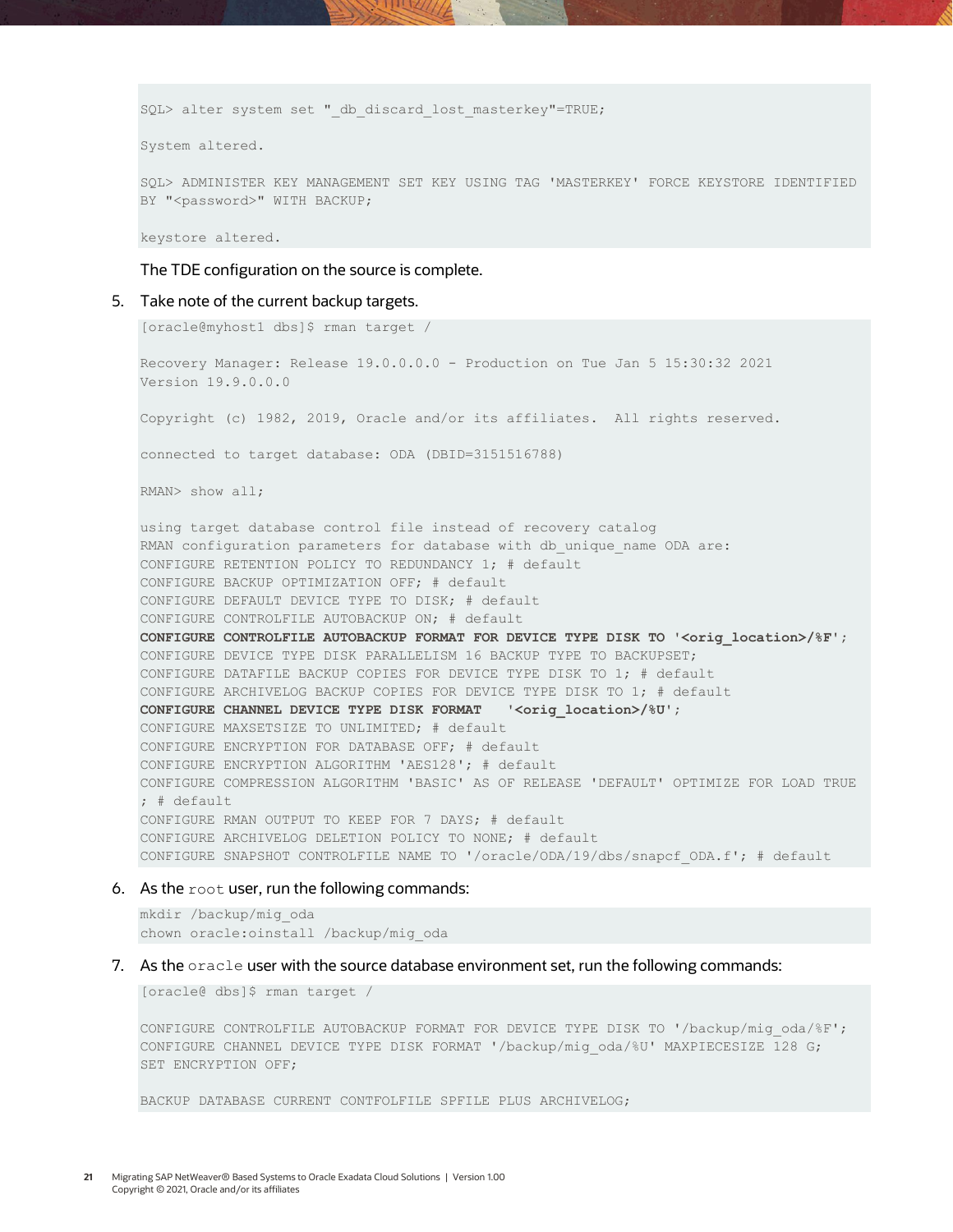8. Create an Oracle parameter file ( $pfile$ ) that contains all the init.ora parameters of the source system.

SQL> create pfile='/backup/mig\_oda/init\_oda.ora' from spfile;

9. Restore original backup locations.

[oracle@ dbs]\$ rman target /

CONFIGURE CONTROLFILE AUTOBACKUP FORMAT FOR DEVICE TYPE DISK TO '**<orig\_location>**/%F'; CONFIGURE CHANNEL DEVICE TYPE DISK FORMAT '**<orig\_location>**/%U' MAXPIECESIZE 128 G;

On the target system, perform the following steps:

1. Make necessary adjustments for the target environment in the parameter file by adjusting file system and ASM disk group locations (for example, audit file dest and db recovery file dest) and by adding the initialization parameters for TDE. Then, copy the parameter file to the dbs directory under the Oracle RDBMS Home on your target system. The parameter file needs to be only on one cluster node because it is required only during the migration of the database.

```
tde_configuration = 'KEYSTORE_CONFIGURATION=FILE'
wallet root = '+DATAC2/ODA/orawallet'
```
2. Create the required wallet locations on ASM.

[oracle@node1 ~]\$ asmcmd ASMCMD> cd +DATAC2 ASMCMD> mkdir ODA ASMCMD> cd ODA ASMCMD> mkdir orawallet ASMCMD> mkdir orawallet/tde

3. Start the target database instance with the prepared parameter file into the nomount state.

```
SQL> startup nomount pfile='?/dbs/init_oda.ora';
ORACLE instance started.
Total System Global Area 6.8719E+10 bytes
Fixed Size 26611816 bytes
Variable Size 3.3018E+10 bytes
Database Buffers 3.5568E+10 bytes
Redo Buffers 107601920 bytes
```
#### 4. Restore the control file from backup.

RMAN> restore controlfile from '/backup/mig\_oda/c-3151516788-20201009-00';

Starting restore at 09-OCT-20 using target database control file instead of recovery catalog allocated channel: ORA\_DISK\_1 channel ORA\_DISK\_1: SID=2109 device type=DISK

```
channel ORA_DISK_1: restoring control file
channel ORA_DISK_1: restore complete, elapsed time: 00:00:03
output file name=+DATAC1/ODA/cntrloda.dbf
output file name=+RECOC1/ODA/cntrloda.dbf
Finished restore at 09-OCT-20
```
#### 5. Mount the database.

RMAN> alter database mount;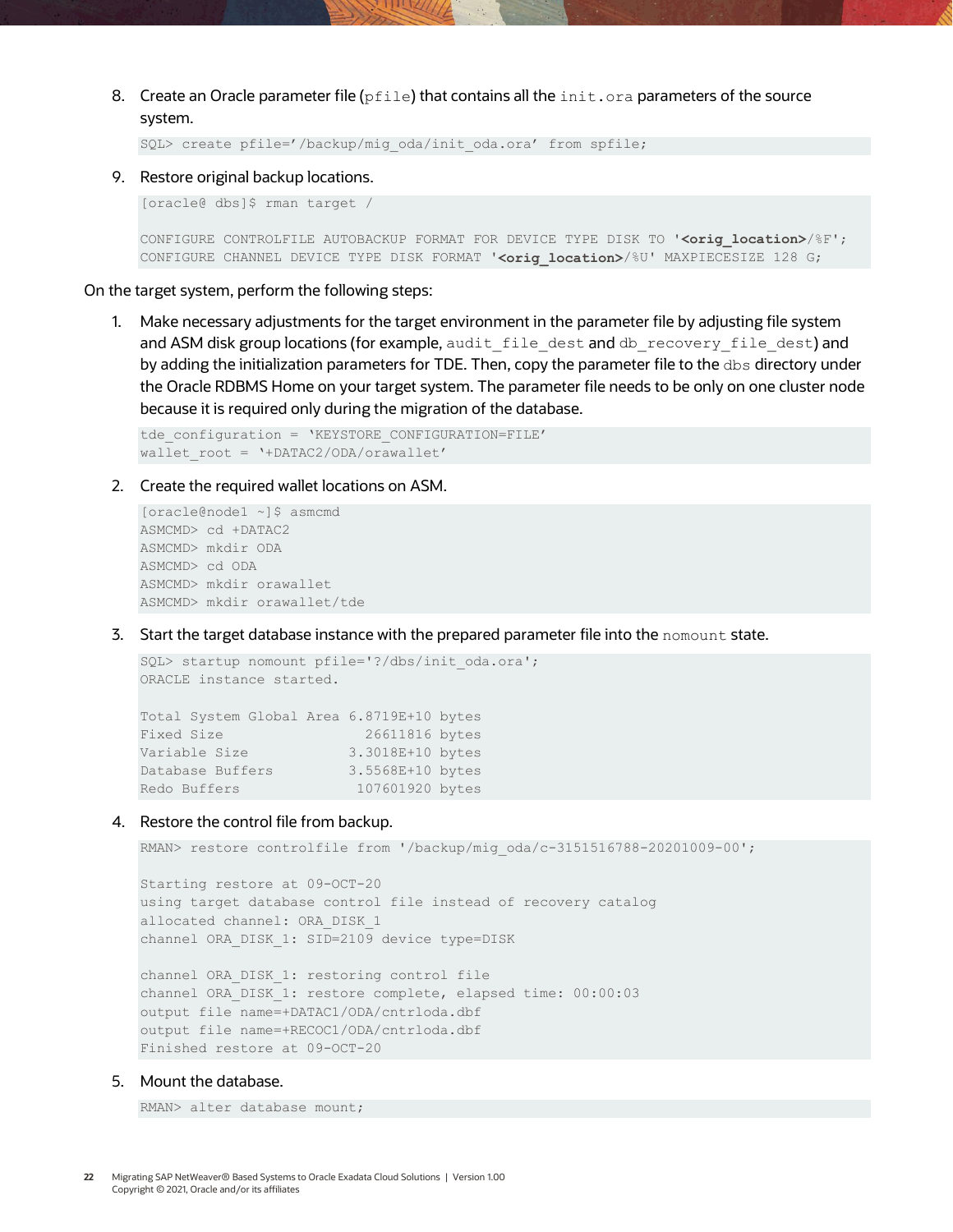6. Create the list of the set newname commands to be used in the next step. For example:

```
set linesize 1000
set serveroutput on
spool setnewname.sql
declare
 src pat varchar2(50):='+DATAC1';
 tgt pat varchar2(50):='+DATAC2';
 old name varchar2(2000);
 new name varchar2(2000);
begin
 src_pat:='^'||src_pat;
  for c1 in (select name from v$datafile) loop
   old name := ''''||c1.name||'''';
   new_name := ''''||REGEXP_REPLACE(c1.name,src_pat,tgt_pat)||'''';
   dbms output.put line('set newname for datafile '||old_name||' to '||new_name||';');
  end loop;
  for c1 in (select name from v$tempfile) loop
  old name := ''''||c1.name||'''';
   new_name := ''''||REGEXP_REPLACE(c1.name,src_pat,tgt_pat)||'''';
   dbms output.put line('set newname for tempfile '||old name||' to '||new name||';');
  end loop; 
end;
/
spool off
```
7. If necessary, adjust the locations and names of all database-related files by using the set newname command during restore with the as encrypted clause.

```
RMAN> catalog start with '/backup/mig_oda/';
run {
set NEWNAME FOR DATAFILE '+DATAC1/ODA/DATAFILE/system.295.1042756999' to 
'+DATAC2/ODA/DATAFILE/system.295.1042756999';
set NEWNAME FOR DATAFILE '+DATAC1/ODA/DATAFILE/sysaux.296.1042756999' to 
'+DATAC2/ODA/DATAFILE/sysaux.296.1042756999';
set NEWNAME FOR DATAFILE '+DATAC1/ODA/DATAFILE/psapundo001.297.1042757001' to 
'+DATAC2/ODA/DATAFILE/psapundo001.297.1042757001';
set NEWNAME FOR DATAFILE '+DATAC1/ODA/DATAFILE/psapsr3.300.1042757673' to
'+DATAC2/ODA/DATAFILE/psapsr3.300.1042757673';
set NEWNAME FOR DATAFILE '+DATAC1/ODA/DATAFILE/psapsr3.301.1042757675' to 
'+DATAC2/ODA/DATAFILE/psapsr3.301.1042757675';
set NEWNAME FOR DATAFILE '+DATAC1/ODA/DATAFILE/psapsr3.302.1042757677' to 
'+DATAC2/ODA/DATAFILE/psapsr3.302.1042757677';
set NEWNAME FOR DATAFILE '+DATAC1/ODA/DATAFILE/psapsr3.303.1042757677' to 
'+DATAC2/ODA/DATAFILE/psapsr3.303.1042757677';
set NEWNAME FOR DATAFILE '+DATAC1/ODA/DATAFILE/psapsr3.304.1042757679' to 
'+DATAC2/ODA/DATAFILE/psapsr3.304.1042757679';
set NEWNAME FOR DATAFILE '+DATAC1/ODA/DATAFILE/psapsr3.305.1042757681' to 
'+DATAC2/ODA/DATAFILE/psapsr3.305.1042757681';
set NEWNAME FOR DATAFILE '+DATAC1/ODA/DATAFILE/psapsr3750.306.1042757681' to 
'+DATAC2/ODA/DATAFILE/psapsr3750.306.1042757681';
set NEWNAME FOR DATAFILE '+DATAC1/ODA/DATAFILE/psapsr3750.307.1042757683' to 
'+DATAC2/ODA/DATAFILE/psapsr3750.307.1042757683';
set NEWNAME FOR DATAFILE '+DATAC1/ODA/DATAFILE/psapsr3750.308.1042757685' to 
'+DATAC2/ODA/DATAFILE/psapsr3750.308.1042757685';
set NEWNAME FOR DATAFILE '+DATAC1/ODA/DATAFILE/psapsr3750.309.1042757687' to 
'+DATAC2/ODA/DATAFILE/psapsr3750.309.1042757687';
```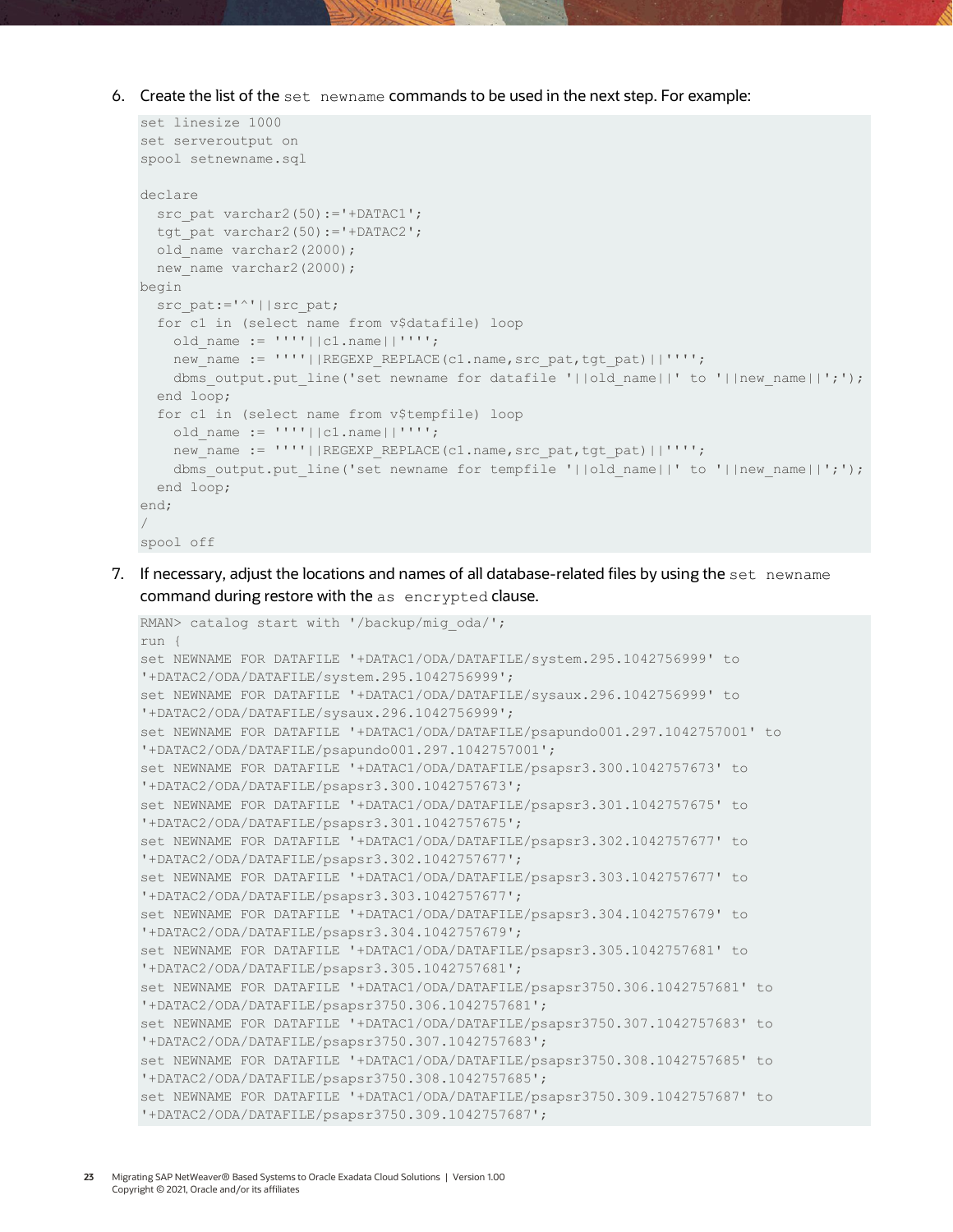```
set NEWNAME FOR DATAFILE '+DATAC1/ODA/DATAFILE/psapsr3750.310.1042757687' to 
'+DATAC2/ODA/DATAFILE/psapsr3750.310.1042757687';
set NEWNAME FOR DATAFILE '+DATAC1/ODA/DATAFILE/psapsr3usr.311.1042757689' to 
'+DATAC2/ODA/DATAFILE/psapsr3usr.311.1042757689';
set NEWNAME FOR DATAFILE '+DATAC1/ODA/DATAFILE/psapundo002.312.1042757689' to 
'+DATAC2/ODA/DATAFILE/psapundo002.312.1042757689';
set NEWNAME FOR DATAFILE '+DATAC1/ODA/DATAFILE/big.341.1049019829' to 
'+DATAC2/ODA/DATAFILE/big.341.1049019829';
set NEWNAME FOR TEMPFILE '+DATAC1/ODA/TEMPFILE/psaptemp.298.1042757001' to 
'+DATAC2/ODA/TEMPFILE/psaptemp.298.1042757001';
restore database as encrypted;
switch datafile all;
switch tempfile all;
```

```
}
```
8. Recover and open the database.

RMAN> recover database;

RMAN> alter database open resetlogs;

#### All the tablespaces should be reported as encrypted.

SQL> select TS#,ENCRYPTIONALG,ENCRYPTEDTS,STATUS from v\$encrypted\_tablespaces;

```
 TS# ENCRYPT ENC STATUS
---------- ------- --- ----------
         0 AES128 YES NORMAL
         1 AES128 YES NORMAL
         2 AES128 YES NORMAL
         4 AES128 YES NORMAL
         5 AES128 YES NORMAL
         6 AES128 YES NORMAL
         7 AES128 YES NORMAL
         8 AES128 YES NORMAL
         9 AES128 YES NORMAL
```
## **Example 3: RMAN Back Up, Restore, and Recover from an unencrypted Oracle 19c Source Database with no TDE Configuration**

This example illustrates the RMAN Back Up, Restore, and Recover migration method in detail by migrating an unencrypted source database, ODA, without any TDE configuration from an on-premises Exadata to Exadata Cloud@Customer. It uses an NFS filesystem mounted at /backup as a shared media for backups. At the end of this example, two Oracle-native encryption methods are shown: offline and online.

You configure the RMAN backup targets (for example, on NFS) especially for the migration, and create an online backup of the source database that includes archive logs, the controlfile, and optionally, the spfile. You then revert the backup targets to the old location after creating the backup.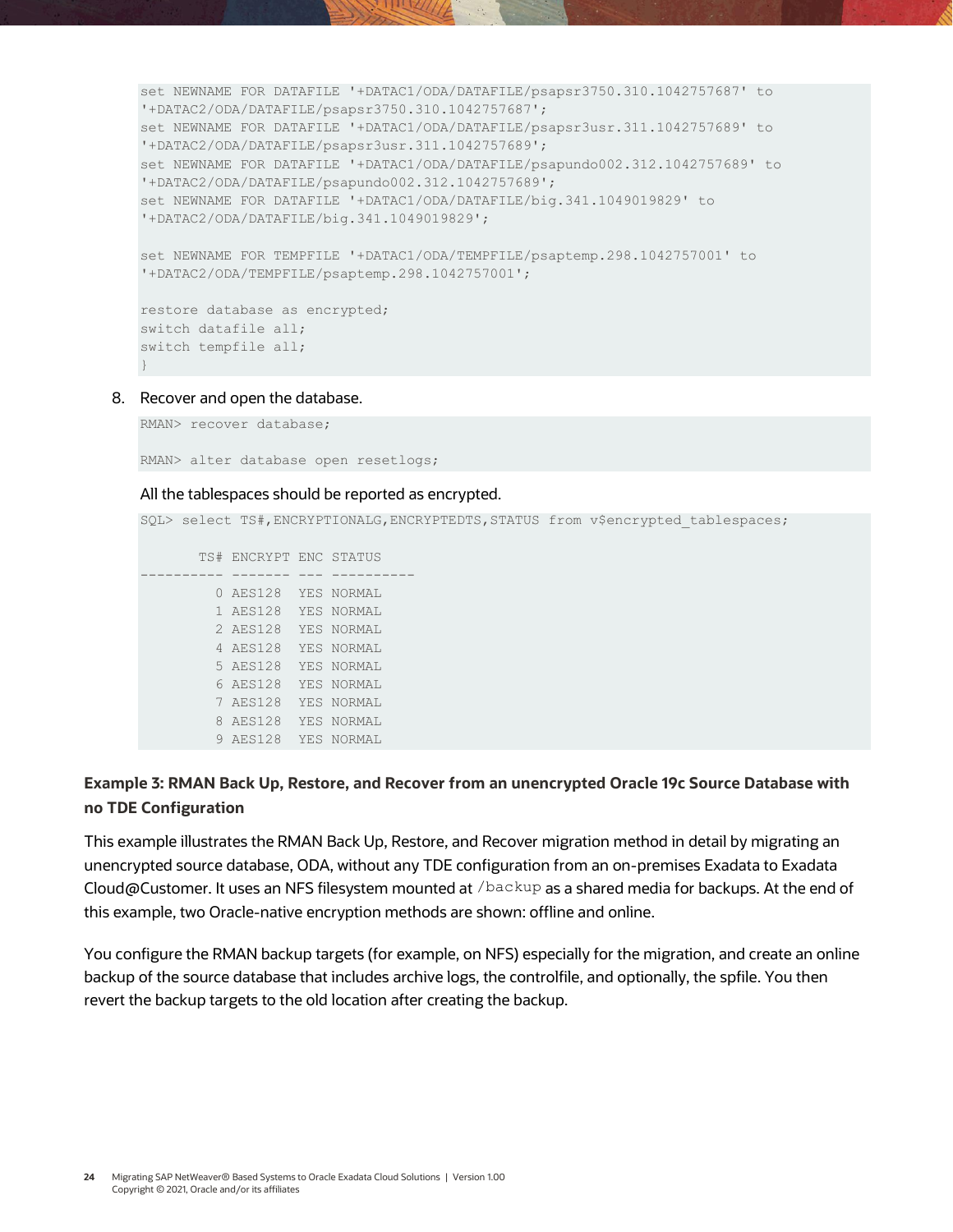#### On the source system, perform the following steps:

```
1. Take note of the current backup targets.
   [oracle@myhost1 dbs]$ rman target /
   Recovery Manager: Release 19.0.0.0.0 - Production on Tue Jan 5 15:30:32 2021
   Version 19.9.0.0.0
   Copyright (c) 1982, 2019, Oracle and/or its affiliates. All rights reserved.
   connected to target database: ODA (DBID=3151516788)
   RMAN> show all;
   using target database control file instead of recovery catalog
   RMAN configuration parameters for database with db unique name ODA are:
   CONFIGURE RETENTION POLICY TO REDUNDANCY 1; # default
   CONFIGURE BACKUP OPTIMIZATION OFF; # default
   CONFIGURE DEFAULT DEVICE TYPE TO DISK; # default
   CONFIGURE CONTROLFILE AUTOBACKUP ON; # default
   CONFIGURE CONTROLFILE AUTOBACKUP FORMAT FOR DEVICE TYPE DISK TO '<orig_location>/%F';
   CONFIGURE DEVICE TYPE DISK PARALLELISM 16 BACKUP TYPE TO BACKUPSET;
   CONFIGURE DATAFILE BACKUP COPIES FOR DEVICE TYPE DISK TO 1; # default
   CONFIGURE ARCHIVELOG BACKUP COPIES FOR DEVICE TYPE DISK TO 1; # default
   CONFIGURE CHANNEL DEVICE TYPE DISK FORMAT '<orig location>/%U';
   CONFIGURE MAXSETSIZE TO UNLIMITED; # default
   CONFIGURE ENCRYPTION FOR DATABASE OFF; # default
   CONFIGURE ENCRYPTION ALGORITHM 'AES128'; # default
   CONFIGURE COMPRESSION ALGORITHM 'BASIC' AS OF RELEASE 'DEFAULT' OPTIMIZE FOR LOAD TRUE 
   ; # default
   CONFIGURE RMAN OUTPUT TO KEEP FOR 7 DAYS; # default
   CONFIGURE ARCHIVELOG DELETION POLICY TO NONE; # default
   CONFIGURE SNAPSHOT CONTROLFILE NAME TO '/oracle/ODA/19/dbs/snapcf_ODA.f'; # default
```
#### 2. As the root user, run the following commands:

mkdir /backup/mig\_oda chown oracle:oinstall /backup/mig\_oda

#### 3. As the oracle user with the source database environment set, run the following commands:

[oracle@ dbs]\$ rman target /

CONFIGURE CONTROLFILE AUTOBACKUP FORMAT FOR DEVICE TYPE DISK TO '/backup/mig\_oda/%F'; CONFIGURE CHANNEL DEVICE TYPE DISK FORMAT '/backup/mig\_oda/%U' MAXPIECESIZE 128 G; SET ENCRYPTION OFF;

BACKUP DATABASE CURRENT CONTFOLFILE SPFILE PLUS ARCHIVELOG;

#### 4. Create an Oracle parameter file ( $pfile$ ) that contains all the  $init.org$  aparameters of your source system.

SQL> create pfile='/backup/mig\_oda/init\_oda.ora' from spfile;

#### 5. Restore the original backup locations.

[oracle@ dbs]\$ rman target /

CONFIGURE CONTROLFILE AUTOBACKUP FORMAT FOR DEVICE TYPE DISK TO '**<orig\_location>**/%F'; CONFIGURE CHANNEL DEVICE TYPE DISK FORMAT '**<orig\_location>**/%U' MAXPIECESIZE 128 G;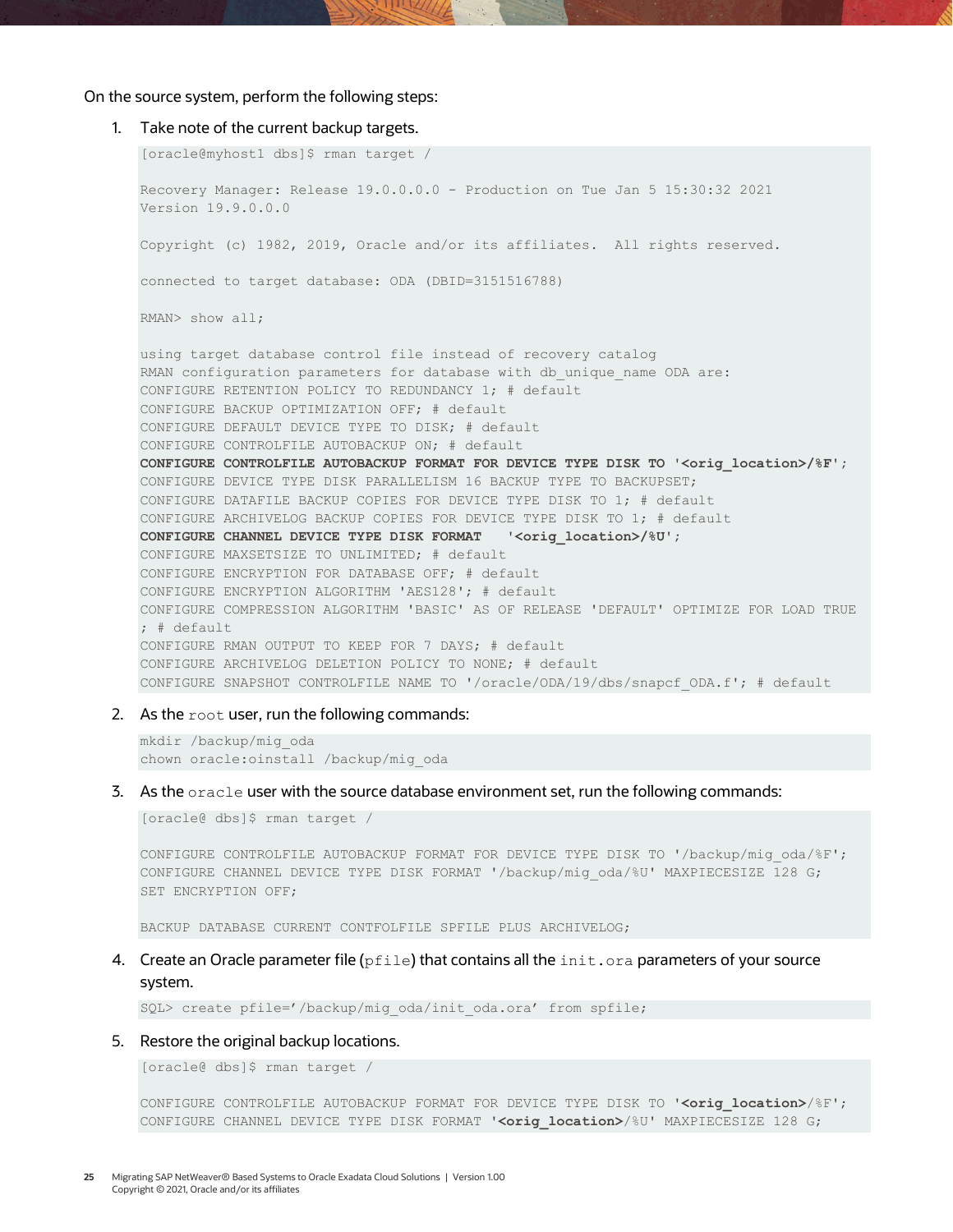On the target system, perform the following steps:

1. Make necessary adjustments for the target environment in the parameter file by adjusting file system and ASM disk group locations (for example, audit file dest and db recovery file dest) and by adding the initialization parameters for TDE. Then, copy the parameter file to the dbs directory under the Oracle RDBMS Home on your target system. The parameter file needs to be only on one cluster node because it is required only during the migration of the database.

```
tde_configuration = 'KEYSTORE_CONFIGURATION=FILE'
wallet root = '+DATAC2/ODA/orawallet'
```
2. Create the required wallet locations on ASM.

```
[oracle@node1 ~]$ asmcmd
ASMCMD> cd +DATAC2
ASMCMD> mkdir ODA
ASMCMD> cd ODA
ASMCMD> mkdir orawallet
ASMCMD> mkdir orawallet/tde
```
3. Start the target database instance with the prepared parameter file into the nomount state.

```
SQL> startup nomount pfile='?/dbs/init_oda.ora';
ORACLE instance started.
Total System Global Area 6.8719E+10 bytes
Fixed Size 26611816 bytes
Variable Size 3.3018E+10 bytes
Database Buffers 3.5568E+10 bytes
Redo Buffers 107601920 bytes
```
#### 4. Restore the controlfile from backup.

RMAN> restore controlfile from '/backup/mig\_oda/c-3151516788-20201009-00';

Starting restore at 09-OCT-20 using target database control file instead of recovery catalog allocated channel: ORA\_DISK\_1 channel ORA\_DISK\_1: SID=2109 device type=DISK

channel ORA DISK 1: restoring control file channel ORA\_DISK\_1: restore complete, elapsed time: 00:00:03 output file name=+DATAC1/ODA/cntrloda.dbf output file name=+RECOC1/ODA/cntrloda.dbf Finished restore at 09-OCT-20

#### 5. Mount the database.

RMAN> alter database mount;

6. Create the list of the set newname commands to be used in the next step. For example:

```
set linesize 1000
set serveroutput on
spool setnewname.sql
declare
 src pat varchar2(50):='+DATAC1';
 tgt pat varchar2(50):='+DATAC2';
 old name varchar2(2000);
 new name varchar2(2000);
begin
```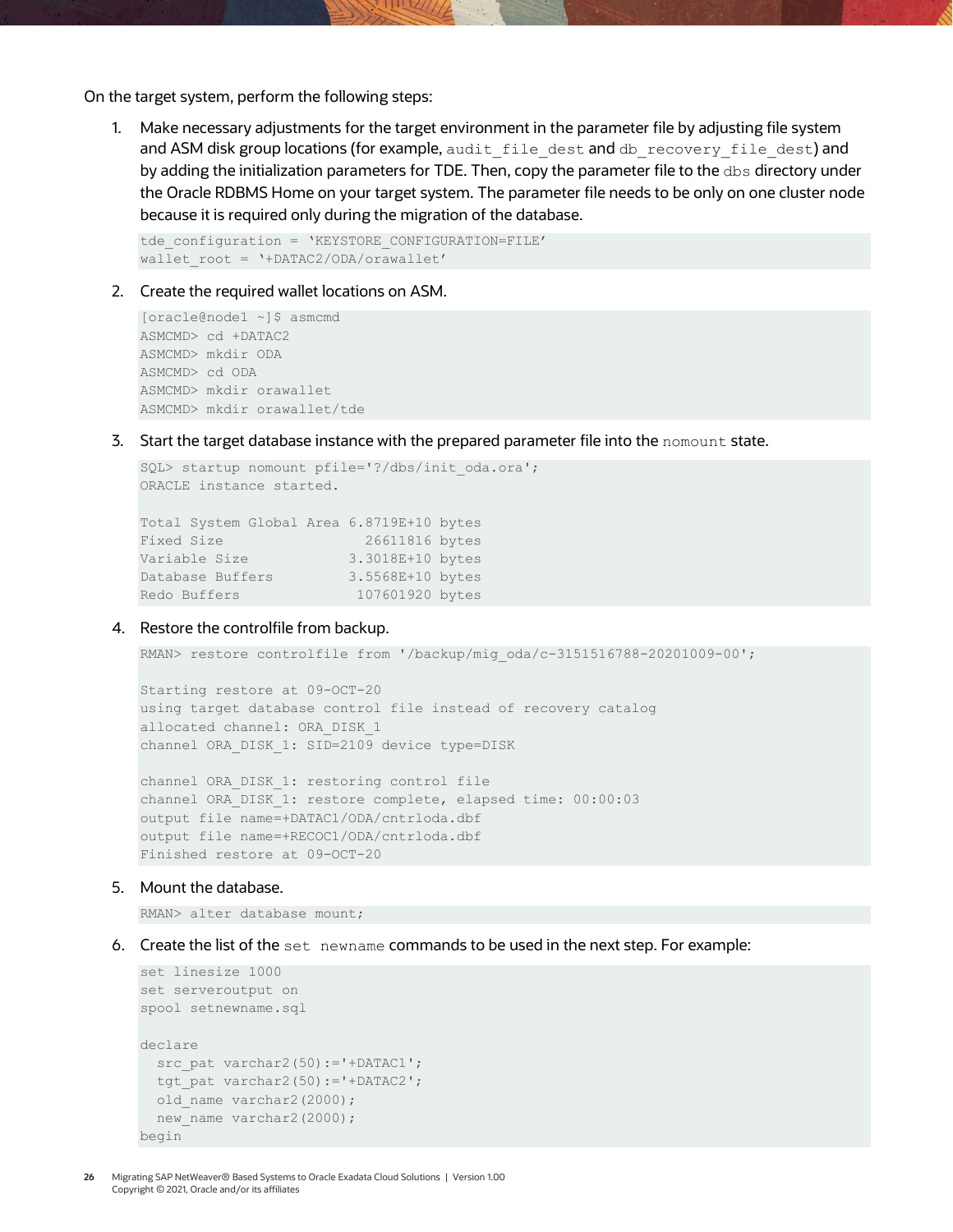```
src_pat:='^'||src_pat;
   for c1 in (select name from v$datafile) loop
   old name := ''''||c1.name||'''';
   new_name := ''''||REGEXP_REPLACE(c1.name,src_pat,tgt_pat)||'''';
   dbms output.put line('set newname for datafile '||old name||' to '||new name||';');
  end loop;
  for c1 in (select name from v$tempfile) loop
   old name := ''''||c1.name||'''';
   new_name := ''''||REGEXP_REPLACE(c1.name,src_pat,tgt_pat)||'''';
   dbms output.put line('set newname for tempfile '||old name||' to '||new name||';');
  end loop; 
end;
/
spool off
```
7. If necessary, adjust the locations and names of all database-related files by using the set newname command during restore.

```
RMAN> catalog start with '/backup/mig_oda/';
run {
set NEWNAME FOR DATAFILE '+DATAC1/ODA/DATAFILE/system.295.1042756999' to 
'+DATAC2/ODA/DATAFILE/system.295.1042756999';
set NEWNAME FOR DATAFILE '+DATAC1/ODA/DATAFILE/sysaux.296.1042756999' to 
'+DATAC2/ODA/DATAFILE/sysaux.296.1042756999';
set NEWNAME FOR DATAFILE '+DATAC1/ODA/DATAFILE/psapundo001.297.1042757001' to 
'+DATAC2/ODA/DATAFILE/psapundo001.297.1042757001';
set NEWNAME FOR DATAFILE '+DATAC1/ODA/DATAFILE/psapsr3.300.1042757673' to
'+DATAC2/ODA/DATAFILE/psapsr3.300.1042757673';
set NEWNAME FOR DATAFILE '+DATAC1/ODA/DATAFILE/psapsr3.301.1042757675' to 
'+DATAC2/ODA/DATAFILE/psapsr3.301.1042757675';
set NEWNAME FOR DATAFILE '+DATAC1/ODA/DATAFILE/psapsr3.302.1042757677' to 
'+DATAC2/ODA/DATAFILE/psapsr3.302.1042757677';
set NEWNAME FOR DATAFILE '+DATAC1/ODA/DATAFILE/psapsr3.303.1042757677' to 
'+DATAC2/ODA/DATAFILE/psapsr3.303.1042757677';
set NEWNAME FOR DATAFILE '+DATAC1/ODA/DATAFILE/psapsr3.304.1042757679' to 
'+DATAC2/ODA/DATAFILE/psapsr3.304.1042757679';
set NEWNAME FOR DATAFILE '+DATAC1/ODA/DATAFILE/psapsr3.305.1042757681' to 
'+DATAC2/ODA/DATAFILE/psapsr3.305.1042757681';
set NEWNAME FOR DATAFILE '+DATAC1/ODA/DATAFILE/psapsr3750.306.1042757681' to 
'+DATAC2/ODA/DATAFILE/psapsr3750.306.1042757681';
set NEWNAME FOR DATAFILE '+DATAC1/ODA/DATAFILE/psapsr3750.307.1042757683' to 
'+DATAC2/ODA/DATAFILE/psapsr3750.307.1042757683';
set NEWNAME FOR DATAFILE '+DATAC1/ODA/DATAFILE/psapsr3750.308.1042757685' to 
'+DATAC2/ODA/DATAFILE/psapsr3750.308.1042757685';
set NEWNAME FOR DATAFILE '+DATAC1/ODA/DATAFILE/psapsr3750.309.1042757687' to 
'+DATAC2/ODA/DATAFILE/psapsr3750.309.1042757687';
set NEWNAME FOR DATAFILE '+DATAC1/ODA/DATAFILE/psapsr3750.310.1042757687' to 
'+DATAC2/ODA/DATAFILE/psapsr3750.310.1042757687';
set NEWNAME FOR DATAFILE '+DATAC1/ODA/DATAFILE/psapsr3usr.311.1042757689' to 
'+DATAC2/ODA/DATAFILE/psapsr3usr.311.1042757689';
set NEWNAME FOR DATAFILE '+DATAC1/ODA/DATAFILE/psapundo002.312.1042757689' to 
'+DATAC2/ODA/DATAFILE/psapundo002.312.1042757689';
set NEWNAME FOR DATAFILE '+DATAC1/ODA/DATAFILE/big.341.1049019829' to 
'+DATAC2/ODA/DATAFILE/big.341.1049019829';
set NEWNAME FOR TEMPFILE '+DATAC1/ODA/TEMPFILE/psaptemp.298.1042757001' to
```

```
'+DATAC2/ODA/TEMPFILE/psaptemp.298.1042757001';
```
restore database;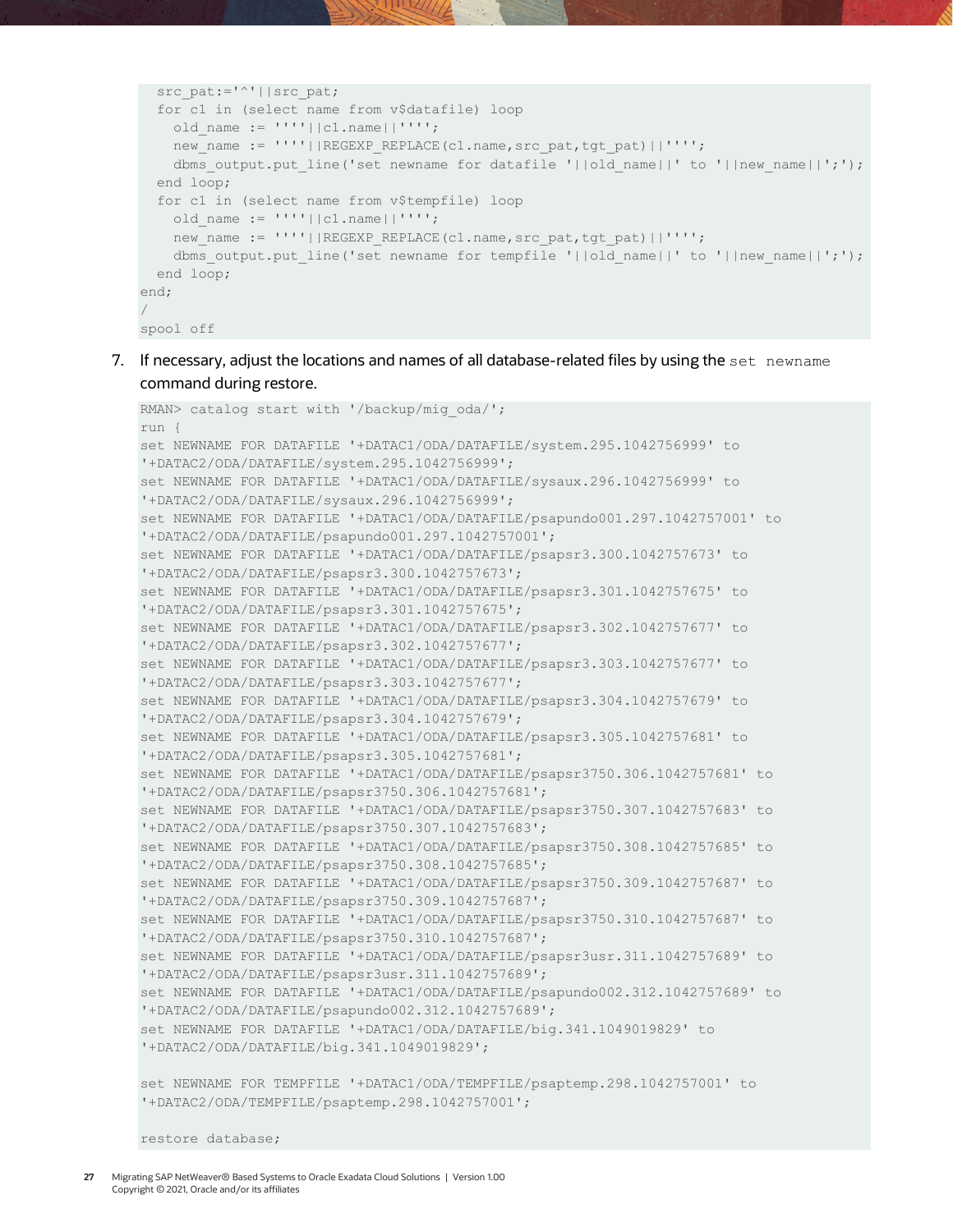```
switch datafile all;
switch tempfile all;
}
```
#### 8. Recover and open the database.

RMAN> recover database;

RMAN> alter database open resetlogs;

#### 9. Create an encryption wallet and autologin wallet.

```
SQL> select key id, KEY USE from v$encryption keys;
```
no rows selected

SQL> ADMINISTER KEY MANAGEMENT CREATE KEYSTORE IDENTIFIED BY "<password>";

keystore altered.

SQL> ADMINISTER KEY MANAGEMENT CREATE AUTO\_LOGIN KEYSTORE FROM KEYSTORE '+DATAC1/ODA/orawallet/tde/' IDENTIFIED BY "<password>";

keystore altered.

SQL> ADMINISTER KEY MANAGEMENT SET KEYSTORE OPEN IDENTIFIED BY "<password>";

keystore altered.

SQL> alter system set " db discard lost masterkey"=TRUE;

System altered.

SQL> ADMINISTER KEY MANAGEMENT SET KEY USING TAG 'MASTERKEY' FORCE KEYSTORE IDENTIFIED BY "<password>" WITH BACKUP;

keystore altered.

10. For offline encryption of the whole database, encrypt the SYSTEM and UNDO tablespaces in the mount state, open the database, set all the remaining permanent tablespaces offline, and start an encryption job for each data file. If you want to perform online encryption, skip to the next step.

**Note**: The following example script uses all available Oracle job queue processes to encrypt data files as fast as possible in parallel and might consume a large amount of CPU resources. If other systems are running on the same host, we recommend configuring the Oracle job queue processes to a value that does not allocate more CPU resources than is reasonable.

```
shutdown immediate;
startup mount;
ALTER TABLESPACE SYSTEM ENCRYPTION OFFLINE ENCRYPT;
ALTER TABLESPACE PSAPUNDO001 ENCRYPTION OFFLINE ENCRYPT;
ALTER TABLESPACE PSAPUNDO002 ENCRYPTION OFFLINE ENCRYPT;
ALTER DATABASE OPEN;
declare
 cmd1 varchar2(32767);
  cmd2 varchar2(32767);
 job cmd varchar2(32767);
```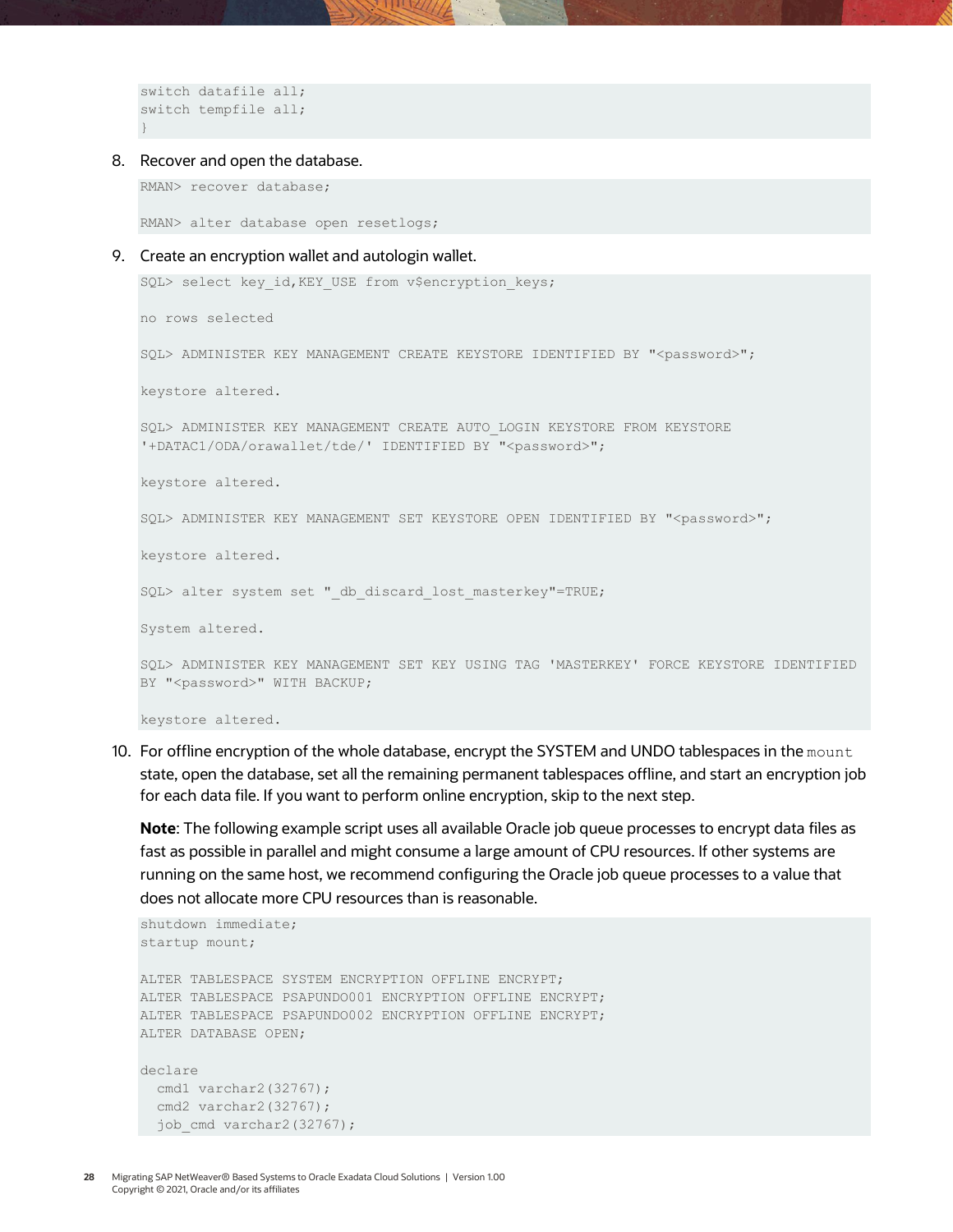```
 jobname varchar2(32767);
  prefix varchar2(512);
begin
 for t1 in (SELECT tablespace name from dba tablespaces where contents<>'TEMPORARY'
and contents<>'UNDO' and tablespace_name<>'SYSTEM') loop
   cmd1:='ALTER TABLESPACE '|| t1.tablespace name ||' OFFLINE';
    begin
      execute immediate cmd1;
      exception
       when others then null;
     end;
    for f1 in (select file name from dba data files where tablespace name =
t1.tablespace_name) loop
      cmd2:='ALTER DATABASE DATAFILE '||''''||''''||f1.file_name||''''||''''||' 
ENCRYPT';
       job_cmd:='BEGIN EXECUTE IMMEDIATE '''||cmd2||'''; END;';
      prefix:=substr(t1.tablespace_name||'ENC',1,18);
      jobname:=dbms scheduler.generate job name(prefix);
      dbms scheduler.create job(job name => jobname, job type =>
'PLSQL_BLOCK',job_action => job_cmd,enabled => FALSE);
      dbms_scheduler.run_job(job_name => jobname,use_current_session => FALSE);
--- dbms output.put line(job cmd);
   end loop;
  end loop;
end;
/
```
You can monitor the process by using the OS utility  $top$ , which shows numerous job queue processes consuming CPU time for encryption; by using V\$ENCRYPTED\_TABLESPACES; or by checking the status of the generated jobs in DBA\_SCHEDULER\_JOBS. For example:

| 376750 oracle | 20           | $\overline{\phantom{0}}$ | 26.4g 99580                   | 89440 S 26.8 0.1 |  |     | $0:02.93$ ora $\frac{1}{1007}$ MFG001 |
|---------------|--------------|--------------------------|-------------------------------|------------------|--|-----|---------------------------------------|
| 376512 oracle | 20           | $\circ$                  | 26.7q 99684 89536 S 25.8 0.1  |                  |  |     | 0:03.01 ora_j004 MFG001               |
| 376488 oracle | 20           | $\circ$                  | 26.7q 106832 95292 S 24.8     |                  |  | 0.1 | $0:03.12$ ora $\frac{1}{1000}$ MFG001 |
| 378349 oracle | 20           | $\circ$                  | 26.7q 99120                   | 89060 R 24.8     |  | 0.1 | 0:02.78 ora j008 MFG001               |
| 378357 oracle | 20           | $\circ$                  | 26.7q 99588                   | 89432 R 24.5 0.1 |  |     | 0:02.46 ora j00b MFG001               |
| 376499 oracle | 20           | $\Omega$                 | 26.4q 98892 88844 R 22.5 0.1  |                  |  |     | 0:02.85 ora j003 MFG001               |
| 376495 oracle | 20           | $\circ$                  | 26.7q 99832 89664 S 21.9 0.1  |                  |  |     | 0:02.93 ora_j002 MFG001               |
| 376490 oracle | $20^{\circ}$ | $\bigcirc$               | 26.7q 99612                   | 89472 S 21.2 0.1 |  |     | 0:02.58 ora j001 MFG001               |
| 378360 oracle | 20           | $\bigcirc$               | 26.4q 102676 92488 S 20.3 0.1 |                  |  |     | 0:02.53 ora j00c MFG001               |
| 378353 oracle | 20           | $\circ$                  | 26.7q 99784 89632 S 19.9      |                  |  | 0.1 | 0:02.27 ora_j009 MFG001               |
| 376642 oracle | 20           | $\bigcirc$               | 26.7q 99244 89164 S 19.6      |                  |  | 0.1 | 0:02.82 ora j006 MFG001               |
| 376558 oracle | 20           | $\bigcirc$               | 26.4q 99284 89132 S 18.0      |                  |  | 0.1 | 0:02.46 ora j005 MFG001               |

Out of of V\$ENCRYPTED TABLESPACES:

Output of top:

SQL> select TS#, STATUS, ENCRYPTIONALG from V\$ENCRYPTED TABLESPACES;

```
 TS# STATUS ENCRYPT
 ---------- ---------- -------
 0 NORMAL AES128
 1 NORMAL AES128
 2 NORMAL AES128
      4 ENCRYPTING AES128
```
**29** Migrating SAP NetWeaver® Based Systems to Oracle Exadata Cloud Solutions | Version 1.00 Copyright © 2021, Oracle and/or its affiliates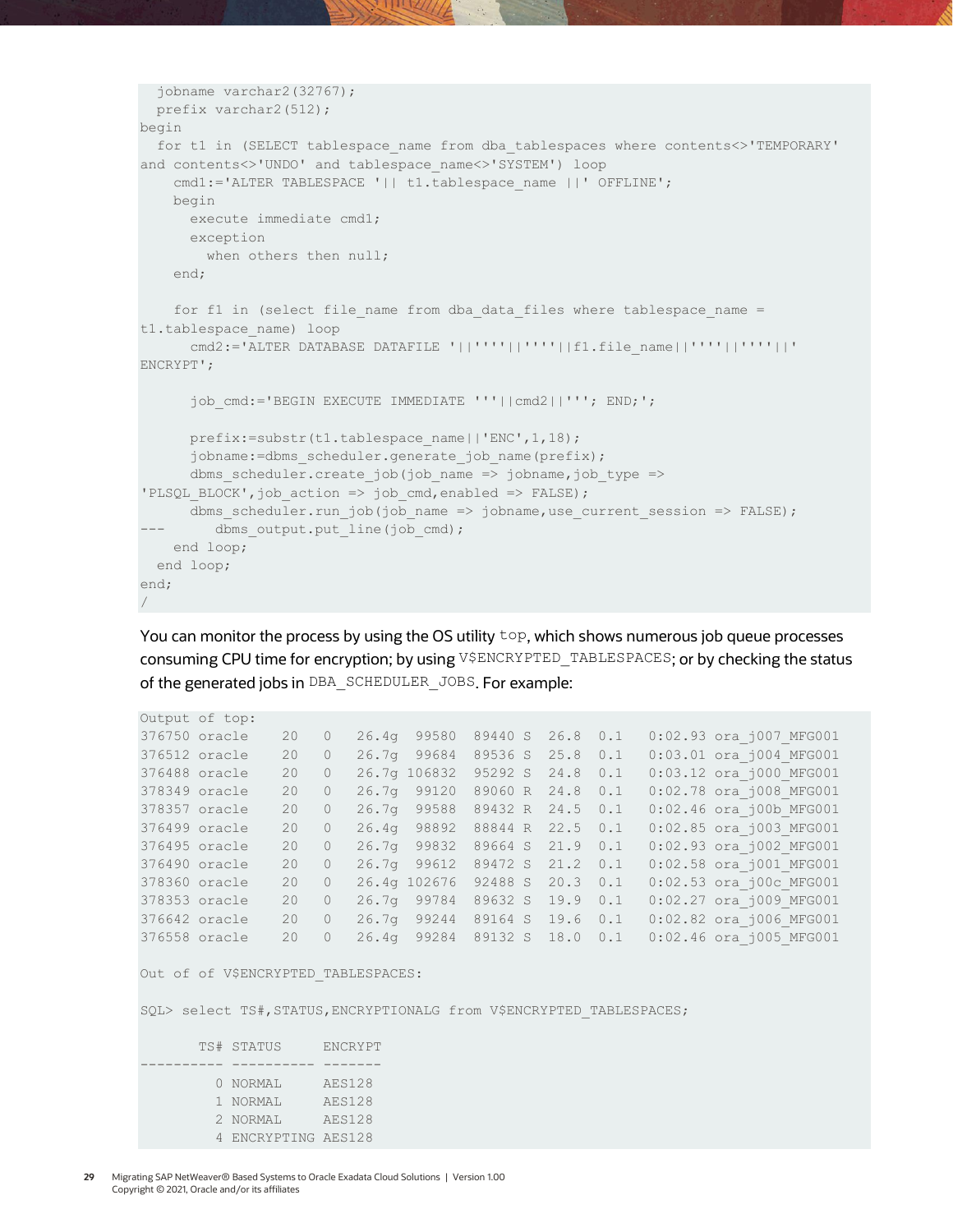```
 5 ENCRYPTING AES128
 6 NORMAL AES128
 7 NORMAL AES128
 8 NORMAL AES128
```
Regularly check the status of the encryption process. When all the data files are encrypted, set all the tablespaces back online. For example:

```
declare
 cmd1 varchar2(32767);
begin
 for t1 in (SELECT tablespace name from dba tablespaces where contents='PERMANENT' and
tablespace_name<>'SYSTEM') loop
    cmd1:='ALTER TABLESPACE '|| t1.tablespace_name ||' ONLINE';
    begin
      execute immediate cmd1;
      exception
       when others then null;
    end;
  end loop;
end;
/
```
11. For online encryption of the whole database, run the following PL/SQL script. Modify it to match your needs before running it.

**Note**: The following example script uses all available Oracle job queue processes to encrypt tablespaces as fast as possible in parallel. Depending on the number of tablespaces, it might consume a large amount of CPU resources. We recommend configuring the Oracle job queue processes to a value that won't allocate more CPU resources than is reasonable.

```
declare
 old file varchar2(500);
 new file varchar2(500);
   cmd varchar2(32767);
 job cmd varchar2(32767);
  jobname varchar2(32767);
 file nr number;
 suffix varchar2(16):=' enc';
   prefix varchar2(512);
begin
 for t1 in (select tablespace name from dba tablespaces where contents<>'TEMPORARY')
loop
   file nr := 1;cmd := 'ALTER TABLESPACE '||t1.tablespace_name||' ENCRYPTION ONLINE ENCRYPT
FILE_NAME_CONVERT=(';
    for f1 in (select file name from dba data files where tablespace name =
t1.tablespace_name) loop
     if file nr>1 then
       cmd:=cmd||','; end if;
     old file := f1.file name;
      if instr(old file,'.')>1 then
         new_file := substr(old_file,1,instr(old_file,'.')-
1)||lpad(to_char(file_nr),3,'0')||suffix||'.dbf';
       else
        new file := old file||lpad(to char(file nr),3,'0')||suffix||'.dbf';
       end if;
```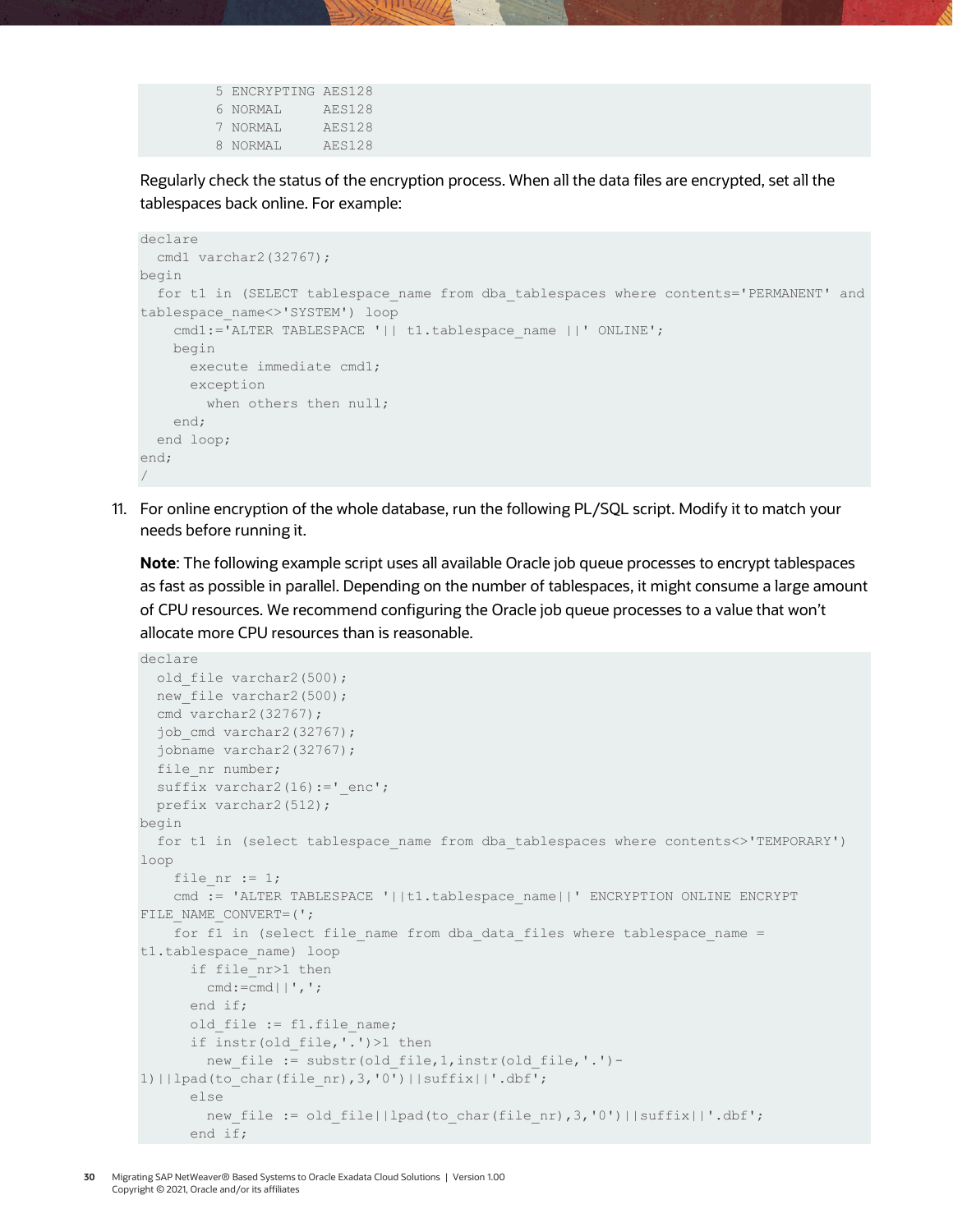```
file nr:=file nr+1;
cmd:=cmd||''''||''''||old_file||''''||''''||','||''''||''''||new_file||''''||'''';
   end loop;
   cmd:=cmd|')';
     job_cmd:='BEGIN EXECUTE IMMEDIATE '''||cmd||'''; END;';
     prefix:=substr(t1.tablespace_name||'ENC',1,18);
    jobname:=dbms_scheduler.generate_job_name(prefix);
   dbms scheduler.create job(job name => jobname,job type => 'PLSQL BLOCK',job action
\Rightarrow job cmd,enabled \Rightarrow FALSE);
   dbms scheduler.run job(job name => jobname,use current session => FALSE);
  end loop;
end;
/
```
12. Create an encrypted temporary tablespace to replace your unencrypted PSAPTEMP tablespace.

```
CREATE TEMPORARY TABLESPACE PSAPTEMP_ENC TEMPFILE '+DATAC2' SIZE 32767M ENCRYPTION 
ENCRYPT;
ALTER DATABASE DEFAULT TEMPORARY TABLESPACE PSAPTEMP_ENC;
DROP TABLESPACE PSAPTEMP;
ALTER TABLESPACE PSAPTEMP_ENC RENAME TO PSAPTEMP;
```
## <span id="page-30-0"></span>**Duplicate Database Method**

This section provides the major steps and several examples for using the RMAN Duplicate Database method for migration.

### **Prerequisites**

RMAN Duplicate Database does not require a shared file system for backup and restore. Instead, it uses a SQL\*Net connection to copy the mounted or opened source database to the target. If the copy was taken from a source database in the open state, the target database is automatically recovered and opened at the end of the process.

Because this method uses SQL\*Net, we strongly recommend configuring dedicated SQL\*Net connections and Oracle listeners solely for the duplication process. Doing so avoids conflicts with existing Oracle listeners controlled by Oracle Grid Infrastructure, and the listeners can be removed quickly after duplication. Also, SQL\*Net and listeners are configured to work in two directions (source-to-target and target-to-source) because RMAN can either push or pull the source database. This depends on where it is started, the source or target system.

The RMAN as encrypted clause is supported only with Oracle Database 19c and the latest SAP Bundle Patch. If your source database is not already encrypted with TDE, then encryption is a post-duplication task for Oracle Database 12.1, 12.2, and 18c.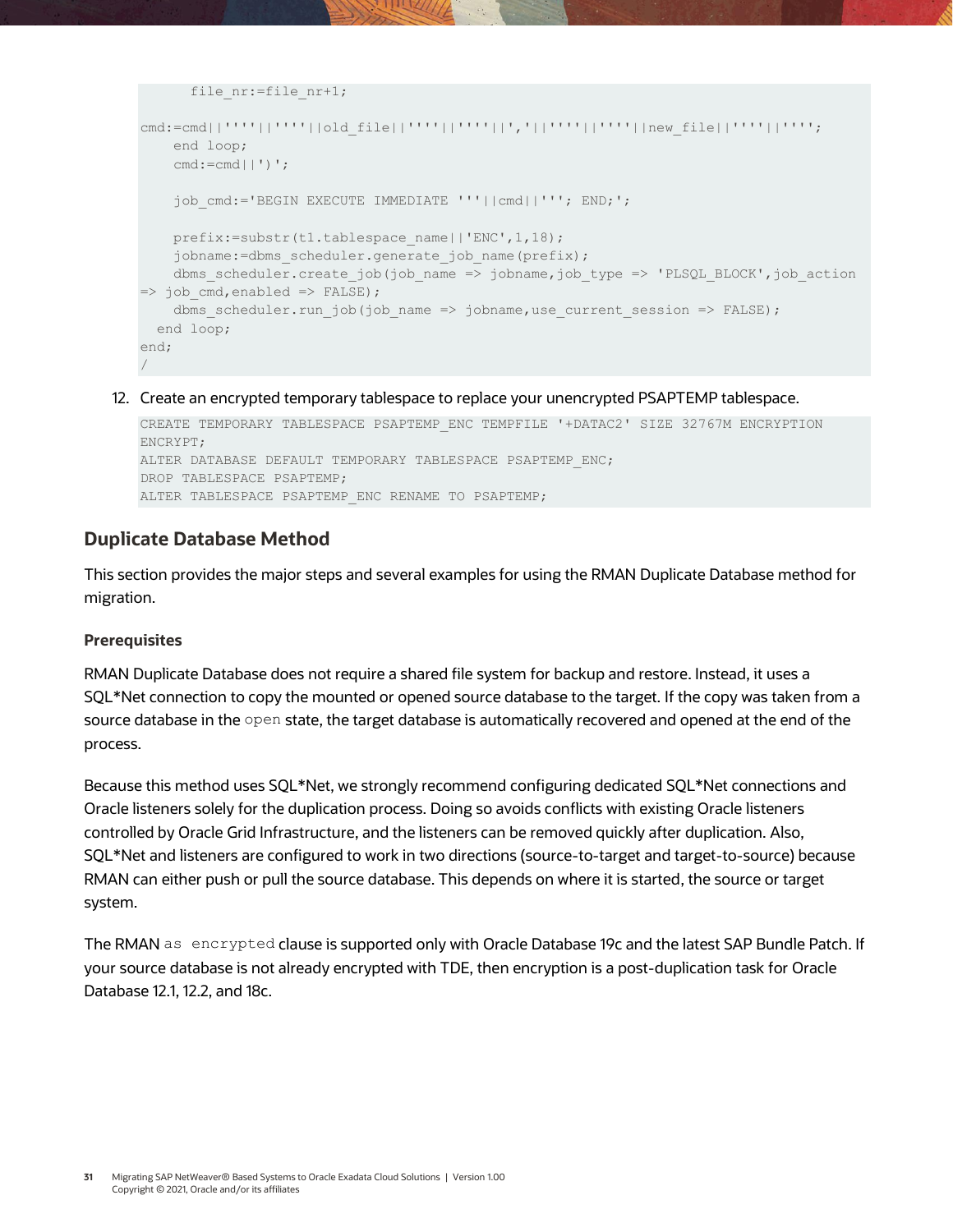#### **Migration Steps**

- 1. Create a password file on the target under \$ORACLE\_HOME/dbs.
- 2. Prepare an Oracle initialization parameter file to start the target database instance into the nomount state.
	- $\bullet$  If the database is 19c, set up the  $t$  de configuration and wallet root initialization parameters as part of the TDE configuration.
	- If the database is 12.1, 12.2, or 18c, set up your TDE configuration in sqlnet.ora.
	- Set up initialization parameters (for example, db file name convert or log file name convert) for name conversions if necessary or, alternatively, use the set newname option during duplication.
- 3. Configure SQL\*Net and Oracle listeners on the source and target, and verify that the connections work in both directions.
- 4. If the source database is already encrypted with TDE, transport the contents of the encryption wallet to the target:
	- Create a temporary encryption wallet on the file system.
	- Merge the encryption keys from the source into the temporary encryption wallet.
	- If required, copy the temporary encryption wallet to a file system location that can be accessed from the target system.
- 5. If the source database is not encrypted but TDE has been set up on it (it has an active encryption wallet and master key but no encrypted tablespaces), perform one of the following actions:
	- (Recommended) Set up a new encryption wallet with a master key on the target after you restore the controlfile from the backup**.**
	- Migrate the encryption keys from the source to the target, as directed in step 4.
- 6. If the source database is not encrypted and has no TDE set up (no active encryption wallet), you must create an encryption wallet with encryption keys and an autologin wallet on the target system in a later step.
- 7. Place your prepared Oracle parameter file  $(pfile)$  on the target system and start the target database instance into the nomount state.
- 8. Create the required directory for the encryption wallet in ASM.
- 9. If the source database was encrypted with TDE, perform these steps:
	- A. Create an empty encryption wallet on ASM on the target system.
	- Merge the encryption keys from the previously created temporary encryption wallet into your new encryption wallet on ASM and open it.
	- C. Create an autologin wallet.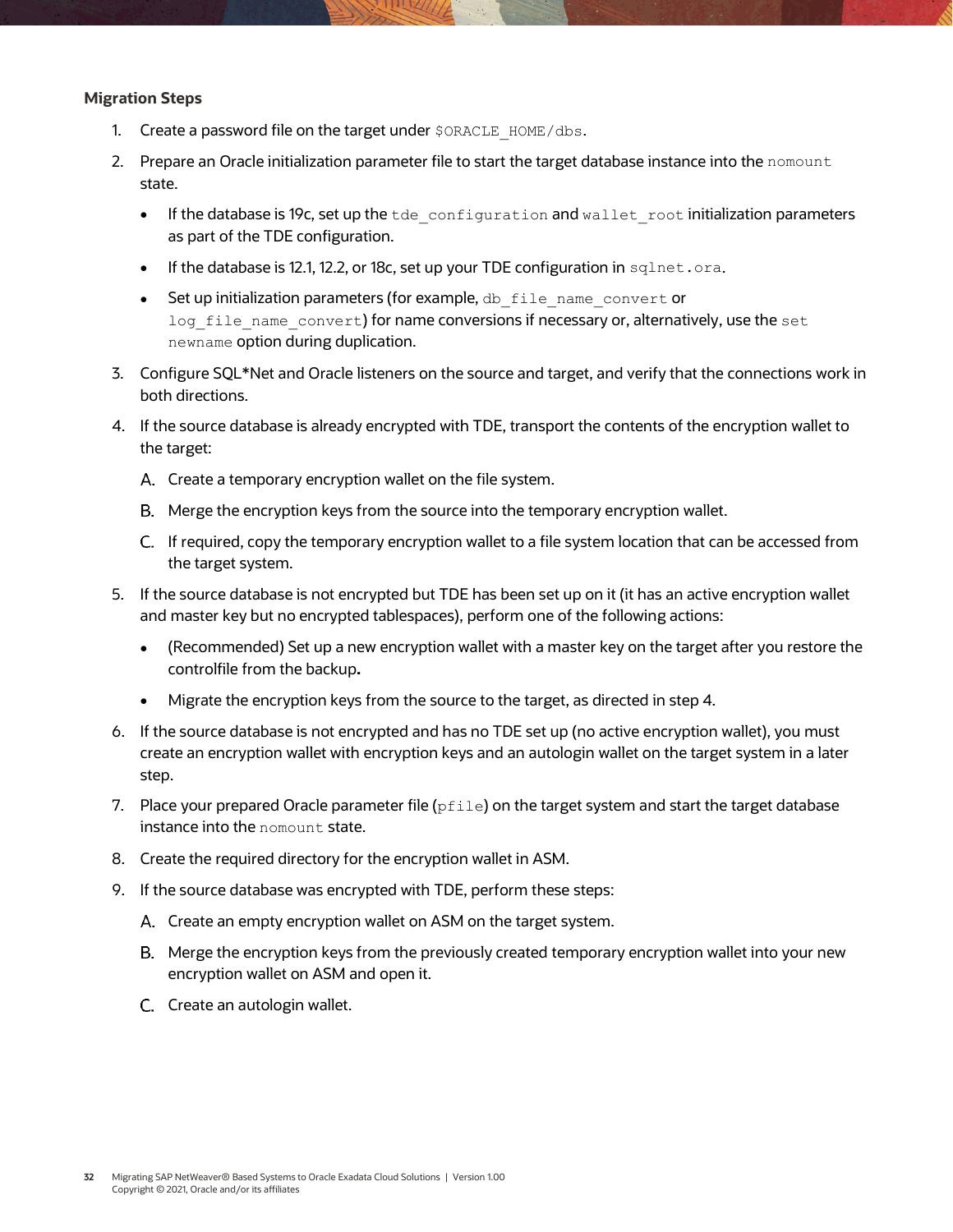- 10. If the source database was not encrypted but was configured for TDE, perform one of the following actions:
	- Create an encryption wallet with a master key after duplication of the database and encrypt your database manually.
	- $\bullet$  If you want to run RMAN duplicate database with the as encrypted clause transport the encryption keys from the source into a new encryption wallet on the target, as directed in step 9. Shut down the database instance and start it again into the nomount state. Verify that the encryption wallet opens automatically and that the encryption keys are present.
- 11. If the source database was not encrypted and had no TDE configuration, perform these steps:
	- Create an encryption wallet with a master key after duplication of the database and encrypt your database manually.
- 12. Run duplication of the source database.
- 13. If you decided to run RMAN duplicate database without as encrypted clause create a new encryption wallet with a new master key and encrypt your database manually by performing the following steps:
	- A. Create an empty encryption wallet on ASM on the target system.
	- B. Create and set a master key in the new encryption wallet.
	- C. Create an autologin wallet.
	- D. Encrypt your database manually

#### **Example 1: RMAN Duplicate from an encrypted Oracle 19c Source Database**

This example illustrates the RMAN Duplicate migration method in detail by migrating an encrypted source database, ODA, from an on-premises Exadata to Exadata Cloud@Customer.

On the source system, perform the following steps:

- 1. Create a temporary encryption wallet on the file system. ADMINISTER KEY MANAGEMENT CREATE KEYSTORE '/tmp/' identified by "<password>";
- 2. Merge the encryption keys from the source into the temporary encryption wallet.

```
ADMINISTER KEY MANAGEMENT MERGE KEYSTORE '+DATAC1/ODA/orawallet/tde/' INTO EXISTING 
KEYSTORE '/tmp/' IDENTIFIED BY "<password>" WITH BACKUP;
```
3. If required, copy the temporary encryption wallet to a file system location that can be accessed from the target system.

[oracle@myhost1 ~]\$ scp /tmp/ewallet.p12 myhost2:/tmp

- 4. Configure SQL\*Net and Oracle Listener on the source and target and verify that the connections work in both directions.
	- A. Create a listener.ora file on the source and start it.

```
[oracle@myhost1 ~]$ cat $ORACLE_HOME/network/admin/listener.ora
SID_LIST_LISTENERORG =
 (SID LIST =(SID DESC =
```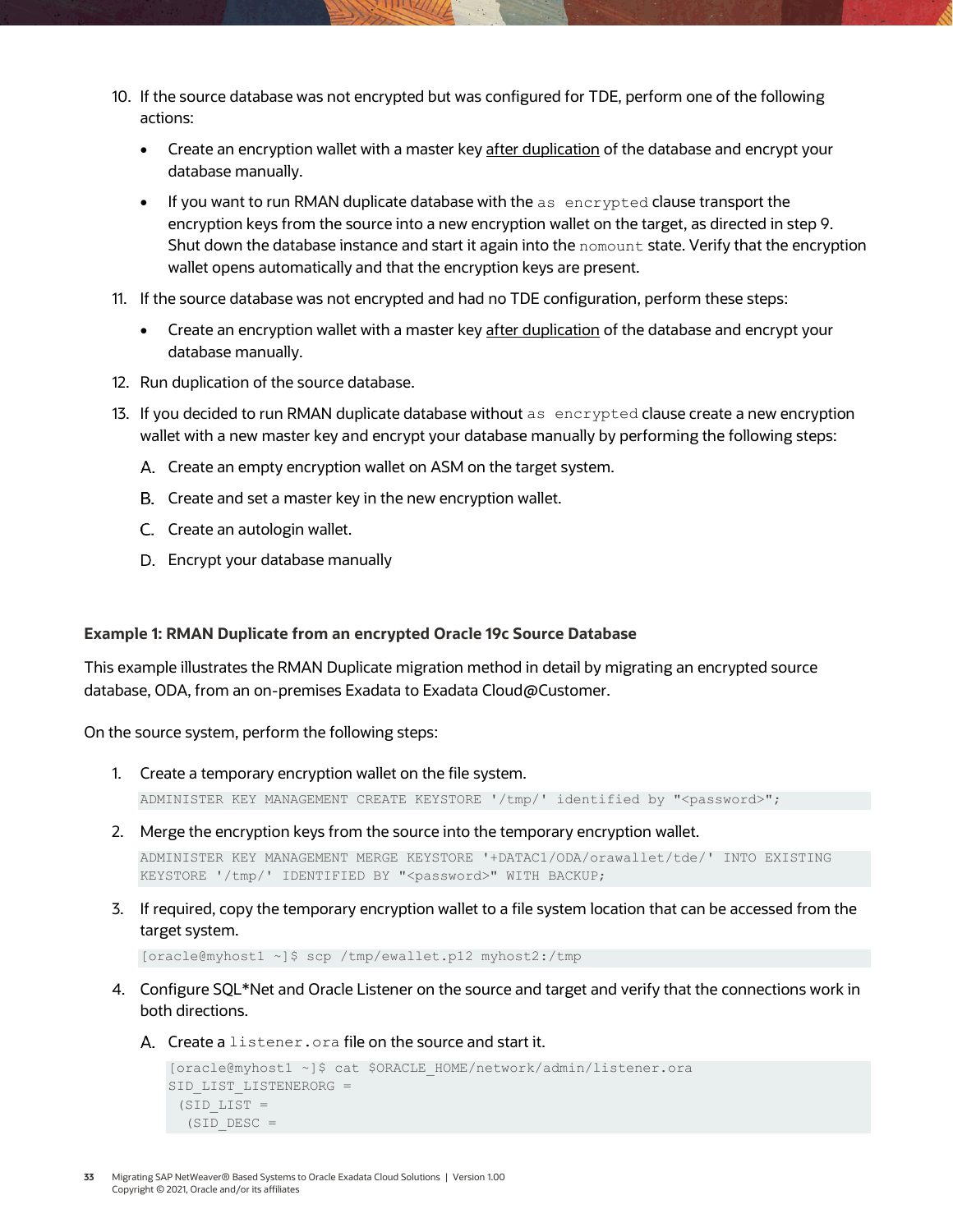```
 (SID_NAME = ODA)
   (ORACLE_HOME = /oracle/ODA/19)
  )
 )
LISTENERORG =
 (DESCRIPTION_LIST =
  (DESCRIPTION =
  (ADDRESS = (PROTOCOL = TCP) (HOST = myhost1) (PORT = 1600)) )
 )
[oracle@myhost1 ~]$ lsnrctl start LISTENERORG
LSNRCTL for Linux: Version 19.0.0.0.0 - Production on 11-JAN-2021 19:47:44
Copyright (c) 1991, 2020, Oracle. All rights reserved.
Starting /oracle/ODA/19/bin/tnslsnr: please wait...
TNSLSNR for Linux: Version 19.0.0.0.0 - Production
System parameter file is /oracle/ODA/19/network/admin/listener.ora
Log messages written to /oracle/base/diag/tnslsnr/migtest1/listenerorg/alert/log.xml
Listening on: (DESCRIPTION=(ADDRESS=(PROTOCOL=tcp)(HOST=myhost1)(PORT=1600)))
Connecting to (DESCRIPTION=(ADDRESS=(PROTOCOL=TCP)(HOST=myhost1)(PORT=1600)))
STATUS of the LISTENER
------------------------
Alias LISTENERORG
Version TNSLSNR for Linux: Version 19.0.0.0.0 - Production
Start Date 11-JAN-2021 19:47:44
Uptime 0 days 0 hr. 0 min. 0 sec
Trace Level off
Security ON: Local OS Authentication
SNMP OFF
Listener Parameter File /oracle/ODA/19/network/admin/listener.ora
Listener Log File 
/oracle/base/diag/tnslsnr/migtest1/listenerorg/alert/log.xml
Listening Endpoints Summary...
  (DESCRIPTION=(ADDRESS=(PROTOCOL=tcp)(HOST=myhost1)(PORT=1600)))
Services Summary...
Service "ODA" has 1 instance(s).
  Instance "ODA", status UNKNOWN, has 1 handler(s) for this service...
The command completed successfully
```
#### B. Configure a tnsnames.ora file.

```
[oracle@myhost1 ~]$ cat $ORACLE_HOME/network/admin/tnsnames.ora
ORGODA =
 (DESCRIPTION =
   (ADDRESS_LIST =
  (ADDRESS = (PROTOCOL = TCP) (HOST = myhost1) (PORT = 1600))\lambda (CONNECT_DATA =
   (SERVICE_NAME = ODA)
   )
)
DUPODA =
 (DESCRIPTION =
  (ADDRESS_LIST =
```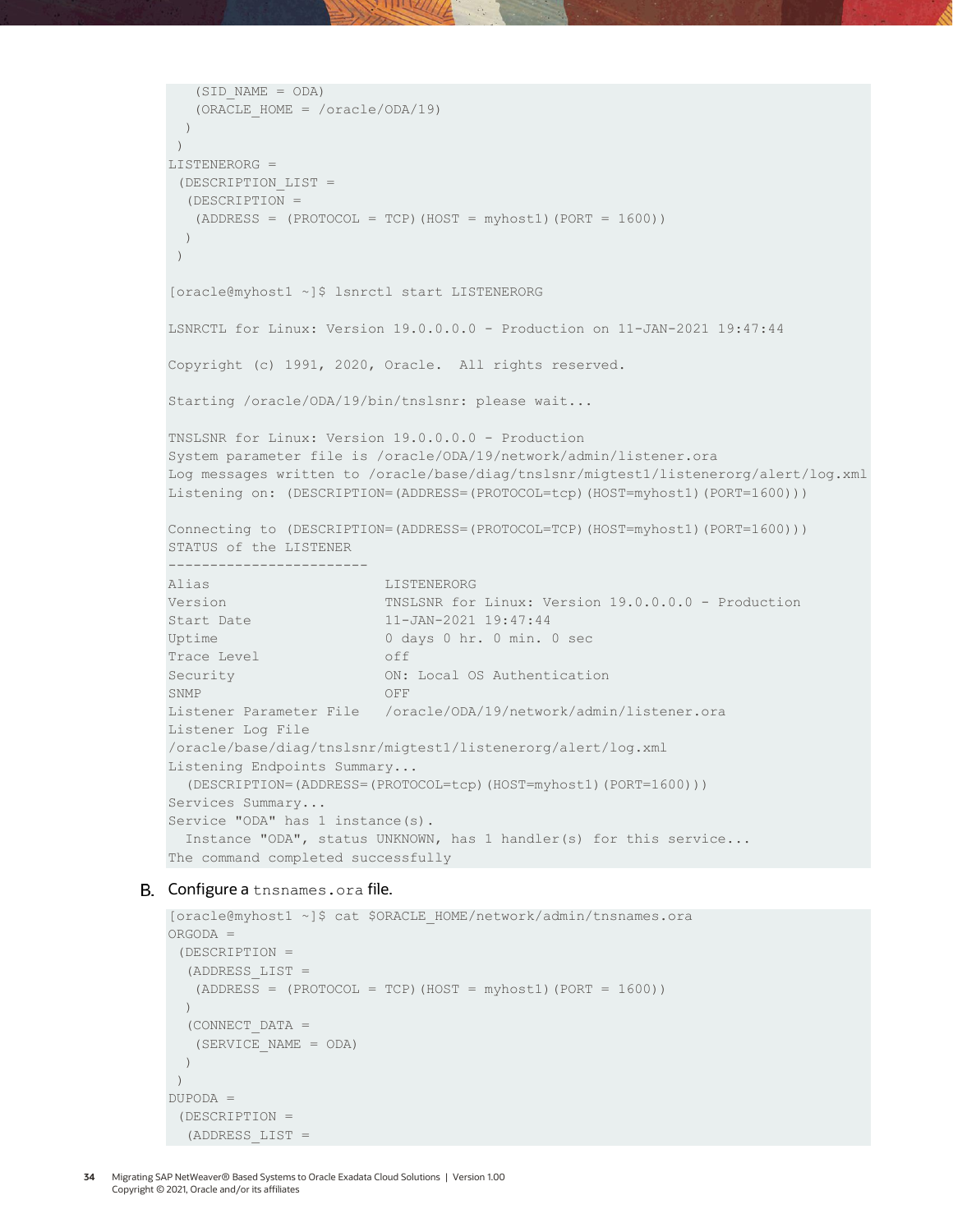```
(ADDRESS = (PROTOCOL = TCP) (HOST = myhost2) (PORT = 1600)) )
  (CONNECT_DATA =
  (SERVICE_NAME = ODA)
  )
\left( \right)
```
On the target system, perform the following steps:

1. Create an Oracle password file under \$ORACLE\_HOME/dbs.

```
[oracle@myhost2 dbs]$ orapwd file=orapwODA password= Oracle123 force=y
```
2. Prepare an Oracle initialization parameter file to start the target database instance into the nomount state.

```
[oracle@myhost2 dbs]$ cat initODA.ora
_kolfuseslf=TRUE
disable directory link check=TRUE
db_name='ODA'
memory_max_target=10G
memory_target=8G
tde_configuration='KEYSTORE_CONFIGURATION=FILE'
wallet_root='+DATAC1/ODA/orawallet'
control_files='+DATAC1/ODA/cntrlODA.dbf'
cluster_database='FALSE'
```
- 3. Configure SQL\*Net and Oracle Listener on the source and target and verify that the connections work in both directions.
	- A. Create a listener. ora file on the target and start it.

```
[oracle@myhost2 dbs]$ cat $ORACLE_HOME/network/admin/listener.ora
SID_LIST_LISTENERDUP =
 (SID_LIST =
  (SID DESC =
   (SID_NAME = ODA)
    (ORACLE_HOME = /oracle/ODA/19)
   )
 )
LISTENERDUP =
 (DESCRIPTION_LIST =
   (DESCRIPTION =
   (ADDRESS = (PROTOCOL = TCP) (HOST = myhost2) (PORT = 1600)) )
 )
[oracle@myhost2 dbs]$ lsnrctl start LISTENERDUP
LSNRCTL for Linux: Version 19.0.0.0.0 - Production on 11-JAN-2021 19:50:43
Copyright (c) 1991, 2020, Oracle. All rights reserved.
Starting /oracle/ODA/19/bin/tnslsnr: please wait...
TNSLSNR for Linux: Version 19.0.0.0.0 - Production
System parameter file is /oracle/ODA/19/network/admin/listener.ora
Log messages written to /oracle/base/diag/tnslsnr/migtest2/listenerdup/alert/log.xml
Listening on: (DESCRIPTION=(ADDRESS=(PROTOCOL=tcp)(HOST=myhost2)(PORT=1600)))
Connecting to (DESCRIPTION=(ADDRESS=(PROTOCOL=TCP)(HOST=myhost2)(PORT=1600)))
```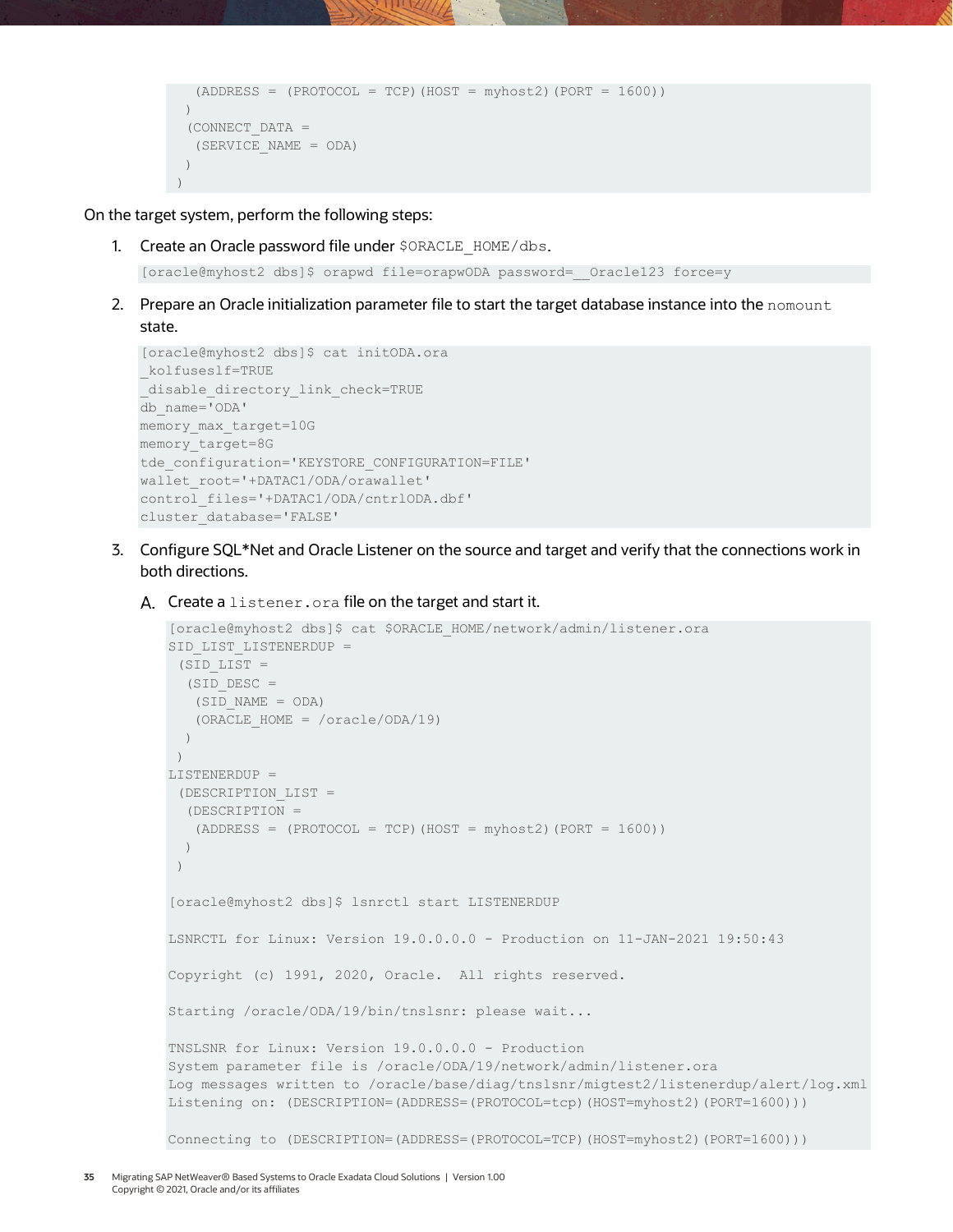STATUS of the LISTENER

| ---------------                                                                            |                                                                   |  |  |  |  |  |
|--------------------------------------------------------------------------------------------|-------------------------------------------------------------------|--|--|--|--|--|
| Alias                                                                                      | LISTENERDUP                                                       |  |  |  |  |  |
| Version                                                                                    | TNSLSNR for Linux: Version 19.0.0.0.0 - Production                |  |  |  |  |  |
| Start Date                                                                                 | $11 - JAN - 2021$ $19:50:43$                                      |  |  |  |  |  |
| Uptime                                                                                     | 0 days 0 hr. 0 min. 0 sec                                         |  |  |  |  |  |
| Trace Level                                                                                | off                                                               |  |  |  |  |  |
| Security                                                                                   | ON: Local OS Authentication                                       |  |  |  |  |  |
| SNMP                                                                                       | OFF                                                               |  |  |  |  |  |
| Listener Parameter File /oracle/ODA/19/network/admin/listener.ora                          |                                                                   |  |  |  |  |  |
| Listener Log File                                                                          |                                                                   |  |  |  |  |  |
|                                                                                            | /oracle/base/diag/tnslsnr/migtest2/listenerdup/alert/log.xml      |  |  |  |  |  |
| Listening Endpoints Summary                                                                |                                                                   |  |  |  |  |  |
| $(DESCRIPTION = (ADDRESS = (PROTOCOL = \text{tcp}) (HOST = \text{myhost2}) (PORT = 1600))$ |                                                                   |  |  |  |  |  |
| Services Summary                                                                           |                                                                   |  |  |  |  |  |
| Service "ODA" has 1 instance(s).                                                           |                                                                   |  |  |  |  |  |
|                                                                                            | Instance "ODA", status UNKNOWN, has 1 handler(s) for this service |  |  |  |  |  |
| The command completed successfully                                                         |                                                                   |  |  |  |  |  |

#### B. Configure a tnsnames.ora file.

```
[oracle@myhost2 ~]$ cat $ORACLE_HOME/network/admin/tnsnames.ora
ORGODA =
(DESCRIPTION =
  (ADDRESS_LIST =
  (ADDRESS = (PROTOCOL = TCP) (HOST = myhost1) (PORT = 1600))) (CONNECT_DATA =
   (SERVICE_NAME = ODA)
  )
)
DUPODA =
(DESCRIPTION =
  (ADDRESS_LIST =
  (ADDRESS = (PROTOCOL = TCP) (HOST = myhost2) (PORT = 1600))\left( \right) (CONNECT_DATA =
   (SERVICE_NAME = ODA)
  )
)
```
4. Create the required directory for the encryption wallet in ASM.

```
[oracle@myhost2 ~]$ asmcmd
ASMCMD> cd +DATAC1
ASMCMD> mkdir ODA
ASMCMD> cd ODA
ASMCMD> mkdir orawallet
ASMCMD> mkdir orawallet/tde
```
5. Start the target instance into the nomount state by using the prepared parameter file.

```
SQL> startup nomount pfile='?/dbs/initODA.ora"
ORACLE instance started.
```
6. Create an empty encryption wallet on ASM on the target system.

SQL> ADMINISTER KEY MANAGEMENT CREATE KEYSTORE IDENTIFIED BY "<password>";

keystore altered.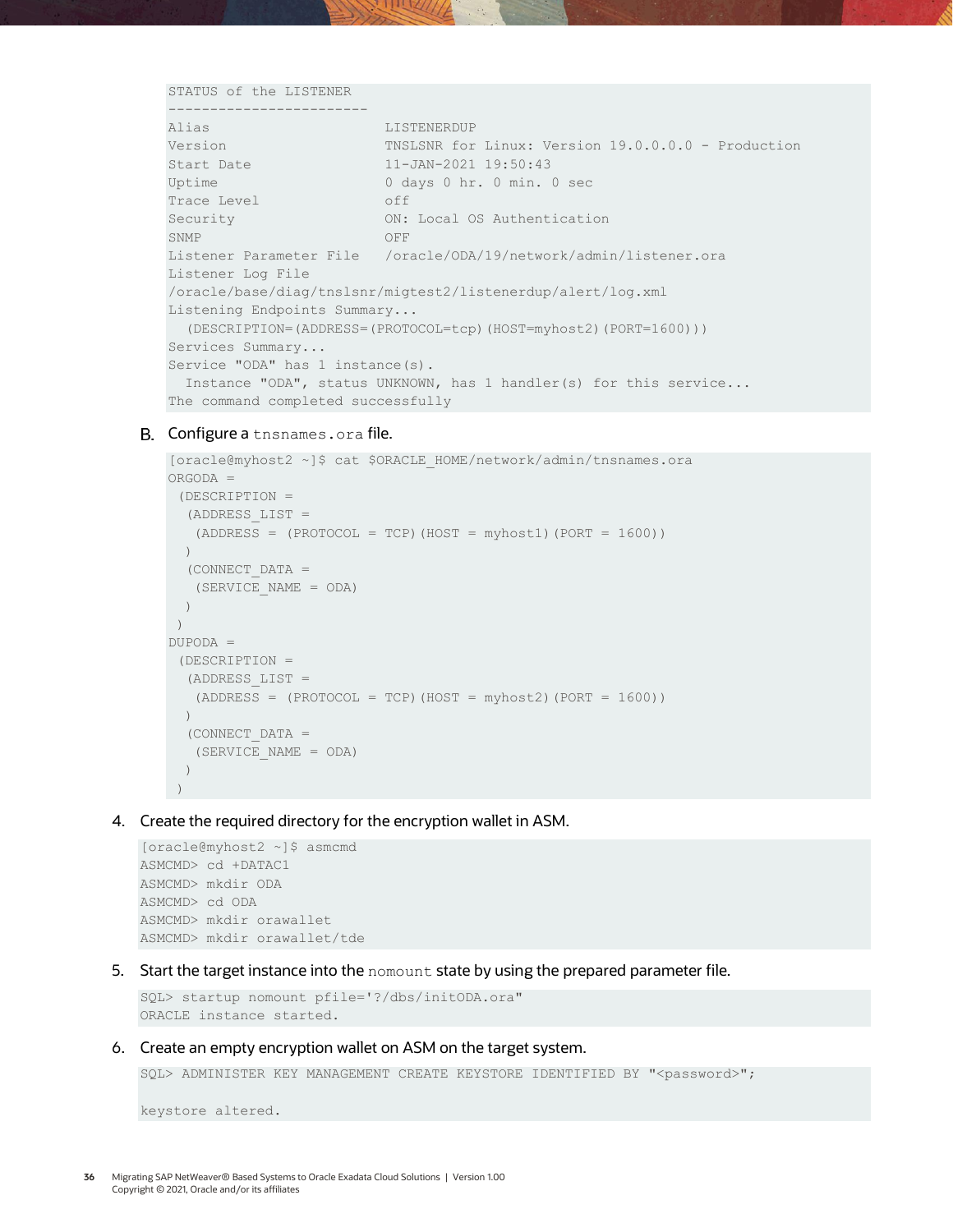7. Merge the encryption keys from the previously created temporary encryption wallet into the new encryption wallet on ASM, and open it.

```
SQL> ADMINISTER KEY MANAGEMENT MERGE KEYSTORE '/tmp/' IDENTIFIED BY "<password>" INTO 
EXISTING KEYSTORE '+DATAC1/ODA/orawallet/tde/' IDENTIFIED BY "<password>" WITH BACKUP;
keystore altered.
SQL> ADMINISTER KEY MANAGEMENT SET KEYSTORE OPEN IDENTIFIED BY "<password>";
keystore altered.
```
- 8. Restart the target instance into the nomount state by using the prepared parameter file.
- 9. Open the encryption wallet and create an autologin wallet.

```
SQL> ADMINISTER KEY MANAGEMENT SET KEYSTORE OPEN IDENTIFIED BY "<password>";
```

```
keystore altered.
SQL> ADMINISTER KEY MANAGEMENT CREATE AUTO_LOGIN KEYSTORE FROM KEYSTORE IDENTIFIED BY 
"<password>";
```
keystore altered.

10. Restart the target instance into the nomount state by using the prepared parameter file and verify that the encryption wallet opens automatically.

```
SQL> select WRL TYPE, STATUS, WALLET TYPE, WALLET ORDER, KEYSTORE MODE from
v$encryption_wallet;
WRL_TYPE STATUS WALLET_TYPE WALLET_OR 
KEYSTORE
-------------------- ------------------------------ -------------------- --------- ----
----
FILE OPEN OPEN AUTOLOGIN SINGLE NONE
```
#### On the source system, run duplication of the source database.

```
connect target sys/" Oracle123"@ORGODA
connect auxiliary sys/" Oracle123"@DUPODA
run {
ALLOCATE CHANNEL t1 DEVICE TYPE disk;
ALLOCATE CHANNEL t2 DEVICE TYPE disk;
ALLOCATE CHANNEL t3 DEVICE TYPE disk;
ALLOCATE CHANNEL t4 DEVICE TYPE disk;
ALLOCATE CHANNEL t5 DEVICE TYPE disk;
ALLOCATE CHANNEL t6 DEVICE TYPE disk;
ALLOCATE CHANNEL t7 DEVICE TYPE disk;
ALLOCATE CHANNEL t8 DEVICE TYPE disk;
ALLOCATE AUXILIARY CHANNEL a1 DEVICE TYPE disk;
ALLOCATE AUXILIARY CHANNEL a2 DEVICE TYPE disk;
ALLOCATE AUXILIARY CHANNEL a3 DEVICE TYPE disk;
ALLOCATE AUXILIARY CHANNEL a4 DEVICE TYPE disk;
ALLOCATE AUXILIARY CHANNEL a5 DEVICE TYPE disk;
ALLOCATE AUXILIARY CHANNEL a6 DEVICE TYPE disk;
ALLOCATE AUXILIARY CHANNEL a7 DEVICE TYPE disk;
ALLOCATE AUXILIARY CHANNEL a8 DEVICE TYPE disk;
duplicate target database to ODA from active database using backupset nofilenamecheck;
}
```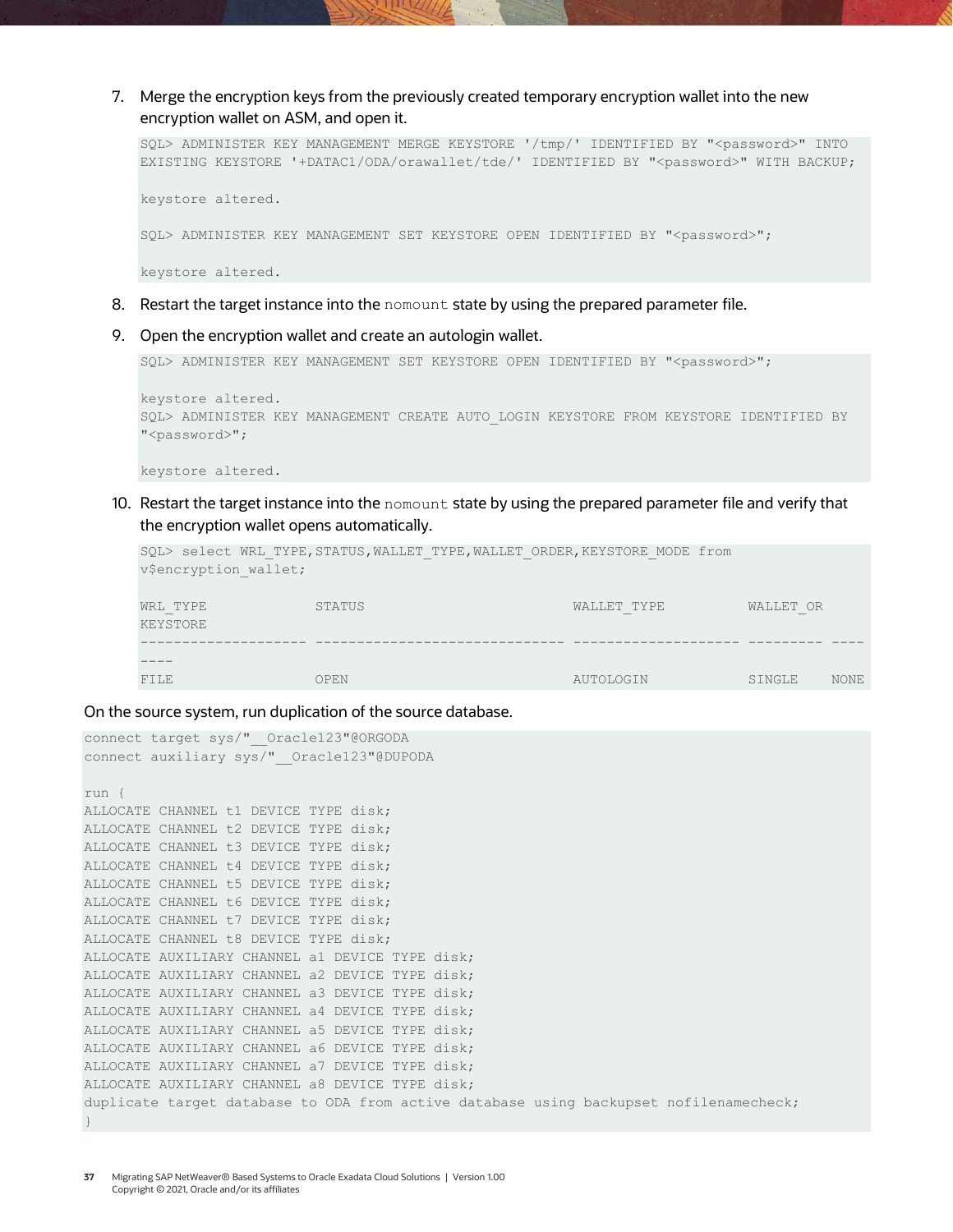## **Example 2: RMAN Duplicate from an unencrypted Oracle 19c Source Database with existing TDE Configuration**

This example illustrates the RMAN Duplicate migration method in detail by migrating an unencrypted source database, ODA, from an on-premises Exadata to Exadata Cloud@Customer. The source database has an existing TDE configuration (encryption wallet).

On the source system, perform the following steps:

- 1. Create a temporary encryption wallet on the file system. ADMINISTER KEY MANAGEMENT CREATE KEYSTORE '/tmp/' identified by "<password>";
- 2. Merge the encryption keys from the source into the temporary encryption wallet.

```
ADMINISTER KEY MANAGEMENT MERGE KEYSTORE '+DATAC1/ODA/orawallet/tde/' INTO EXISTING 
KEYSTORE '/tmp/' IDENTIFIED BY "<password>" WITH BACKUP;
```
3. If required, copy the temporary encryption wallet to a file system location that can be accessed from the target system.

[oracle@myhost1 ~]\$ scp /tmp/ewallet.p12 myhost2:/tmp

- 4. Configure SQL\*Net and Oracle Listener on the source and target, and verify that the connections work in both directions.
	- A. Create a listener. ora file on the source and start it.

```
[oracle@myhost1 ~]$ cat $ORACLE_HOME/network/admin/listener.ora
SID LIST LISTENERORG =
 (SID LIST =
  (SID DESC =
   (SID NAME = ODA)(ORACLE HOME = /oracle/ODA/19) )
 )
LISTENERORG =
 (DESCRIPTION_LIST =
   (DESCRIPTION =
   (ADDRESS = (PROTOCOL = TCP) (HOST = myhost1) (PORT = 1600)) )
 )
[oracle@myhost1 ~]$ lsnrctl start LISTENERORG
LSNRCTL for Linux: Version 19.0.0.0.0 - Production on 11-JAN-2021 19:47:44
Copyright (c) 1991, 2020, Oracle. All rights reserved.
Starting /oracle/ODA/19/bin/tnslsnr: please wait...
TNSLSNR for Linux: Version 19.0.0.0.0 - Production
System parameter file is /oracle/ODA/19/network/admin/listener.ora
Log messages written to /oracle/base/diag/tnslsnr/migtest1/listenerorg/alert/log.xml
Listening on: (DESCRIPTION=(ADDRESS=(PROTOCOL=tcp)(HOST=myhost1)(PORT=1600)))
Connecting to (DESCRIPTION=(ADDRESS=(PROTOCOL=TCP)(HOST=myhost1)(PORT=1600)))
STATUS of the LISTENER
------------------------
```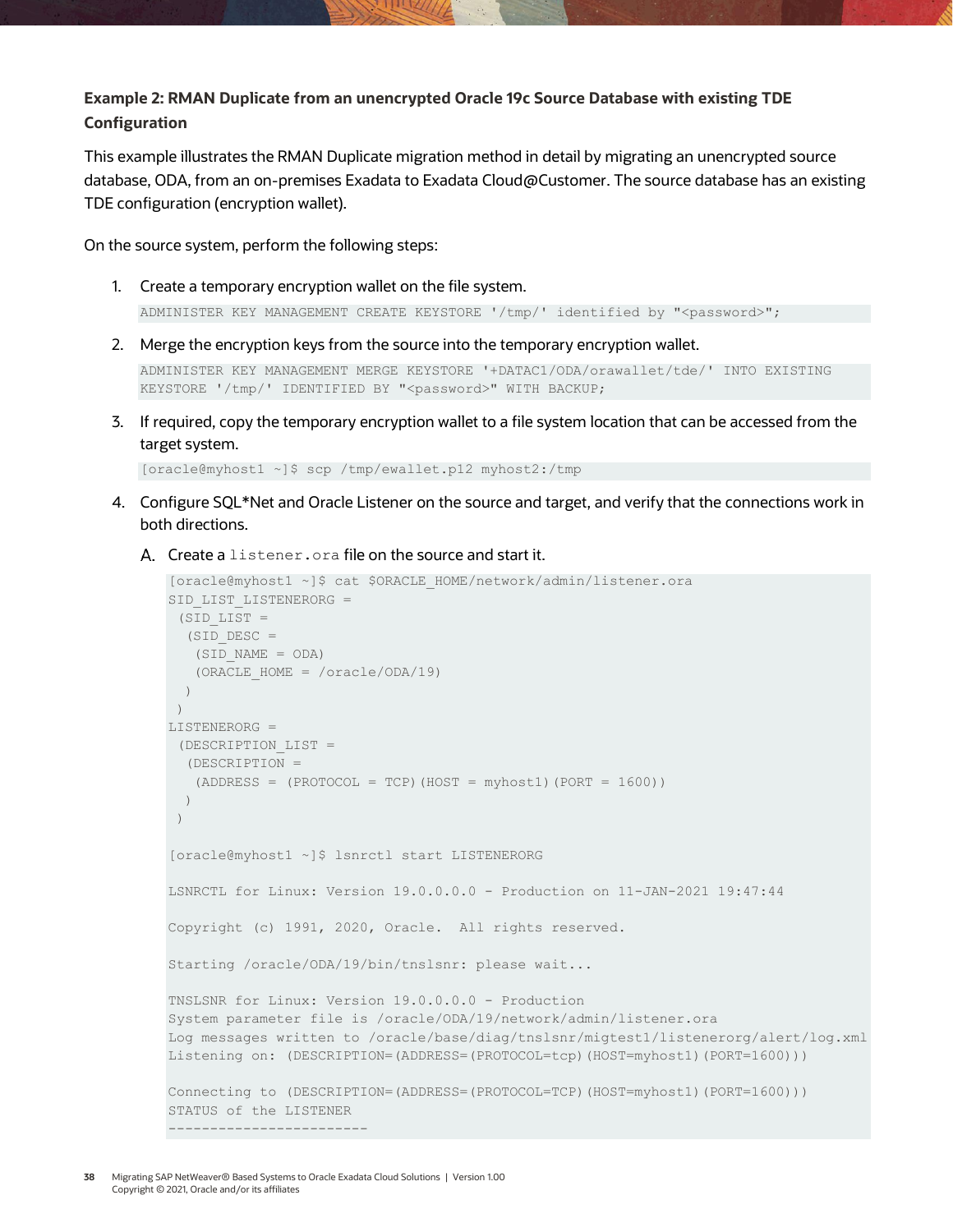```
Alias LISTENERORG
Version TNSLSNR for Linux: Version 19.0.0.0.0 - Production
Start Date 11-JAN-2021 19:47:44
Uptime 0 days 0 hr. 0 min. 0 sec
Trace Level off
Security ON: Local OS Authentication
SNMP OFF
Listener Parameter File /oracle/ODA/19/network/admin/listener.ora
Listener Log File 
/oracle/base/diag/tnslsnr/migtest1/listenerorg/alert/log.xml
Listening Endpoints Summary...
  (DESCRIPTION=(ADDRESS=(PROTOCOL=tcp)(HOST=myhost1)(PORT=1600)))
Services Summary...
Service "ODA" has 1 instance(s).
 Instance "ODA", status UNKNOWN, has 1 handler(s) for this service...
The command completed successfully
```
#### B. Configure a tnsnames.ora file.

```
[oracle@myhost1 ~]$ cat $ORACLE_HOME/network/admin/tnsnames.ora
ORGODA =
 (DESCRIPTION =
   (ADDRESS_LIST =
  (ADDRESS = (PROTOCOL = TCP) (HOST = myhost1) (PORT = 1600))\rightarrow (CONNECT_DATA =
   (SERVICE_NAME = ODA)
   )
 \lambdaDUPODA =
 (DESCRIPTION =
   (ADDRESS_LIST =
  (ADDRESS = (PROTOCOL = TCP) (HOST = myhost2) (PORT = 1600))) (CONNECT_DATA =
   (SERVICE_NAME = ODA)
   )
 \lambda
```
On the target system, perform the following steps:

1. Create an Oracle password file under \$ORACLE\_HOME/dbs.

[oracle@myhost2 dbs]\$ orapwd file=orapwODA password=\_\_Oracle123 force=y

2. Prepare an Oracle initialization parameter file to start the target database instance into the nomount state.

```
[oracle@myhost2 dbs]$ cat initODA.ora
_kolfuseslf=TRUE
_disable_directory_link_check=TRUE
db_name='ODA'
memory max target=10G
memory_target=8G
tde_configuration='KEYSTORE_CONFIGURATION=FILE'
wallet_root='+DATAC1/ODA/orawallet'
control_files='+DATAC1/ODA/cntrlODA.dbf'
cluster_database='FALSE'
```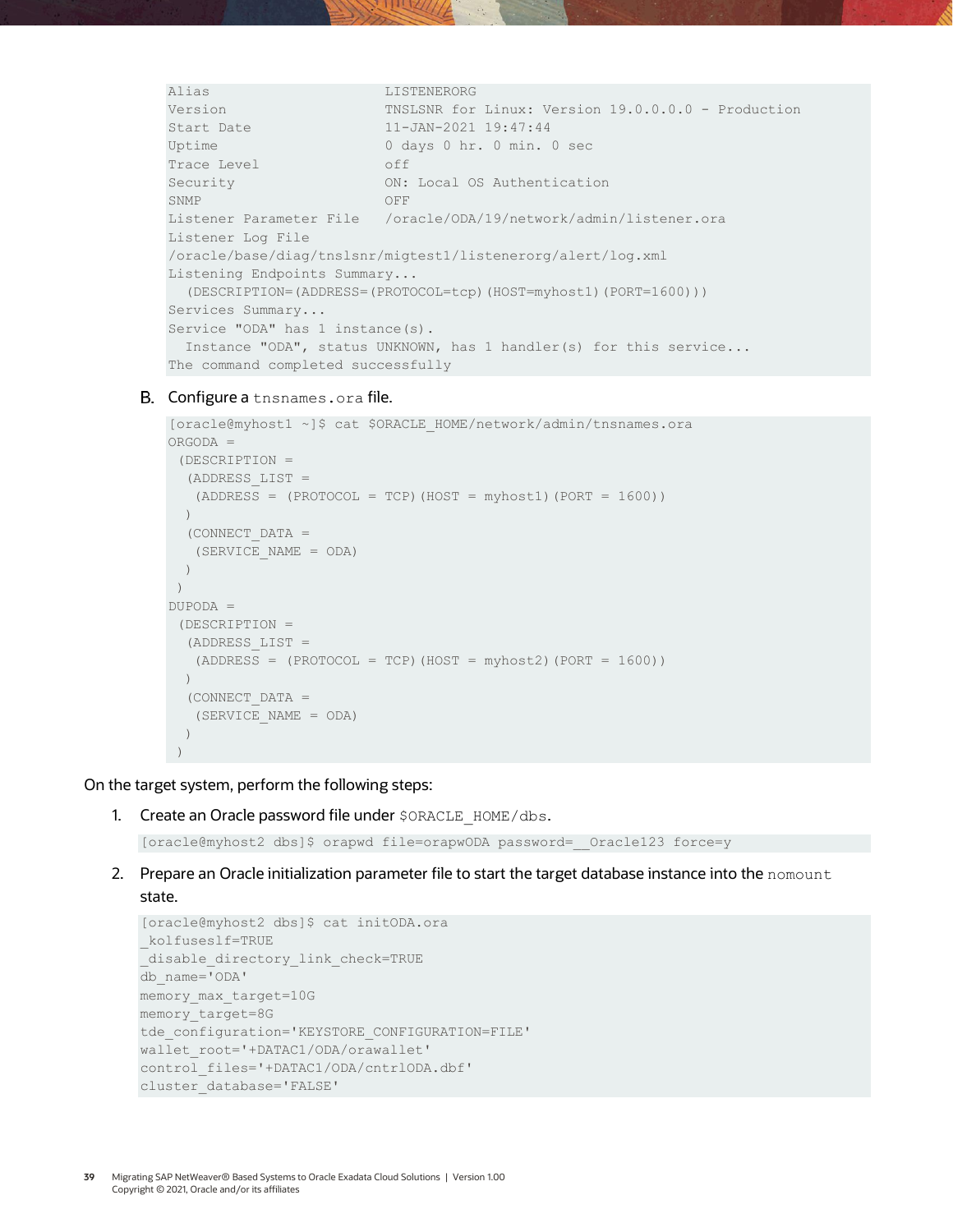3. Configure SQL\*Net and Oracle Listener on the source and target, and verify that the connections work in both directions.

```
A. Create a listener. ora file on the target and start it.
```

```
[oracle@myhost2 dbs]$ cat $ORACLE_HOME/network/admin/listener.ora
SID_LIST_LISTENERDUP =
 (SID LIST =
  (SID DESC =
   (SID_NAME = ODA)
   (ORACLE_HOME = /oracle/ODA/19)
  )
 )
LISTENERDUP =
 (DESCRIPTION_LIST =
  (DESCRIPTION =
  (ADDRESS = (PROTOCOL = TCP) (HOST = myhost2) (PORT = 1600)) )
 )
[oracle@myhost2 dbs]$ lsnrctl start LISTENERDUP
LSNRCTL for Linux: Version 19.0.0.0.0 - Production on 11-JAN-2021 19:50:43
Copyright (c) 1991, 2020, Oracle. All rights reserved.
Starting /oracle/ODA/19/bin/tnslsnr: please wait...
TNSLSNR for Linux: Version 19.0.0.0.0 - Production
System parameter file is /oracle/ODA/19/network/admin/listener.ora
Log messages written to /oracle/base/diag/tnslsnr/migtest2/listenerdup/alert/log.xml
Listening on: (DESCRIPTION=(ADDRESS=(PROTOCOL=tcp)(HOST=myhost2)(PORT=1600)))
Connecting to (DESCRIPTION=(ADDRESS=(PROTOCOL=TCP)(HOST=myhost2)(PORT=1600)))
STATUS of the LISTENER
------------------------
Alias LISTENERDUP
Version TNSLSNR for Linux: Version 19.0.0.0.0 - Production
Start Date 11-JAN-2021 19:50:43
Uptime 0 days 0 hr. 0 min. 0 sec
Trace Level off
Security ON: Local OS Authentication
SNMP OFF
Listener Parameter File /oracle/ODA/19/network/admin/listener.ora
Listener Log File 
/oracle/base/diag/tnslsnr/migtest2/listenerdup/alert/log.xml
Listening Endpoints Summary...
  (DESCRIPTION=(ADDRESS=(PROTOCOL=tcp)(HOST=myhost2)(PORT=1600)))
Services Summary...
Service "ODA" has 1 instance(s).
  Instance "ODA", status UNKNOWN, has 1 handler(s) for this service...
The command completed successfully
```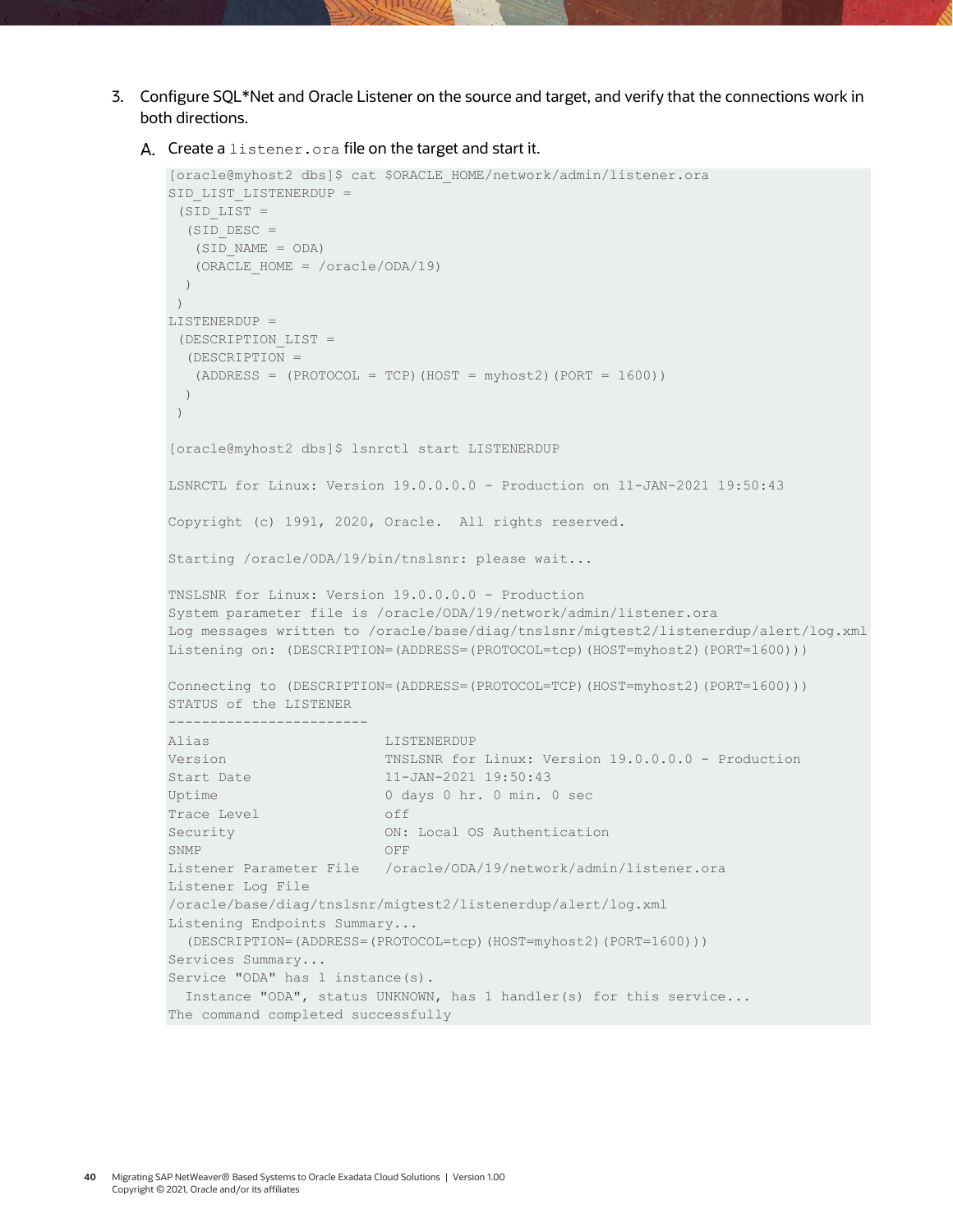#### B. Configure a tnsnames.ora file.

```
[oracle@myhost2 ~]$ cat $ORACLE_HOME/network/admin/tnsnames.ora
ORGODA =
 (DESCRIPTION =
  (ADDRESS_LIST =
  (ADDRESS = (PROTOCOL = TCP) (HOST = myhost1) (PORT = 1600)) )
  (CONNECT_DATA =
   (SERVICE_NAME = ODA)
  )
)
DUPODA =(DESCRIPTION =
  (ADDRESS_LIST =
  (ADDRESS = (PROTOCOL = TCP) (HOST = myhost2) (PORT = 1600))) (CONNECT_DATA =
   (SERVICE_NAME = ODA)
 ))
```
4. Create the required directory for the encryption wallet in ASM.

```
[oracle@myhost2 ~]$ asmcmd
ASMCMD> cd +DATAC1
ASMCMD> mkdir ODA
ASMCMD> cd ODA
ASMCMD> mkdir orawallet
ASMCMD> mkdir orawallet/tde
```
5. Start the target instance into the nomount state by using the prepared parameter file.

```
SQL> startup nomount pfile='?/dbs/initODA.ora"
ORACLE instance started.
```
6. Create an empty encryption wallet on ASM on the target system.

SQL> ADMINISTER KEY MANAGEMENT CREATE KEYSTORE IDENTIFIED BY "<password>";

keystore altered.

7. Merge the encryption keys from the previously created temporary encryption wallet into the new encryption wallet on ASM, and open it.

```
SQL> ADMINISTER KEY MANAGEMENT MERGE KEYSTORE '/tmp/' IDENTIFIED BY "<password>" INTO 
EXISTING KEYSTORE '+DATAC1/ODA/orawallet/tde/' IDENTIFIED BY "<password>" WITH BACKUP;
keystore altered.
SQL> ADMINISTER KEY MANAGEMENT SET KEYSTORE OPEN IDENTIFIED BY "<password>";
keystore altered.
```
8. Restart the target instance into nomount state by using the prepared parameter file.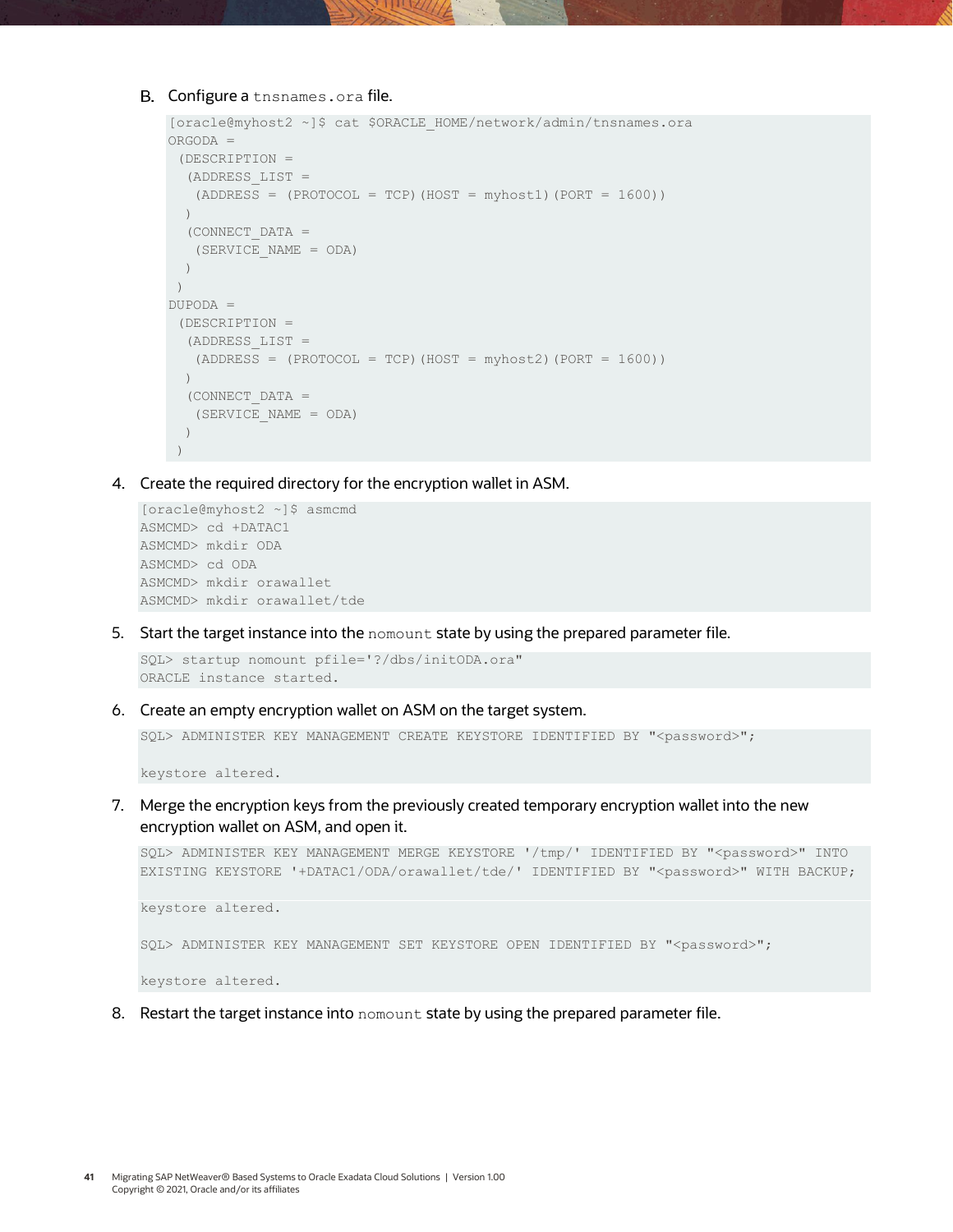9. Open the encryption wallet and create an autologin wallet.

SQL> ADMINISTER KEY MANAGEMENT SET KEYSTORE OPEN IDENTIFIED BY "<password>";

```
keystore altered.
SQL> ADMINISTER KEY MANAGEMENT CREATE AUTO_LOGIN KEYSTORE FROM KEYSTORE IDENTIFIED BY 
"<password>";
```
keystore altered.

10. Restart the target instance into the nomount state by using the prepared parameter file and verify that the encryption wallet opens automatically.

```
SOL> select WRL TYPE, STATUS, WALLET TYPE, WALLET ORDER, KEYSTORE MODE from
v$encryption_wallet;
WRL_TYPE STATUS WALLET_TYPE WALLET_OR 
KEYSTORE
-------------------- ------------------------------ -------------------- --------- ----
----
FILE OPEN OPEN AUTOLOGIN SINGLE NONE
```
On the source system, run duplication of the source database.

```
connect target sys/" Oracle123"@ORGODA
connect auxiliary sys/"__Oracle123"@DUPODA
run {
ALLOCATE CHANNEL t1 DEVICE TYPE disk;
ALLOCATE CHANNEL t2 DEVICE TYPE disk;
ALLOCATE CHANNEL t3 DEVICE TYPE disk;
ALLOCATE CHANNEL t4 DEVICE TYPE disk;
ALLOCATE CHANNEL t5 DEVICE TYPE disk;
ALLOCATE CHANNEL t6 DEVICE TYPE disk;
ALLOCATE CHANNEL t7 DEVICE TYPE disk;
ALLOCATE CHANNEL t8 DEVICE TYPE disk;
ALLOCATE AUXILIARY CHANNEL a1 DEVICE TYPE disk;
ALLOCATE AUXILIARY CHANNEL a2 DEVICE TYPE disk;
ALLOCATE AUXILIARY CHANNEL a3 DEVICE TYPE disk;
ALLOCATE AUXILIARY CHANNEL a4 DEVICE TYPE disk;
ALLOCATE AUXILIARY CHANNEL a5 DEVICE TYPE disk;
ALLOCATE AUXILIARY CHANNEL a6 DEVICE TYPE disk;
ALLOCATE AUXILIARY CHANNEL a7 DEVICE TYPE disk;
ALLOCATE AUXILIARY CHANNEL a8 DEVICE TYPE disk;
duplicate target database to ODA from active database using backupset as encrypted 
nofilenamecheck;
}
```
#### **Example 3: RMAN Duplicate from an unencrypted Oracle 19c Source Database with no TDE Configuration**

This example illustrates the RMAN Duplicate migration method in detail by migrating an unencrypted source database, ODA, from an on-premises Exadata to Exadata Cloud@Customer. The source database has no existing TDE configuration (encryption wallet). TDE encryption is implemented on the target after duplication.

On the source system, configure SQL\*Net and Oracle Listener on the source and target and verify that the connections work in both directions: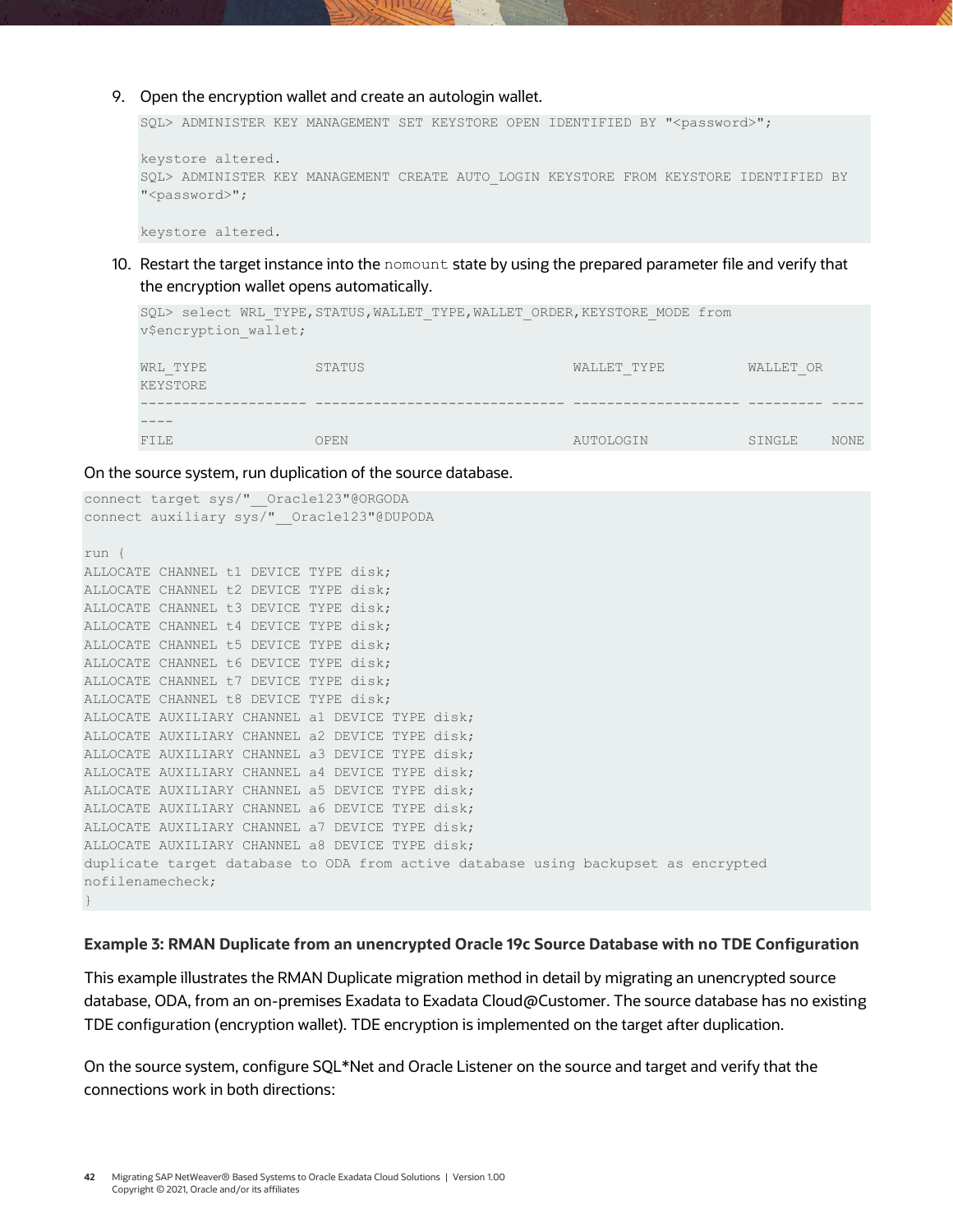```
1. Create a listener.ora file on the source and start it.
```

```
[oracle@myhost1 ~]$ cat $ORACLE_HOME/network/admin/listener.ora
SID_LIST_LISTENERORG =
 (SID LIST =(SID DESC =
   (SID_NAME = ODA)
   (ORACLE_HOME = /oracle/ODA/19)
  )
 )
LISTENERORG =
 (DESCRIPTION_LIST =
  (DESCRIPTION =
   (ADDRESS = (PROTOCOL = TCP)(HOST = myhost1)(PORT = 1600))
  )
 )
[oracle@myhost1 ~]$ lsnrctl start LISTENERORG
LSNRCTL for Linux: Version 19.0.0.0.0 - Production on 11-JAN-2021 19:47:44
Copyright (c) 1991, 2020, Oracle. All rights reserved.
Starting /oracle/ODA/19/bin/tnslsnr: please wait...
TNSLSNR for Linux: Version 19.0.0.0.0 - Production
System parameter file is /oracle/ODA/19/network/admin/listener.ora
Log messages written to /oracle/base/diag/tnslsnr/migtest1/listenerorg/alert/log.xml
Listening on: (DESCRIPTION=(ADDRESS=(PROTOCOL=tcp)(HOST=myhost1)(PORT=1600)))
Connecting to (DESCRIPTION=(ADDRESS=(PROTOCOL=TCP)(HOST=myhost1)(PORT=1600)))
STATUS of the LISTENER
------------------------
Alias LISTENERORG
Version TNSLSNR for Linux: Version 19.0.0.0.0 - Production
Start Date 11-JAN-2021 19:47:44
Uptime 0 days 0 hr. 0 min. 0 sec
Trace Level off
Security ON: Local OS Authentication
SNMP OFF
Listener Parameter File /oracle/ODA/19/network/admin/listener.ora
Listener Log File /oracle/base/diag/tnslsnr/migtest1/listenerorg/alert/log.xml
Listening Endpoints Summary...
  (DESCRIPTION=(ADDRESS=(PROTOCOL=tcp)(HOST=myhost1)(PORT=1600)))
Services Summary...
Service "ODA" has 1 instance(s).
  Instance "ODA", status UNKNOWN, has 1 handler(s) for this service...
The command completed successfully
```
#### 2. Configure a tnsnames.ora file.

```
[oracle@myhost1 ~]$ cat $ORACLE_HOME/network/admin/tnsnames.ora
ORGODA =
 (DESCRIPTION =
  (ADDRESS_LIST =
  (ADDRESS = (PROTOCOL = TCP) (HOST = myhost1) (PORT = 1600))) (CONNECT_DATA =
  (SERVICE_NAME = ODA)
```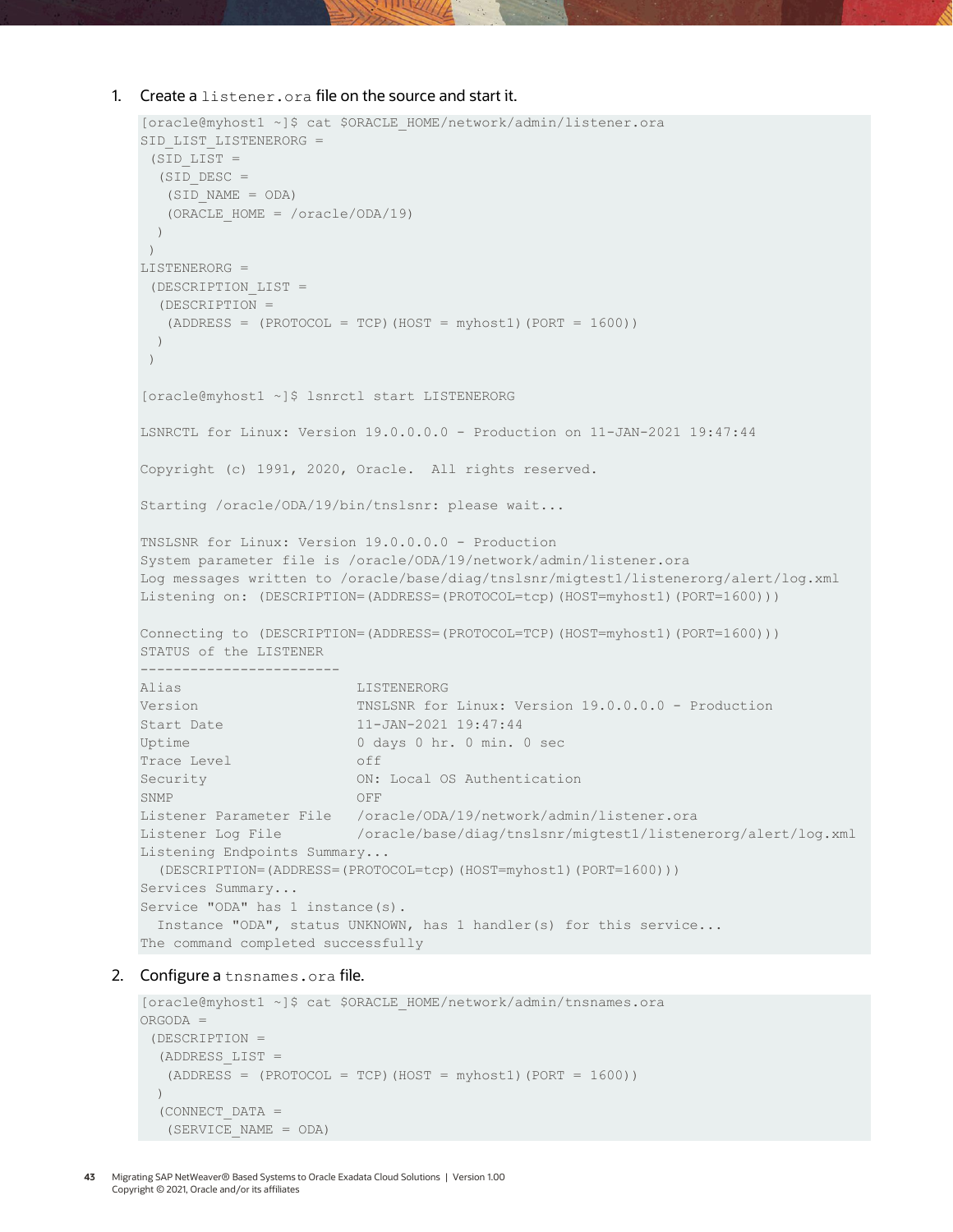```
\rightarrow)
DUPODA =
 (DESCRIPTION =
   (ADDRESS_LIST =
   (ADDRESS = (PROTOCOL = TCP) (HOST = myhost2) (PORT = 1600))) (CONNECT_DATA =
    (SERVICE_NAME = ODA)
  \left( \right))
```
On the target system, perform the following steps:

1. Create an Oracle password file under \$ORACLE\_HOME/dbs.

[oracle@myhost2 dbs]\$ orapwd file=orapwODA password= Oracle123 force=y

2. Prepare an Oracle initialization parameter file to start the target database instance into the nomount state.

```
[oracle@myhost2 dbs]$ cat initODA.ora
_kolfuseslf=TRUE
disable directory link check=TRUE
db_name='ODA'
memory max target=10G
memory_target=8G
tde_configuration='KEYSTORE_CONFIGURATION=FILE'
wallet_root='+DATAC1/ODA/orawallet'
control_files='+DATAC1/ODA/cntrlODA.dbf'
cluster_database='FALSE'
```
- 3. Configure SQL\*Net and Oracle Listener on the source and target and verify that the connections work in both directions.
	- A. Create a listener. ora file on the target and start it.

```
[oracle@myhost2 dbs]$ cat $ORACLE_HOME/network/admin/listener.ora
SID_LIST_LISTENERDUP =
 (SID_LIST =
  (SID DESC =
   (SID_NAME = ODA)
    (ORACLE_HOME = /oracle/ODA/19)
   )
 )
LISTENERDUP =
 (DESCRIPTION_LIST =
   (DESCRIPTION =
  (ADDRESS = (PROTOCOL = TCP) (HOST = myhost2) (PORT = 1600)) )
 )
[oracle@myhost2 dbs]$ lsnrctl start LISTENERDUP
LSNRCTL for Linux: Version 19.0.0.0.0 - Production on 11-JAN-2021 19:50:43
Copyright (c) 1991, 2020, Oracle. All rights reserved.
Starting /oracle/ODA/19/bin/tnslsnr: please wait...
TNSLSNR for Linux: Version 19.0.0.0.0 - Production
```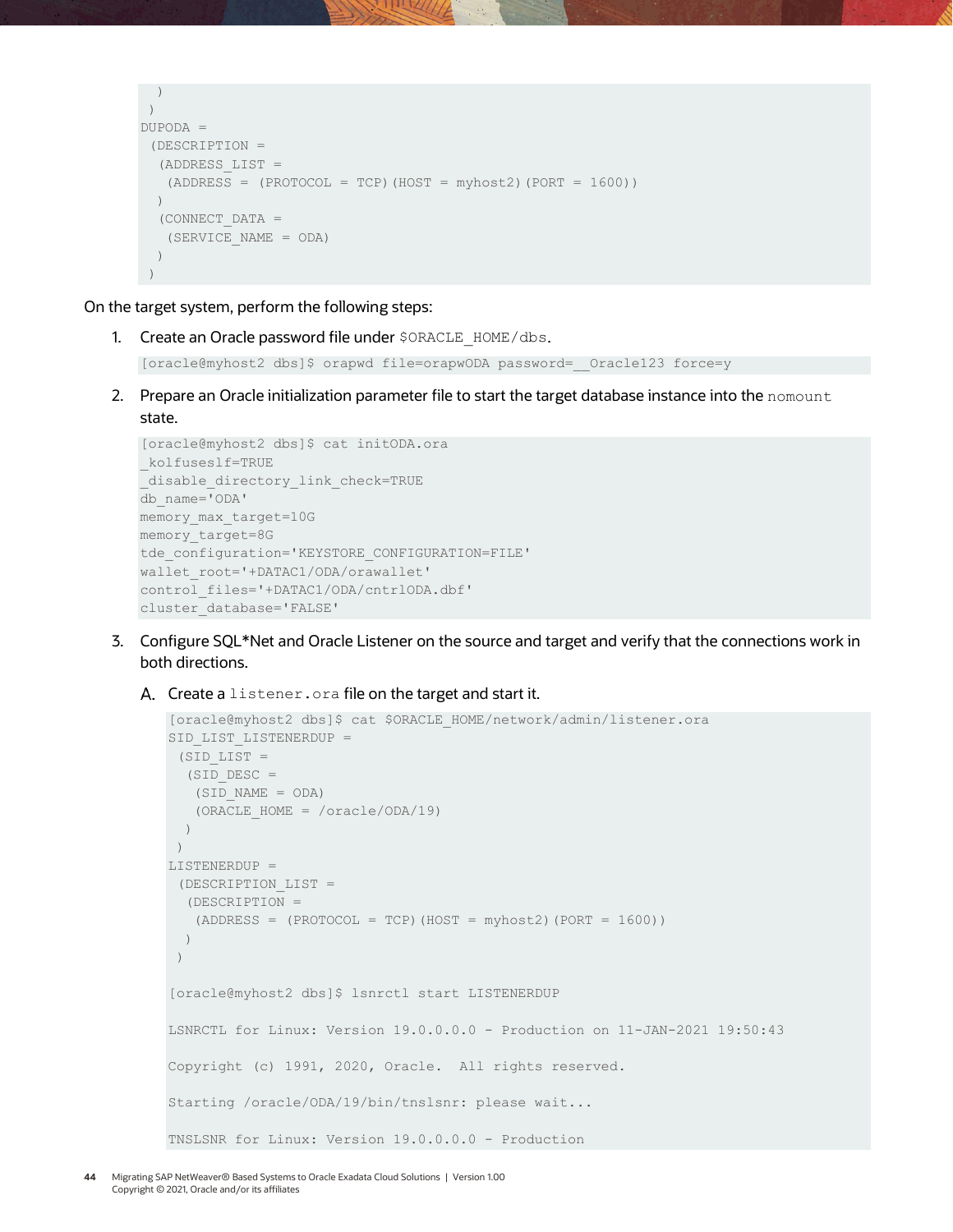System parameter file is /oracle/ODA/19/network/admin/listener.ora Log messages written to /oracle/base/diag/tnslsnr/migtest2/listenerdup/alert/log.xml Listening on: (DESCRIPTION=(ADDRESS=(PROTOCOL=tcp)(HOST=myhost2)(PORT=1600)))

Connecting to (DESCRIPTION=(ADDRESS=(PROTOCOL=TCP)(HOST=myhost2)(PORT=1600))) STATUS of the LISTENER

| Alias                              | LISTENERDUP                                                                                 |
|------------------------------------|---------------------------------------------------------------------------------------------|
| Version                            | TNSLSNR for Linux: Version 19.0.0.0.0 - Production                                          |
| Start Date                         | $11 - JAN - 2021$ $19:50:43$                                                                |
| Uptime                             | 0 days 0 hr. 0 min. 0 sec                                                                   |
| Trace Level                        | off                                                                                         |
| Security                           | ON: Local OS Authentication                                                                 |
| SNMP                               | OFF                                                                                         |
|                                    | Listener Parameter File /oracle/ODA/19/network/admin/listener.ora                           |
| Listener Log File                  |                                                                                             |
|                                    | /oracle/base/diaq/tnslsnr/miqtest2/listenerdup/alert/loq.xml                                |
| Listening Endpoints Summary        |                                                                                             |
|                                    | $(DESCRIPITION = (ADDRESS = (PROTOCOL = \text{tcp}) (HOST = \text{myhost2}) (PORT = 1600))$ |
| Services Summary                   |                                                                                             |
| Service "ODA" has 1 instance(s).   |                                                                                             |
|                                    | Instance "ODA", status UNKNOWN, has 1 handler(s) for this service                           |
| The command completed successfully |                                                                                             |

#### **B.** Configure a tnsnames.ora file.

------------------------

```
[oracle@myhost2 ~]$ cat $ORACLE_HOME/network/admin/tnsnames.ora
ORGODA =
(DESCRIPTION =
  (ADDRESS_LIST =
  (ADDRESS = (PROTOCOL = TCP) (HOST = myhost1) (PORT = 1600)) )
  (CONNECT_DATA =
   (SERVICE_NAME = ODA)
  )
)
DUPODA =
(DESCRIPTION =
  (ADDRESS_LIST =
  (ADDRESS = (PROTOCOL = TCP) (HOST = myhost2) (PORT = 1600)) )
  (CONNECT_DATA =
   (SERVICE_NAME = ODA)
   )
 )
```
4. Start the target instance into the nomount state by using the prepared parameter file.

```
SQL> startup nomount pfile='?/dbs/initODA.ora"
ORACLE instance started.
```
On the source system, run duplication of the source database.

```
connect target sys/" Oracle123"@ORGODA
connect auxiliary sys/"__Oracle123"@DUPODA
run {
ALLOCATE CHANNEL t1 DEVICE TYPE disk;
ALLOCATE CHANNEL t2 DEVICE TYPE disk;
ALLOCATE CHANNEL t3 DEVICE TYPE disk;
```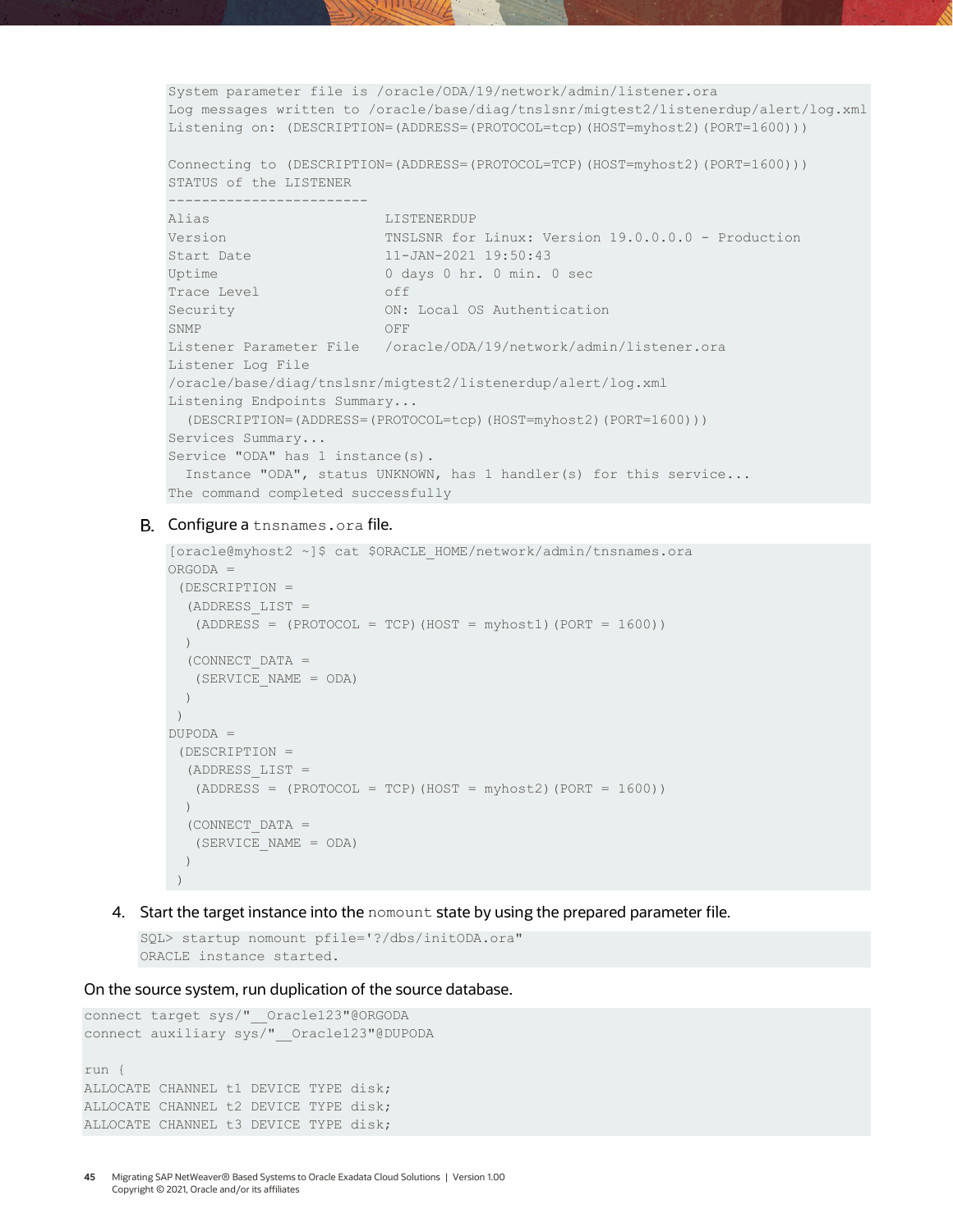```
ALLOCATE CHANNEL t4 DEVICE TYPE disk;
ALLOCATE CHANNEL t5 DEVICE TYPE disk;
ALLOCATE CHANNEL t6 DEVICE TYPE disk;
ALLOCATE CHANNEL t7 DEVICE TYPE disk;
ALLOCATE CHANNEL t8 DEVICE TYPE disk;
ALLOCATE AUXILIARY CHANNEL a1 DEVICE TYPE disk;
ALLOCATE AUXILIARY CHANNEL a2 DEVICE TYPE disk;
ALLOCATE AUXILIARY CHANNEL a3 DEVICE TYPE disk;
ALLOCATE AUXILIARY CHANNEL a4 DEVICE TYPE disk;
ALLOCATE AUXILIARY CHANNEL a5 DEVICE TYPE disk;
ALLOCATE AUXILIARY CHANNEL a6 DEVICE TYPE disk;
ALLOCATE AUXILIARY CHANNEL a7 DEVICE TYPE disk;
ALLOCATE AUXILIARY CHANNEL a8 DEVICE TYPE disk;
duplicate target database to ODA from active database using backupset nofilenamecheck;
}
```
On the target system, perform the following steps:

1. Create the required directory for the encryption wallet in ASM.

```
[oracle@myhost2 ~]$ asmcmd
ASMCMD> cd +DATAC1
ASMCMD> mkdir ODA
ASMCMD> cd ODA
ASMCMD> mkdir orawallet
ASMCMD> mkdir orawallet/tde
```
- 2. Restart the target database into the open state.
- 3. Create an empty encryption wallet on ASM on the target system.

SQL> ADMINISTER KEY MANAGEMENT CREATE KEYSTORE IDENTIFIED BY "<password>";

keystore altered.

4. Open the encryption wallet and set a new master key.

SQL> ADMINISTER KEY MANAGEMENT SET KEYSTORE OPEN IDENTIFIED BY "<password>";

```
keystore altered.
SQL> alter system set " db discard lost masterkey"=TRUE;
```
System altered. SQL> ADMINISTER KEY MANAGEMENT SET KEY USING TAG 'MASTERKEY' FORCE KEYSTORE IDENTIFIED BY "<password>" WITH BACKUP;

keystore altered.

- 5. Restart the target database into the open state.
- 6. Open the encryption wallet and create an autologin wallet.

SQL> ADMINISTER KEY MANAGEMENT SET KEYSTORE OPEN IDENTIFIED BY "<password>";

```
keystore altered.
SQL> ADMINISTER KEY MANAGEMENT CREATE AUTO_LOGIN KEYSTORE FROM KEYSTORE IDENTIFIED BY 
"<password>";
```
keystore altered.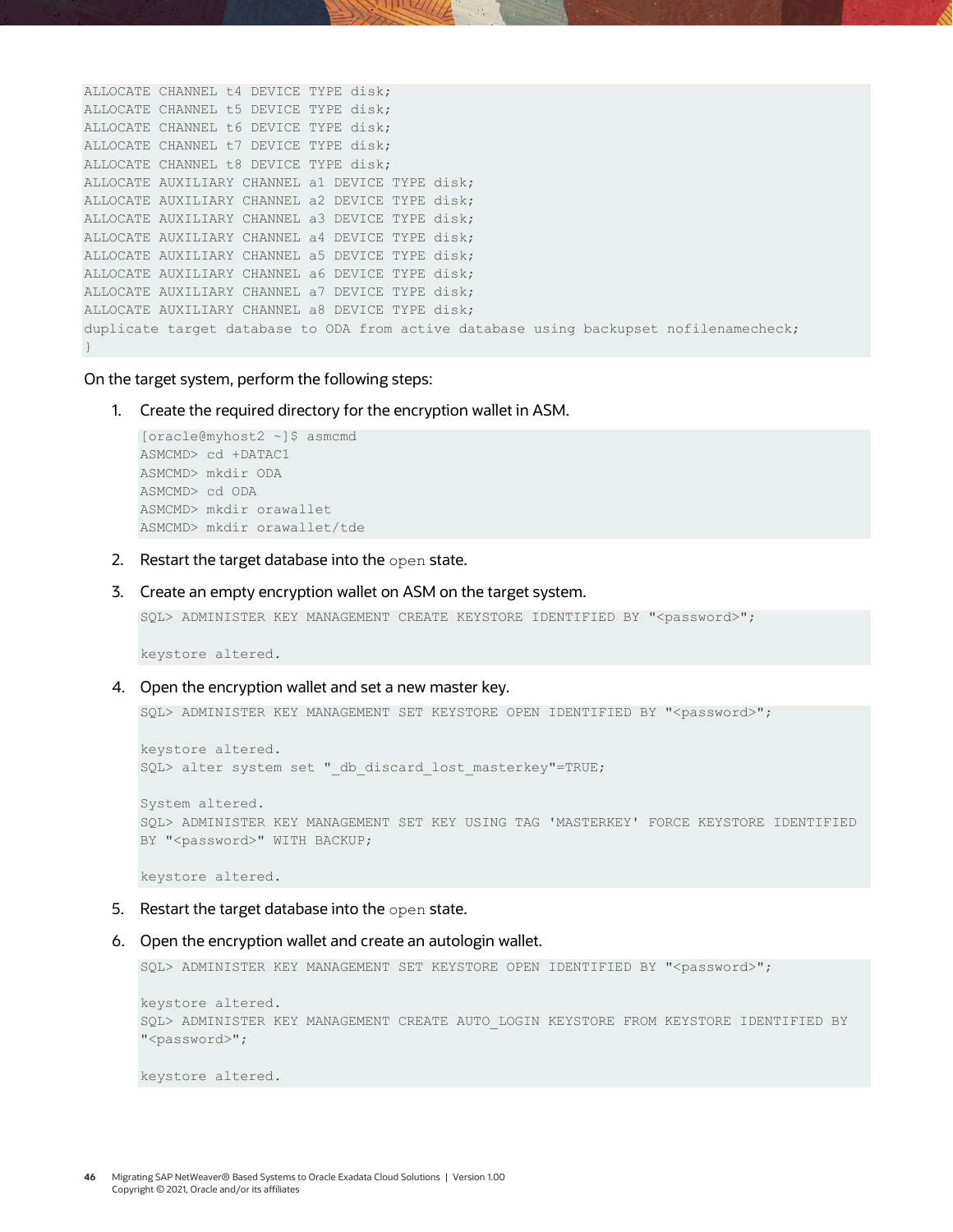7. Restart the target instance into the open state by using the prepared parameter file and verify that the encryption wallet opens automatically.

| SQL> select WRL TYPE, STATUS, WALLET TYPE, WALLET ORDER, KEYSTORE MODE from<br>v\$encryption wallet; |        |             |           |             |  |  |
|------------------------------------------------------------------------------------------------------|--------|-------------|-----------|-------------|--|--|
| WRL TYPE<br><b>KEYSTORE</b>                                                                          | STATUS | WALLET TYPE | WALLET OR |             |  |  |
|                                                                                                      |        |             |           |             |  |  |
| FILE                                                                                                 | OPEN   | AUTOLOGIN   | SINGLE    | <b>NONE</b> |  |  |

- 8. Shut down the database again.
- 9. For offline encryption of the whole database, encrypt the SYSTEM and UNDO tablespaces in the mount state, open the database, set all the remaining permanent tablespaces offline and start an encryption job for each data file. If you want to perform online encryption, skip to the next step.

```
shutdown immediate;
startup mount;
ALTER TABLESPACE SYSTEM ENCRYPTION OFFLINE ENCRYPT;
ALTER TABLESPACE PSAPUNDO001 ENCRYPTION OFFLINE ENCRYPT;
ALTER TABLESPACE PSAPUNDO002 ENCRYPTION OFFLINE ENCRYPT;
ALTER DATABASE OPEN;
declare
  cmd1 varchar2(32767);
  cmd2 varchar2(32767);
  job cmd varchar2(32767);
   jobname varchar2(32767);
  prefix varchar2(512);
begin
 for t1 in (SELECT tablespace name from dba tablespaces where contents<>'TEMPORARY'
and contents<>'UNDO' and tablespace_name<>'SYSTEM') loop
    cmd1:='ALTER TABLESPACE '|| t1.tablespace name ||' OFFLINE';
    begin
      execute immediate cmd1;
      exception
       when others then null;
     end;
    for f1 in (select file name from dba data files where tablespace name =
t1.tablespace_name) loop
      cmd2:='ALTER DATABASE DATAFILE '||''''||''''||f1.file_name||''''||''''||' 
ENCRYPT';
       job_cmd:='BEGIN EXECUTE IMMEDIATE '''||cmd2||'''; END;';
       prefix:=substr(t1.tablespace_name||'ENC',1,18);
      jobname:=dbms scheduler.generate job name(prefix);
       dbms_scheduler.create_job(job_name => jobname,job_type => 
'PLSQL BLOCK',job action => job cmd,enabled => FALSE);
      dbms_scheduler.run_job(job_name => jobname,use_current_session => FALSE);
--- dbms output.put line(job cmd);
    end loop;
  end loop;
end;
/
```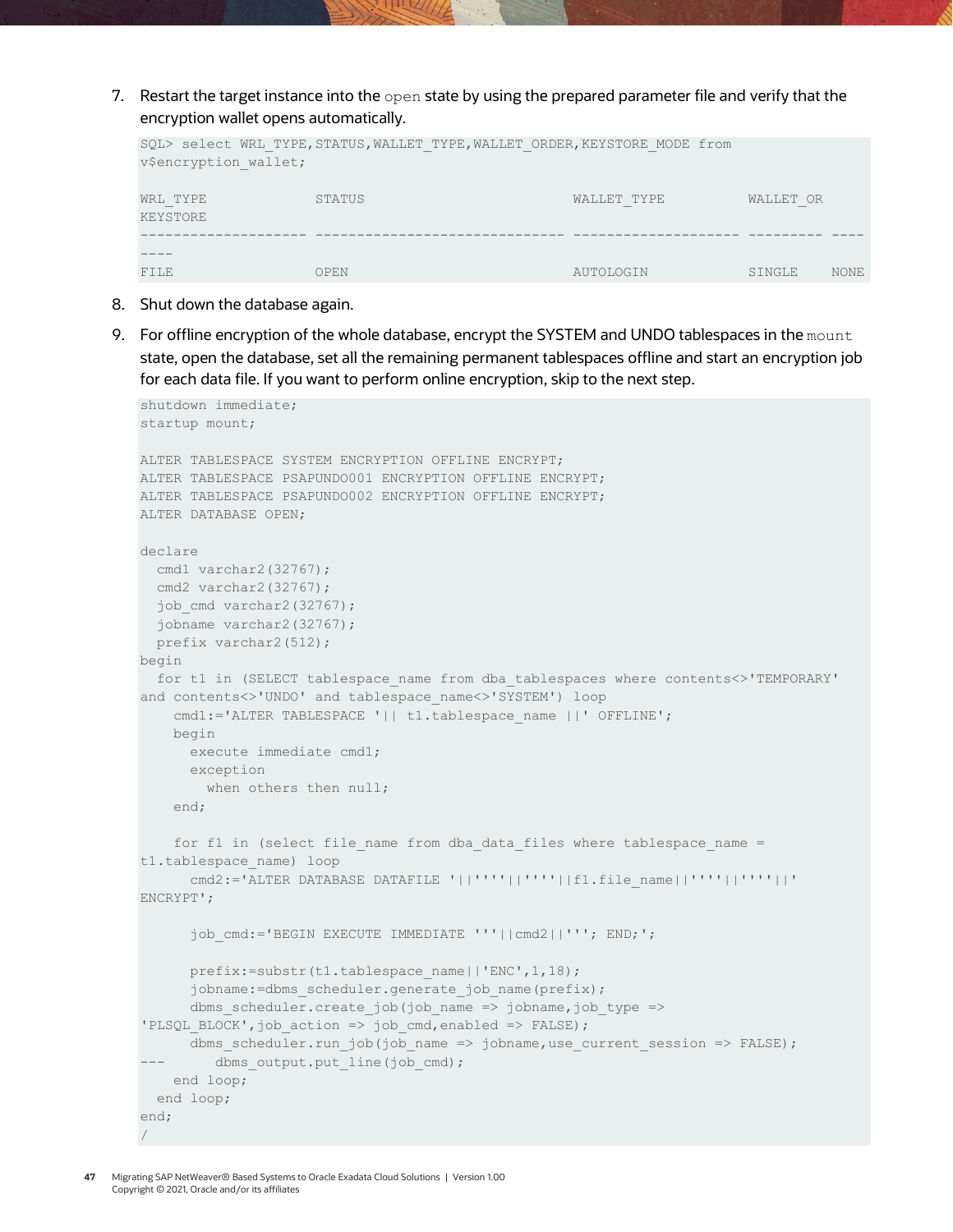You can monitor the process by using the OS utility  $top$ , which shows numerous job queue processes consuming CPU time for encryption; by using V\$ENCRYPTED\_TABLESPACES; or by checking the status of the generated jobs in DBA\_SCHEDULER\_JOBS. For example:

|               | Output of top: |    |          |                          |              |      |     |                         |
|---------------|----------------|----|----------|--------------------------|--------------|------|-----|-------------------------|
|               | 376750 oracle  | 20 | $\circ$  | 26.4g 99580              | 89440 S      | 26.8 | 0.1 | 0:02.93 ora j007 MFG001 |
|               | 376512 oracle  | 20 | $\circ$  | 26.7q 99684              | 89536 S      | 25.8 | 0.1 | 0:03.01 ora j004 MFG001 |
|               | 376488 oracle  | 20 | $\circ$  | 26.7q 106832 95292 S     |              | 24.8 | 0.1 | 0:03.12 ora j000 MFG001 |
|               | 378349 oracle  | 20 | $\circ$  | 26.7q 99120              | 89060 R 24.8 |      | 0.1 | 0:02.78 ora j008 MFG001 |
|               | 378357 oracle  | 20 | $\circ$  | 26.7q 99588 89432 R 24.5 |              |      | 0.1 | 0:02.46 ora j00b MFG001 |
|               | 376499 oracle  | 20 | $\Omega$ | 26.4g 98892              | 88844 R 22.5 |      | 0.1 | 0:02.85 ora j003 MFG001 |
|               | 376495 oracle  | 20 | $\Omega$ | 26.7q 99832              | 89664 S      | 21.9 | 0.1 | 0:02.93 ora j002 MFG001 |
|               | 376490 oracle  | 20 | $\circ$  | 26.7q 99612              | 89472 S 21.2 |      | 0.1 | 0:02.58 ora j001 MFG001 |
|               | 378360 oracle  | 20 | $\circ$  | 26.4g 102676             | 92488 S      | 20.3 | 0.1 | 0:02.53 ora j00c MFG001 |
|               | 378353 oracle  | 20 | $\circ$  | 26.7q 99784              | 89632 S      | 19.9 | 0.1 | 0:02.27 ora j009 MFG001 |
|               | 376642 oracle  | 20 | $\circ$  | 26.7q 99244              | 89164 S      | 19.6 | 0.1 | 0:02.82 ora j006 MFG001 |
| 376558 oracle |                | 20 | $\Omega$ | 26.4g 99284              | 89132 S 18.0 |      | 0.1 | 0:02.46 ora j005 MFG001 |

Out of of V\$ENCRYPTED TABLESPACES:

SQL> select TS#, STATUS, ENCRYPTIONALG from V\$ENCRYPTED TABLESPACES;

| TS# STATUS          | ENCRYPT       |
|---------------------|---------------|
|                     |               |
| <b>NORMAL</b>       | <b>AES128</b> |
| 1 NORMAL            | <b>AES128</b> |
| 2 NORMAL            | <b>AES128</b> |
| 4 ENCRYPTING AES128 |               |
| 5 ENCRYPTING AES128 |               |
| 6 NORMAL            | <b>AES128</b> |
| 7 NORMAL            | <b>AES128</b> |
| NORMAT.             | <b>AES128</b> |

When all the data files are encrypted, set all the tablespaces back online. For example:

```
declare
 cmd1 varchar2(32767);
begin
 for t1 in (SELECT tablespace name from dba tablespaces where contents='PERMANENT' and
tablespace_name<>'SYSTEM') loop
  cmd1:='ALTER TABLESPACE '|| t1.tablespace name ||' ONLINE';
   begin
      execute immediate cmd1;
      exception
      when others then null;
    end;
  end loop;
end;
/
```
10. For online encryption of the whole database, run the following PL/SQL script. Modify it to match your needs before running it.

```
declare
 old file varchar2(500);
 new file varchar2(500);
  cmd varchar2(32767);
 job cmd varchar2(32767);
```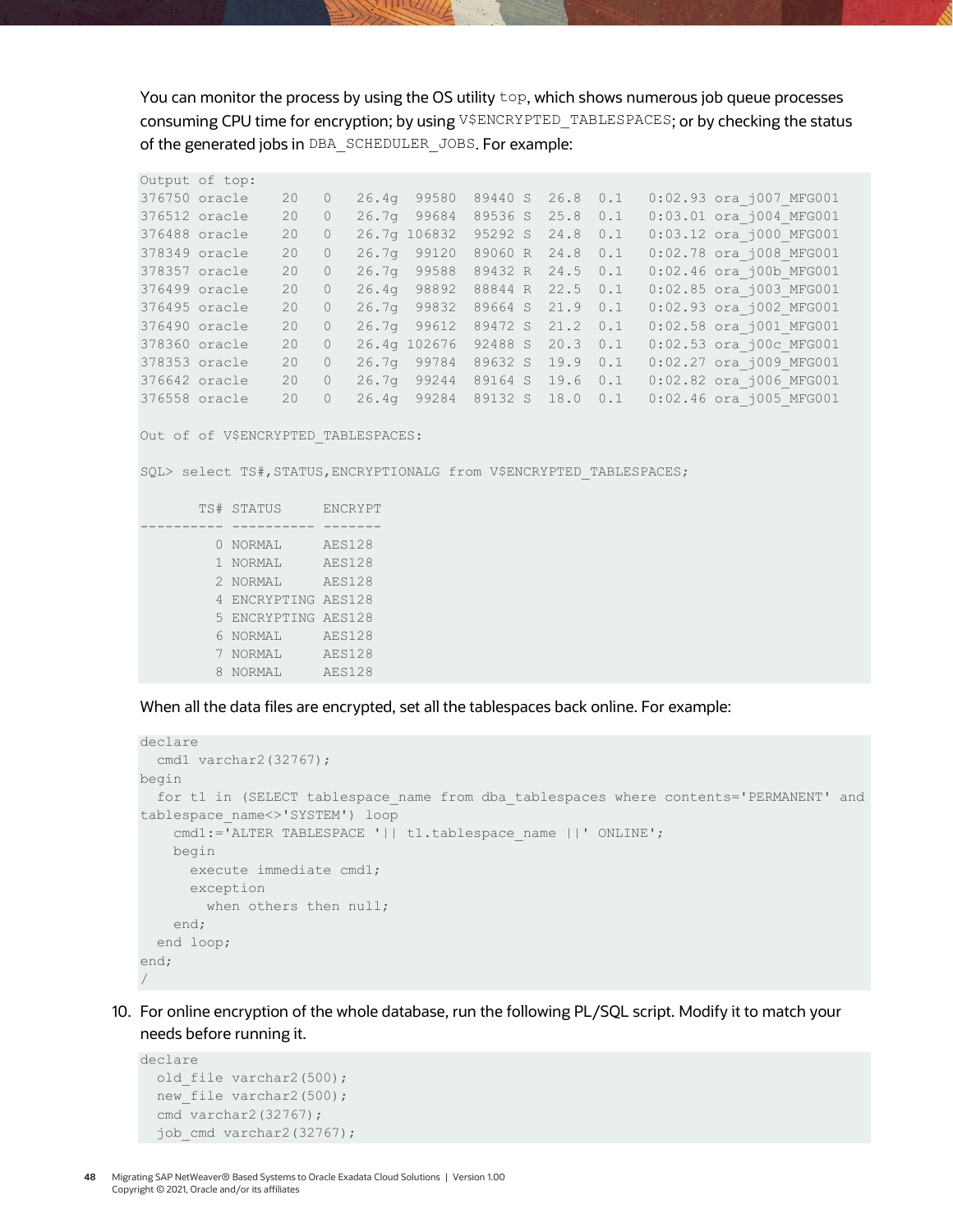```
 jobname varchar2(32767);
 file nr number;
 suffix varchar2(16):='enc';
  prefix varchar2(512);
begin
  for t1 in (select tablespace_name from dba_tablespaces where contents<>'TEMPORARY') 
loop
   file nr := 1;cmd := 'ALTER TABLESPACE '||t1.tablespace name||' ENCRYPTION ONLINE ENCRYPT
FILE_NAME_CONVERT=(';
    for f1 in (select file name from dba data files where tablespace name =
t1.tablespace_name) loop
      if file_nr>1 then
       cmd:=cmd||','; end if;
     old file := f1.file name;
     if instr(old file,'.')>1 then
        new file := substr(old file,1,instr(old file,'.')-
1)||lpad(to char(file nr), 3, '0')||suffix||'.dbf';
      else
       new file := old file||lpad(to char(file nr),3,'0')||suffix||'.dbf';
      end if;
      file_nr:=file_nr+1;
cmd:=cmd||''''||''''||old_file||''''||''''||','||''''||''''||new_file||''''||'''';
    end loop;
   cmd:=cmd|')';
    job_cmd:='BEGIN EXECUTE IMMEDIATE '''||cmd||'''; END;';
    prefix:=substr(t1.tablespace_name||'ENC',1,18);
    jobname:=dbms scheduler.generate job name(prefix);
    dbms scheduler.create job(job name => jobname,job type => 'PLSQL BLOCK',job action
\Rightarrow job cmd,enabled \Rightarrow FALSE);
    dbms_scheduler.run_job(job_name => jobname,use_current_session => FALSE);
  end loop;
end;
/
```
11. Create an encrypted temporary tablespace to replace your unencrypted PSAPTEMP tablespace.

```
CREATE TEMPORARY TABLESPACE PSAPTEMP ENC TEMPFILE '+DATAC2' SIZE 32767M ENCRYPTION
ENCRYPT;
ALTER DATABASE DEFAULT TEMPORARY TABLESPACE PSAPTEMP_ENC;
DROP TABLESPACE PSAPTEMP;
ALTER TABLESPACE PSAPTEMP_ENC RENAME TO PSAPTEMP;
```
## <span id="page-48-0"></span>**Post-Migration Tasks**

After migration of the database to the target system there are usually numerous post-migration tasks that need to be performed on the Oracle Database side as well as on the SAP application side.

## <span id="page-48-1"></span>**Database-Related Post-Migration Tasks**

Common Oracle Database related post-migration tasks for example are: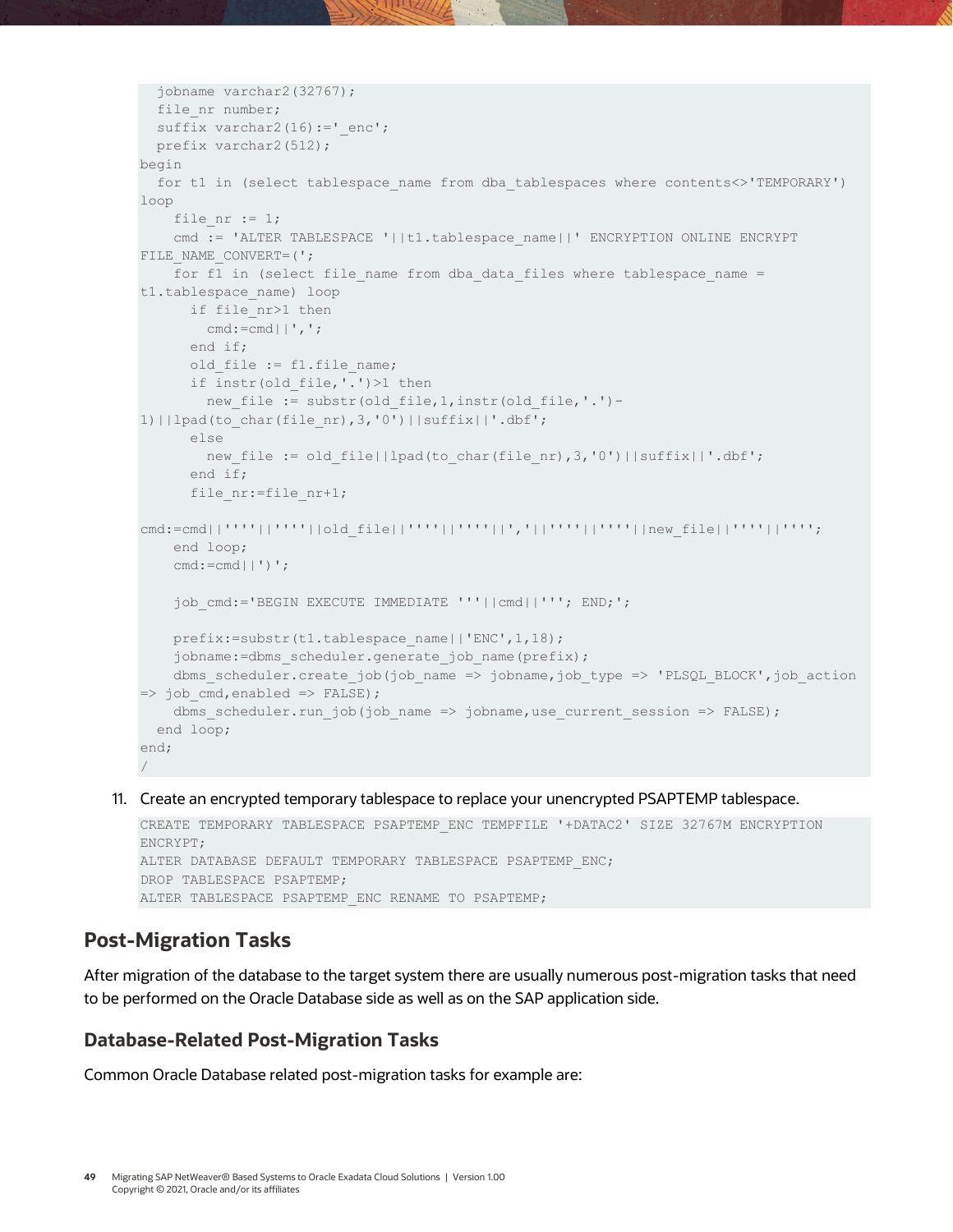#### **Adjust Oracle Initialization Parameters**

Follow the relevant SAP Notes for your target system and set Oracle initialization parameters appropriately. The server parameter file ( $\text{spfile}$ ) should be kept on ASM to be shared across the database instances.

Adjust Oracle RAC–specific parameters. For example, if your target system has two database compute nodes:

```
ODA001.instance number=1
ODA002.instance_number=2
ODA001.thread=1
ODA002.thread=2
ODA001.undo_tablespace='PSAPUNDO1'
ODA002.undo_tablespace='PSAPUNDO2'
*.remote_listener='<your_scan_name>:1521'
```
If you are using Oracle Database 19c, ensure that parameters for TDE are set properly for each database instance.

```
*.tde_configuration = 'KEYSTORE_CONFIGURATION=FILE'
*.wallet_root = '+DATAC1/ODA/orawallet'
```
For Oracle Database 12.1, 12.2, or 18c, TDE is configured in sqlnet.ora instead of the spfile. For example:

```
ENCRYPTION_WALLET_LOCATION=
 (SOURCE=
   (METHOD=FILE)
    (METHOD_DATA=
     (DIRECTORY=+DATAC1/ODA/orawallet)))
```
The following additional initialization parameters might also need adjustment:

```
log archive dest
db_create_file_dest
db create online log dest 1
db_create_online_log_dest_2
compatible
db_recovery_file_dest
db_recovery_file_dest_size
```
#### **Adjust Online Redo Logs and UNDO Tablespaces**

Start your first instance and add online redo log groups and UNDO tablespaces as needed.

#### **Manage the Password File**

Check whether your version of Oracle Database supports shared password files on ASM. If so, we recommend using a shared password file across the database instances. Otherwise, or if you do not want the password file to be shared, place it under \$ORACLE\_HOME/dbs. In this case, ensure that the proper password file is copied to all other Oracle RDBMS Homes on all database compute nodes.

#### **Configure the Database with Oracle Clusterware**

As mentioned earlier, this document assumes that an initial installation with SWPM is performed and that the initial database is then replaced by the one being migrated. This process configures the new temporary database with Oracle Clusterware. SAP Application Servers installed using SWPM also have their own dedicated database service.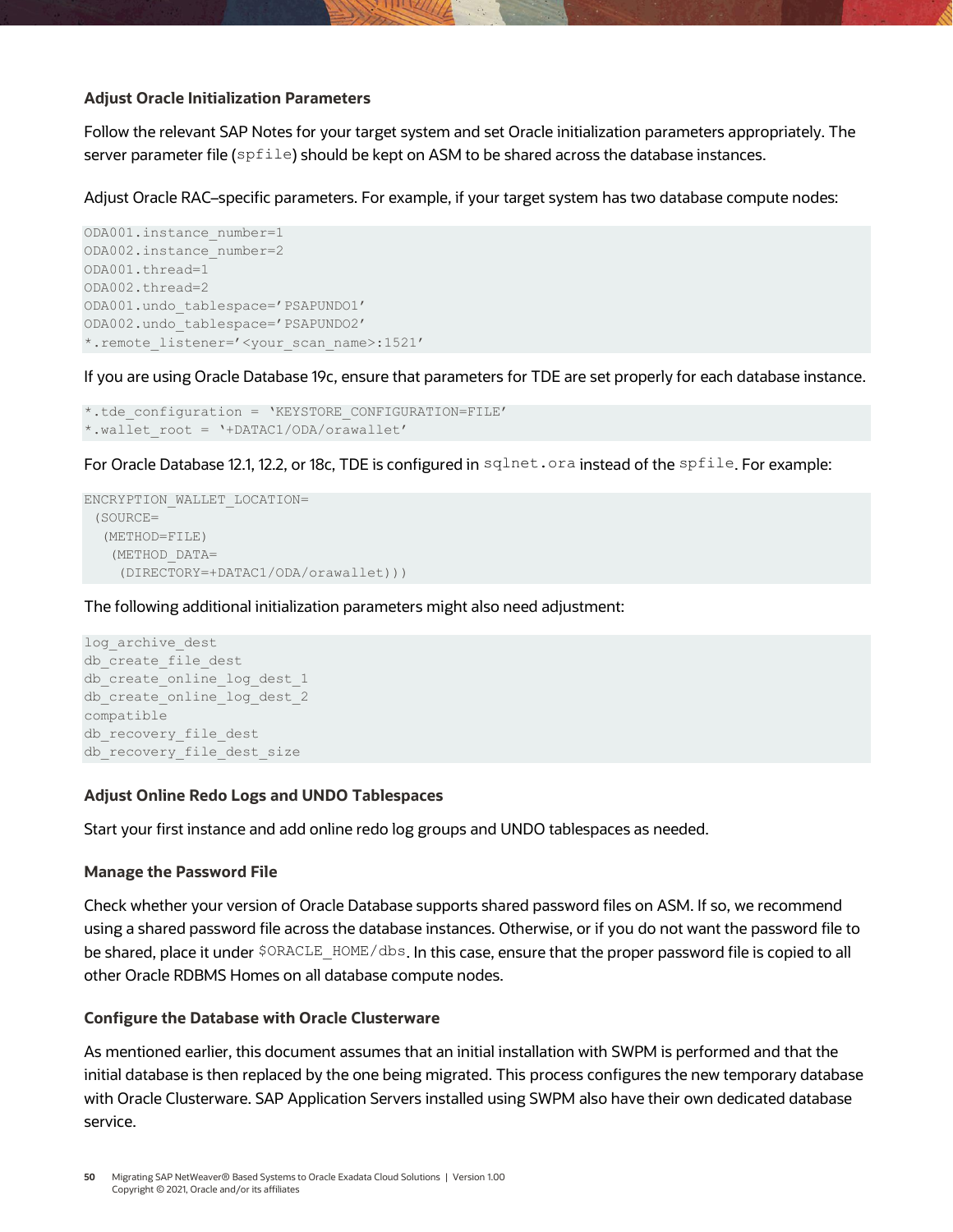If you could not follow this approach, you can perform all the required steps manually by using the srvctl utility. Register the database and the database instances with Oracle Clusterware and create a database service for each application server that connects to the system. Configure the database services to run only on one database instance at a time to ensure that each SAP Application Server connects only to one database instance at the same time. Configure the database services to fail over to other database instances as needed (but always to just one).

## <span id="page-50-0"></span>**SAP-Related Post-Migration Tasks**

Common SAP NetWeaver® related post-migration tasks for example are:

#### **Application Server Profiles**

Application server profiles are created during application server installation using SWPM. If you install new application servers after migration, SWPM automatically creates the proper profiles. SWPM also creates a Linux command line script that you must run on the target system to create a database service dedicated to the application server being installed.

If you keep your current application servers, you need to modify the application server instance profiles so that each application server connects to its dedicated database server via the scan listener. Also, you must create the database services.

For example, if you want to use EZCONNECT for a dialog instance named D01 and a database service named ODA\_D01:

```
SAP instance profile parameters:
SAPSYSTEMNAME=ODA
INSTANCE_NAME=D01
dbs/ora/tnsname=//<scan-listener>/ODA_D01
```
#### If you want to use sqlnet.ora with a TNS name to connect:

```
Sqlnet.ora:
ODA_D01= (DESCRIPTION =
    (ADDRESS=(PROTOCOL=TCP)
          (HOST=<scan-listener>)
             (PORT=1521)
    )
    (CONNECT_DATA =
       (SERVICE_NAME = ODA_D01)
       (GLOBAL_NAME = ODA)
       (FAILOVER_MODE =
           (TYPE = SELECT)
             (METHOD = BASIC)
       )
    )
)
```
SAP instance profile parameters:

```
SAPSYSTEMNAME=ODA
INSTANCE_NAME=D01
```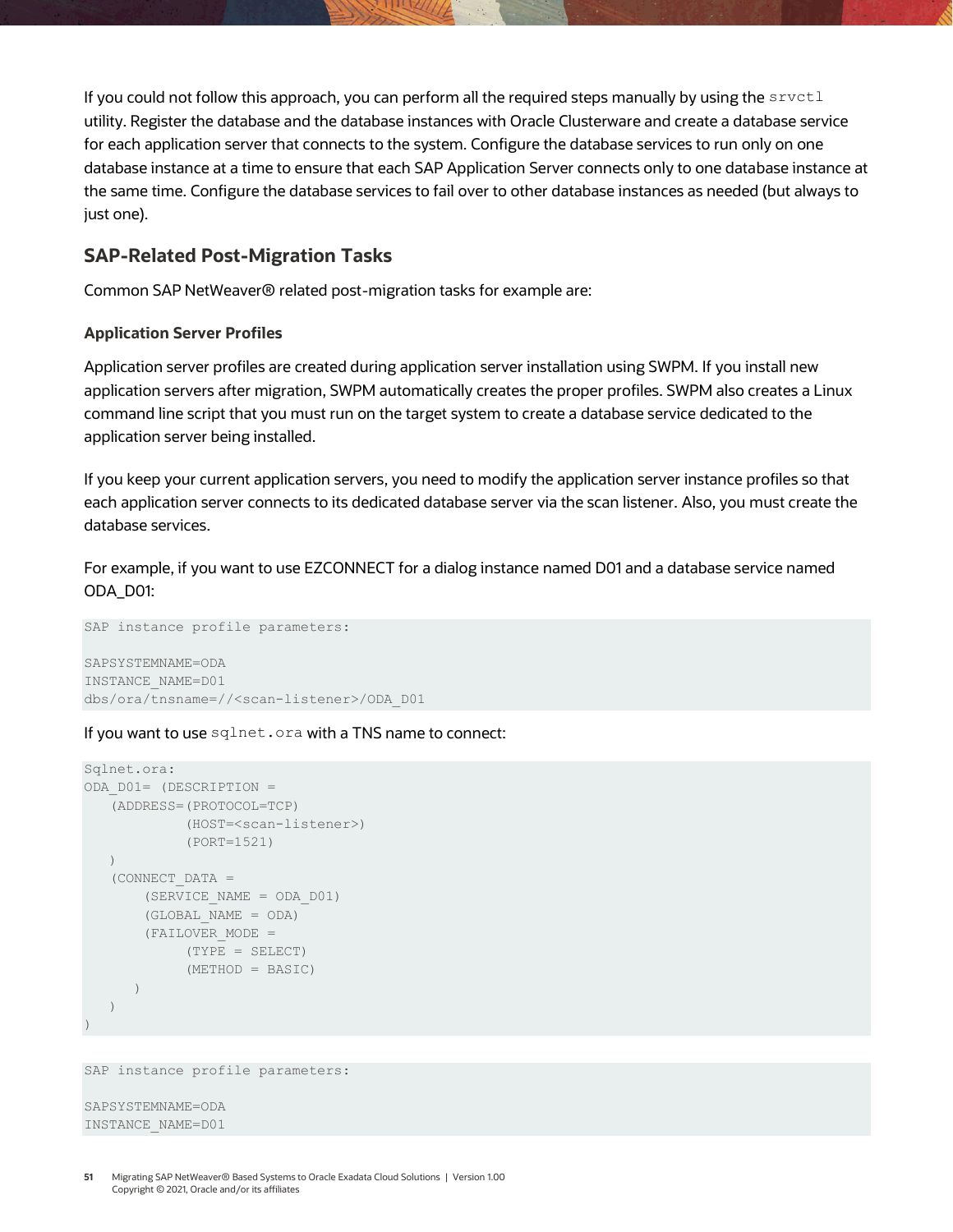dbs/ora/tnsname=ODA\_D01

#### **Other SAP Post-Migration Tasks**

Following are some other potential SAP-related post-migration tasks:

- Adjust SAP RFC connections
- Reschedule SAP jobs
- Make any necessary SAP Solution Manager changes
- Install new SAP licenses
- Configure remote backups using DB13

## **REFERENCES**

### <span id="page-51-0"></span>**SAP**

Most of the SAP links require SAP login credentials for access.

### <span id="page-51-1"></span>**SAP Documentation**

- [SAP Product Availability Matrix \(PAM\)](https://apps.support.sap.com/sap/support/pam)
- [SAP Software Logistics Toolset \(SL Tools\)](https://support.sap.com/en/tools/software-logistics-tools.html)
- [SAP Download Manager](https://support.sap.com/content/dam/support/en_us/library/ssp/my-support/help-for-sap-support-applications/online_help-download_manager.html)
- [SAP Software Download Center \(SWDC\)](https://support.sap.com/swdc)
- [SAP NetWeaver Guide Finder](https://cp.hana.ondemand.com/dps/d/preview/ec5624d5073d4c949b42bf284742748d/1.0/en-US/frameset.htm?576f5c1808de4d1abecbd6e503c9ba42.html)
- **[SAP Community Network:](https://community.sap.com/topics/oracle) Oracle Community**
- [SAP Help Portal: TCP/IP Ports of All SAP Products](https://help.sap.com/viewer/ports)

#### <span id="page-51-2"></span>**SAP Notes**

- 2956661 [SAP NetWeaver on Oracle Database Exadata Cloud@Customer](https://launchpad.support.sap.com/#/notes/2956661)
- 2614080 [SAP on Linux with Oracle Database Exadata Cloud@Customer: Enhanced Monitoring](https://launchpad.support.sap.com/#/notes/2614080)
- 2470718 [Oracle Database Parameter 12.2 / 18c](https://launchpad.support.sap.com/#/notes/2470718) / 19c
- 1888485 [Database Parameter for 12.1.0.2](https://launchpad.support.sap.com/#/notes/1888485)
- 2378252 [Oracle Database Initialization Parameters for SAP NetWeaver Systems](https://launchpad.support.sap.com/#/notes/2378252)
- 2520061 [SAP on Oracle Cloud Infrastructure: Support prerequisites](https://launchpad.support.sap.com/#/notes/2520061)
- 611361 [Hostnames of SAP ABAP Platform servers](https://launchpad.support.sap.com/#/notes/611361)
- 146505 [SAP GUI for the Java Environment](https://launchpad.support.sap.com/#/notes/146505)
- 1914631 [Central Technical Note for Oracle Database 12c Release 1 \(12.1\)](https://launchpad.support.sap.com/#/notes/1914631)
- 2470660 [Oracle Database Central Technical Note for 12c Release 2 \(12.2\)](https://launchpad.support.sap.com/#/notes/2470660)
- 2660020 [Central Technical Note for Oracle Database 18c](https://launchpad.support.sap.com/#/notes/2660020)
- 2799900 [Central Technical Note for Oracle Database 19c](https://launchpad.support.sap.com/#/notes/2799900)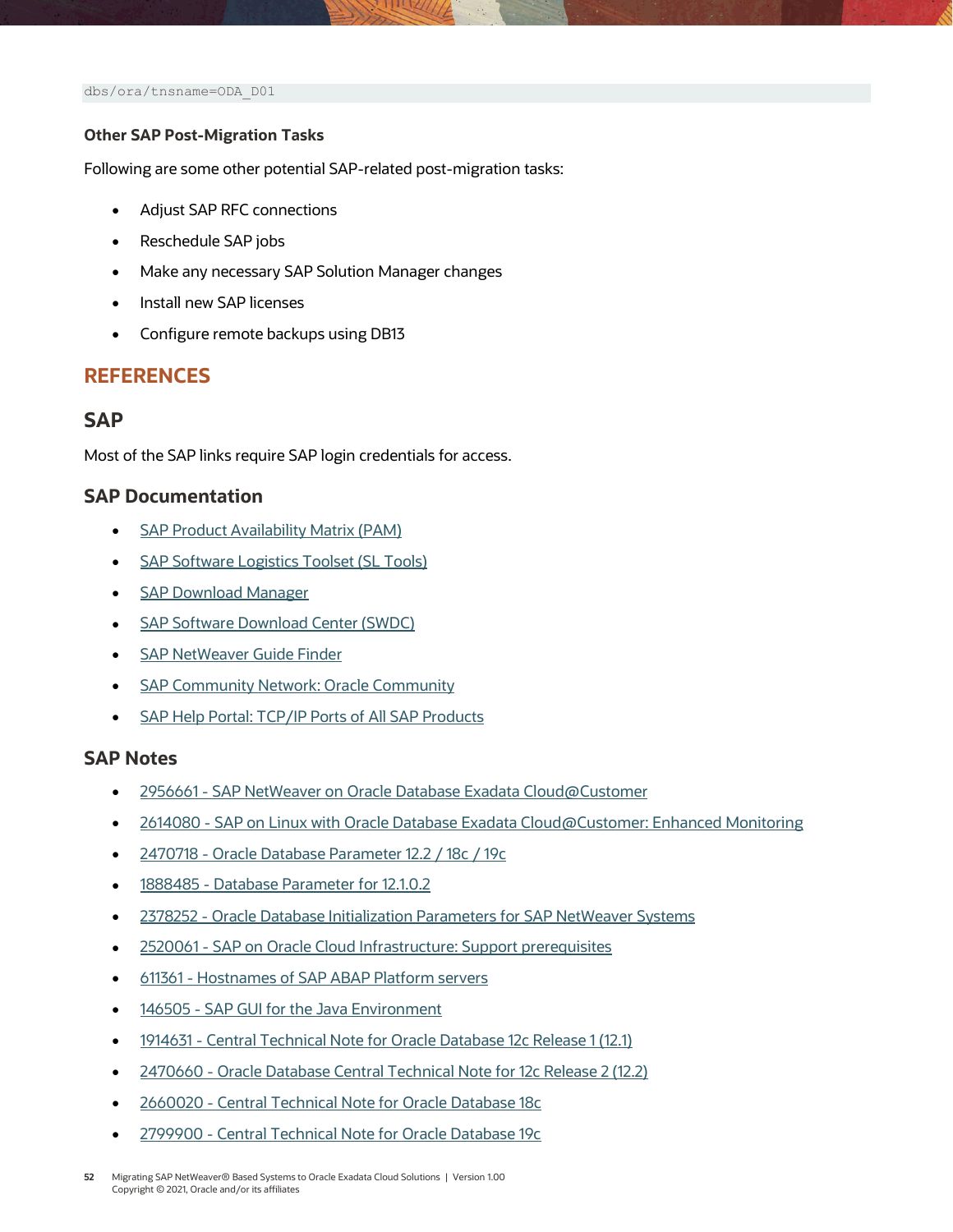- 1868094 [Overview: Oracle Security SAP Notes](https://launchpad.support.sap.com/#/notes/1868094)
- 1496927 [Protection of SAP instances through Oracle Clusterware](https://launchpad.support.sap.com/#/notes/1496927)
- 2591575 [Using Oracle Transparent Data Encryption \(TDE\) with SAP NetWeaver](https://launchpad.support.sap.com/#/notes/2591575)
- 2799991 [TDE Encryption Conversions for Tablespaces and Databases](https://launchpad.support.sap.com/#/notes/2799991)
- 1598594 [BR\\*Tools configuration for Oracle installation using user "oracle"](https://launchpad.support.sap.com/#/notes/1598594)
- 113747 [Owners and authorizations of BR\\*Tools](https://launchpad.support.sap.com/#/notes/113747)
- 776505 [ORA-01017/ORA-01031 in BR\\*Tools on Linux and Solaris 11](https://launchpad.support.sap.com/#/notes/776505)
- 2618837 [Oracle Exadata Cloud@Customer: Patches for 12.2.0.1](https://launchpad.support.sap.com/#/notes/2618837)
- 2618881 [Oracle Exadata Cloud@Customer: Patches for 12.1.0.2](https://launchpad.support.sap.com/#/notes/2618881)
- 2884306 [Managing SAPDATA\\_HOME and ORACLE\\_BASE on Oracle Engineered Systems](https://launchpad.support.sap.com/#/notes/2884306)
- 2992680 [Managing shared and multiple Oracle Homes on Oracle Engineered Systems](https://launchpad.support.sap.com/#/notes/2992680)
- 2660062 [Oracle Exadata Cloud Service: Patches for Oracle 18c](https://launchpad.support.sap.com/#/notes/2660062)
- 2799970 [Patches for 19c: Oracle Exadata Cloud@Customer](https://launchpad.support.sap.com/#/notes/2799970)
- 2422996 [Oracle: OPatch Versions 12.2.0.1.8, 11.2.0.3.18 and Newer](https://launchpad.support.sap.com/#/notes/2422996)
- 3018983 [Additional information to the Oracle technical brief "Migrating SAP NetWeaver based Systems](https://launchpad.support.sap.com/#/notes/3018983)  [to Oracle Exadata Cloud Solutions"](https://launchpad.support.sap.com/#/notes/3018983)

## <span id="page-52-0"></span>**Oracle**

- [Oracle Database Exadata Cloud@Customer](https://docs.oracle.com/en/engineered-systems/exadata-cloud-at-customer/19/eccad/eccmanagingvmclusters.html) Gen 2
- Oracle Cloud [Hosting and Delivery Policies](http://www.oracle.com/us/corporate/contracts/ocloud-hosting-delivery-policies-3089853.pdf)
- [Oracle Database](http://docs.oracle.com/en/database/)
- [Oracle Linux](http://docs.oracle.com/en/operating-systems/linux.html)
- [Oracle-SAP Solutions site](http://www.oracle.com/us/solutions/sap/introduction/overview/index.html)